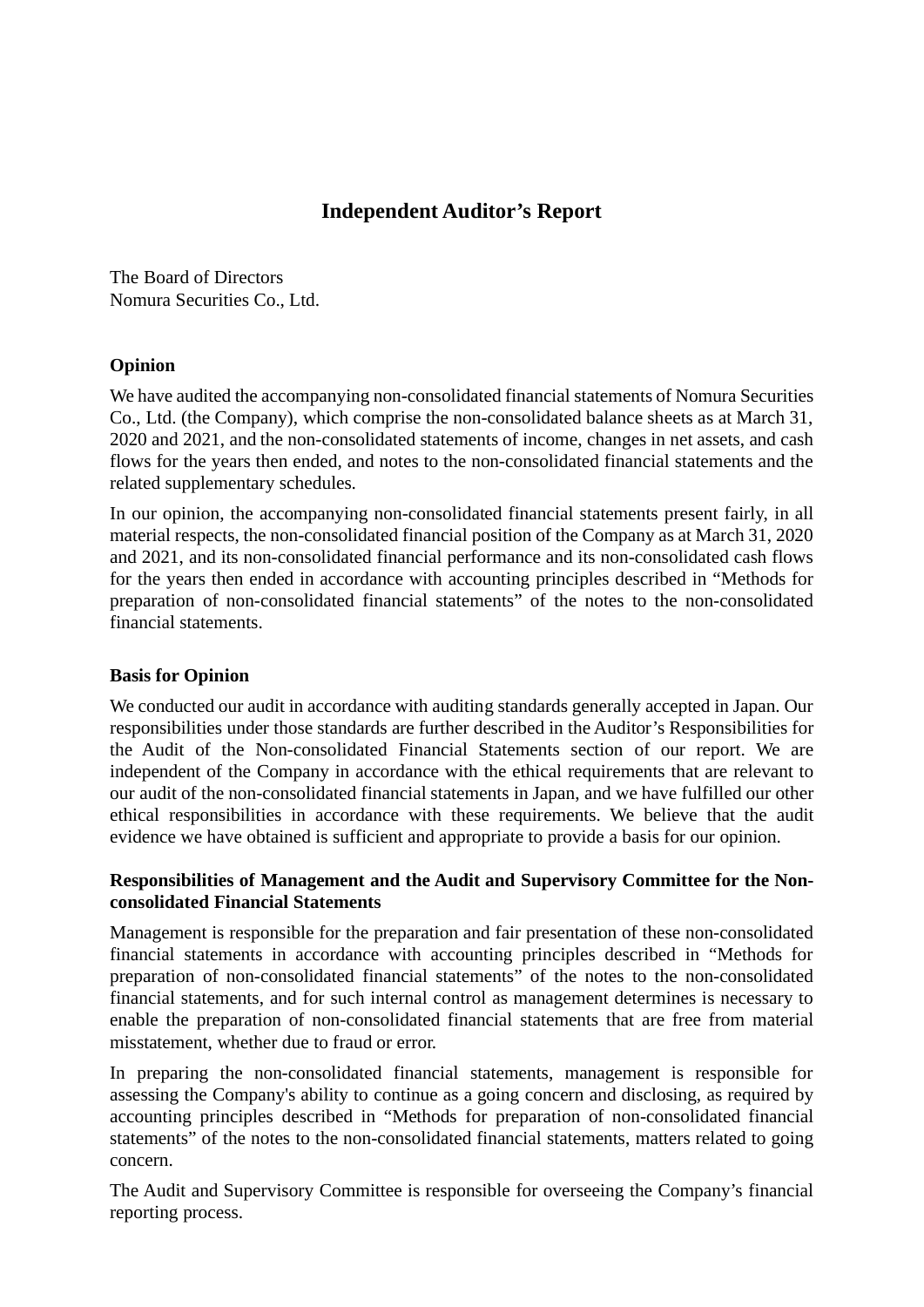# **Auditor's Responsibilities for the Audit of the Non-consolidated Financial Statements**

Our objectives are to obtain reasonable assurance about whether the non-consolidated financial statements as a whole are free from material misstatement, whether due to fraud or error, and to issue an auditor's report that includes our opinion. Misstatements can arise from fraud or error and are considered material if, individually or in the aggregate, they could reasonably be expected to influence the economic decisions of users taken on the basis of these nonconsolidated financial statements.

As part of an audit in accordance with auditing standards generally accepted in Japan, we exercise professional judgment and maintain professional skepticism throughout the audit. We also:

- ・ Identify and assess the risks of material misstatement of the non-consolidated financial statements, whether due to fraud or error, design and perform audit procedures responsive to those risks, and obtain audit evidence that is sufficient and appropriate to provide a basis for our opinion.
- ・ Consider internal control relevant to the audit in order to design audit procedures that are appropriate in the circumstances for our risk assessments, while the purpose of the audit of the non-consolidated financial statements is not expressing an opinion on the effectiveness of the Company's internal control.
- ・ Evaluate the appropriateness of accounting policies used and the reasonableness of accounting estimates and related disclosures made by management.
- ・ Conclude on the appropriateness of management's use of the going concern basis of accounting and, based on the audit evidence obtained, whether a material uncertainty exists related to events or conditions that may cast significant doubt on the Company's ability to continue as a going concern. If we conclude that a material uncertainty exists, we are required to draw attention in our auditor's report to the related disclosures in the nonconsolidated financial statements or, if such disclosures are inadequate, to modify our opinion. Our conclusions are based on the audit evidence obtained up to the date of our auditor's report. However, future events or conditions may cause the Company to cease to continue as a going concern.
- ・ Evaluate the overall presentation, structure and content of the non-consolidated financial statements, including the disclosures, and whether the non-consolidated financial statements represent the underlying transactions and events in a manner that achieves fair presentation in accordance with accounting principles described in "Methods for preparation of nonconsolidated financial statements" of the notes to the non-consolidated financial statements.

We communicate with the Audit and Supervisory Committee regarding, among other matters, the planned scope and timing of the audit and significant audit findings, including any significant deficiencies in internal control that we identify during our audit.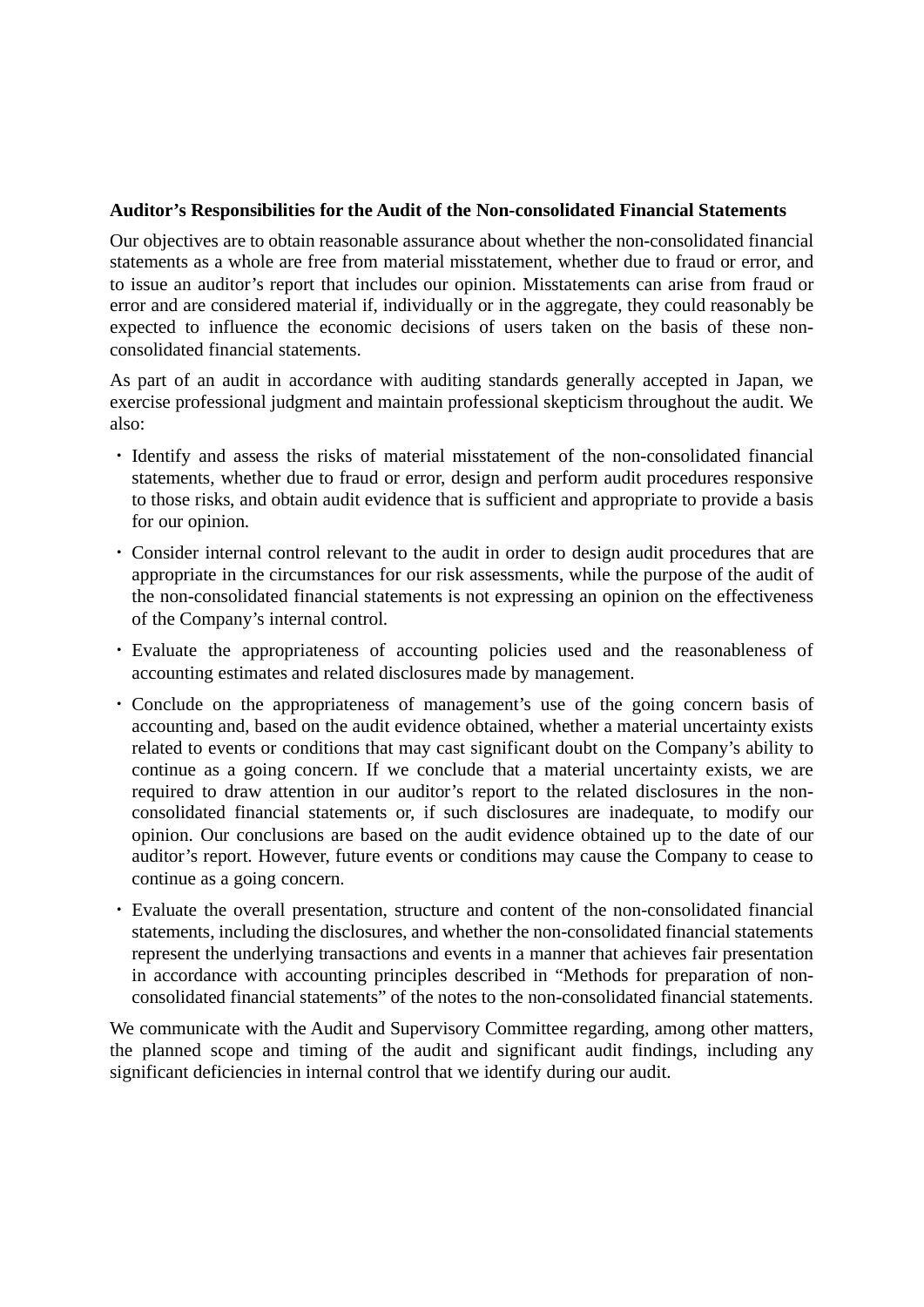# **Basis of Accounting**

Without modifying our opinion, we draw attention to the description in "Methods for preparation of non-consolidated financial statements" of the notes to the non-consolidated financial statements, which describes the basis of accounting. The non-consolidated financial statements are prepared for the purpose of providing information to bondholders and potential purchasers of guaranteed notes issued by subsidiaries of Nomura Holdings, Inc. and guaranteed on a joint and several basis by Nomura Holdings, Inc. and the Company. As a result, the nonconsolidated financial statements may not be suitable for another purpose.

# **Interest Required to Be Disclosed by the Certified Public Accountants Act of Japan**

Our firm and its designated engagement partners do not have any interest in the Company which is required to be disclosed pursuant to the provisions of the Certified Public Accountants Act of Japan.

Ernst & Young ShinNihon LLC Tokyo office, Japan June 25, 2021

/s/Hiroki Matsumura Hiroki Matsumura Designated Engagement Partner Certified Public Accountant

/s/Hisashi Yuhara Hisashi Yuhara Designated Engagement Partner Certified Public Accountant

/s/Kenjiro Tsumura Kenjiro Tsumura Designated Engagement Partner Certified Public Accountant

/s/ Toshiro Kuwata

Toshiro Kuwata Designated Engagement Partner Certified Public Accountant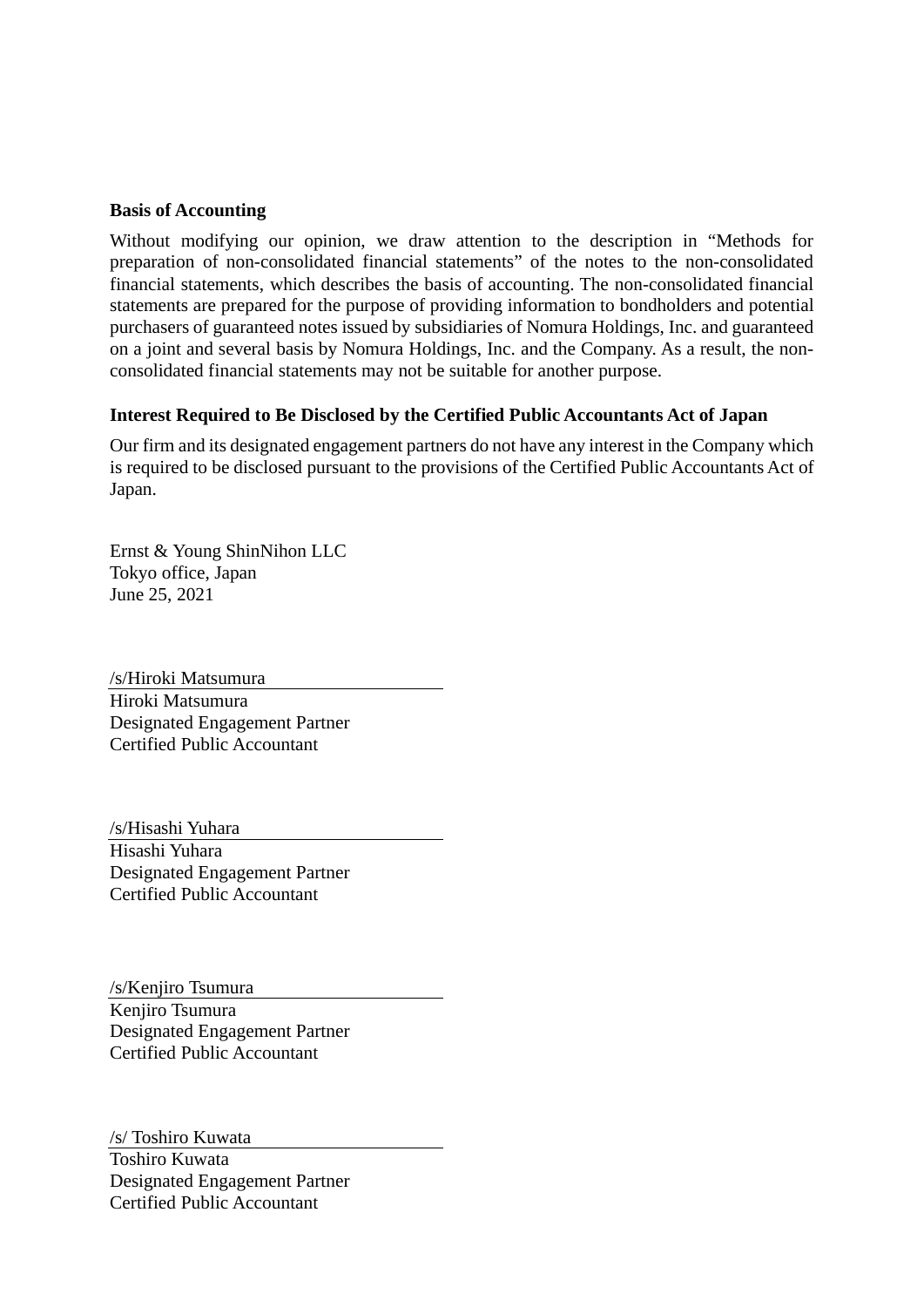# **Non-Consolidated Financial Statements of Nomura Securities Co., Ltd. Year ended March 31, 2021**

(prepared in accordance with Japanese GAAP)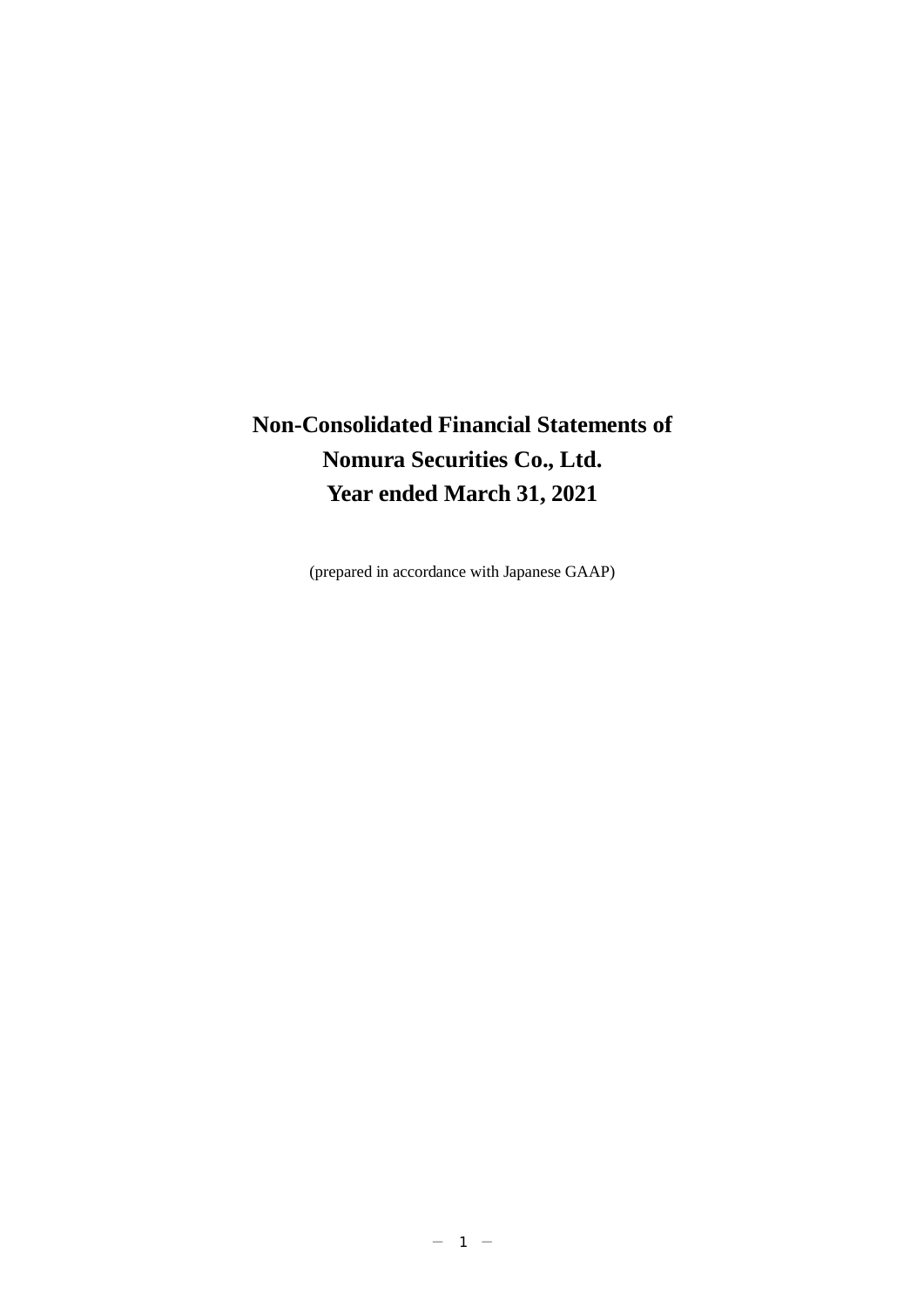# **Non-Consolidated Financial Statements and Other Information**

Non-Consolidated Balance Sheets

|                                                                |                | (Millions of yen) |
|----------------------------------------------------------------|----------------|-------------------|
|                                                                | March 31, 2020 | March 31, 2021    |
| Account                                                        | Amount         | Amount            |
| (Assets)                                                       |                |                   |
| Current assets                                                 |                |                   |
| Cash and deposits                                              | 1,393,598      | 1,030,792         |
| Deposits with exchanges and other segregated cash              | 16,546         | 16,946            |
| Trading assets:                                                | 3,300,142      | 3,311,190         |
| Trading securities                                             | 2,483,720      | 2,607,790         |
| Derivative contracts                                           | 816,421        | 703,399           |
| Net receivables arising from unsettled securities transactions | 703,001        | 52,082            |
| Margin account assets:                                         | 168,942        | 260,905           |
| Loans to customers in margin transactions                      | 147,385        | 237,777           |
| Cash collateral to securities finance companies                | 21,557         | 23,127            |
| Loans with securities as collateral:                           | 5,658,363      | 5,689,854         |
| Cash collateral for securities borrowed                        | 2,610,411      | 2,516,802         |
| Loans in gensaki transactions                                  | 3,047,952      | 3,173,053         |
| Receivables from customers and others                          | 5,910          | 4,674             |
| Short-term guarantee deposits                                  | 1,332,476      | 1,199,506         |
| Short-term loans receivable                                    | 552,085        | 403,448           |
| Other current assets                                           | 53,527         | 45,121            |
| <b>Total Current assets</b>                                    | 13,184,588     | 12,014,518        |
| Fixed assets                                                   |                |                   |
| Tangible fixed assets                                          | 1,634          | 6,230             |
| Intangible fixed assets                                        | 221            | 191               |
| Investments and others:                                        | 70,036         | 100,824           |
| Investment securities                                          | 23,443         | 27,812            |
| Deferred tax assets                                            | 40,288         | 67,810            |
| Prepaid pension cost                                           | 1,275          | 1,834             |
| Other investments                                              | 6,165          | 4,328             |
| Allowance for doubtful accounts                                | (1, 135)       | (960)             |
| <b>Total Fixed assets</b>                                      | 71,891         | 107,245           |
| Total assets                                                   | 13,256,479     | 12, 121, 762      |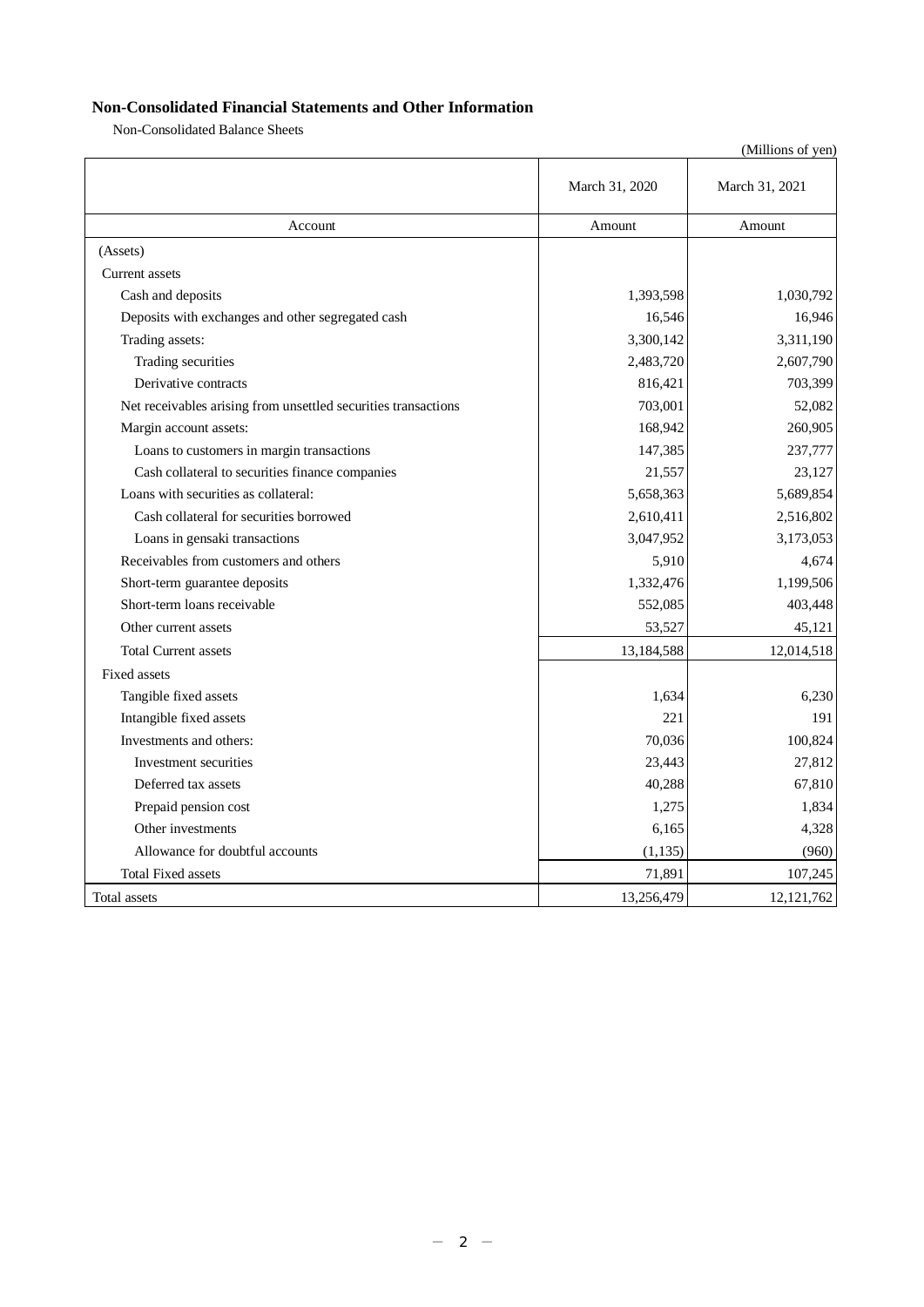|                                                            | March 31, 2020 | March 31, 2021 |
|------------------------------------------------------------|----------------|----------------|
| Account                                                    | Amount         | Amount         |
| (Liabilities)                                              |                |                |
| <b>Current liabilities</b>                                 |                |                |
| Trading liabilities:                                       | 2,496,881      | 1,903,629      |
| Trading securities                                         | 1,820,952      | 1,386,216      |
| Derivative contracts                                       | 675,929        | 517,413        |
| Margin account liabilities:                                | 39,723         | 40,761         |
| Borrowings from securities finance companies               | 1,945          | 2,074          |
| Customer margin sale proceeds                              | 37,777         | 38,687         |
| Borrowings with securities as collateral:                  | 5,591,926      | 5,782,409      |
| Cash collateral for securities loaned                      | 1,321,320      | 864,725        |
| Borrowings in gensaki transactions                         | 4,270,605      | 4,917,684      |
| Payables to customers and others                           | 691,399        | 871,879        |
| Guarantee deposits received                                | 600,826        | 421,602        |
| Short-term borrowings                                      | 1,100,745      | 412,600        |
| Short-term borrowings from affiliates                      | 343,800        | 41,100         |
| Short-term bonds payable                                   | 463,000        | 371,500        |
| Accrued income taxes                                       | 5,331          | 14,804         |
| Accounts payable                                           | 37,734         | 63,489         |
| Accrued bonuses for employees                              | 38,850         | 45,679         |
| Other current liabilities                                  | 45,091         | 48,451         |
| <b>Total Current liabilities</b>                           | 11,455,306     | 10,017,903     |
| Long-term liabilities                                      |                |                |
| Bonds payable                                              | 4,700          | 4,700          |
| Long-term borrowings                                       | 851,650        | 967,550        |
| Long-term borrowings from affiliates                       | 175,000        | 350,000        |
| Reserve for retirement benefits                            | 34,179         | 38,702         |
| Asset retirement obligations                               | 5,895          | 11,268         |
| Other long-term liabilities                                | 55,000         | 65,000         |
| Total Long-term liabilities                                | 1,126,424      | 1,437,220      |
| Statutory reserves                                         |                |                |
| Reserve for financial instruments transactions liabilities | 21,847         | 23,751         |
| <b>Total Statutory reserves</b>                            | 21,847         | 23,751         |
| <b>Total liabilities</b>                                   | 12,603,577     | 11,478,874     |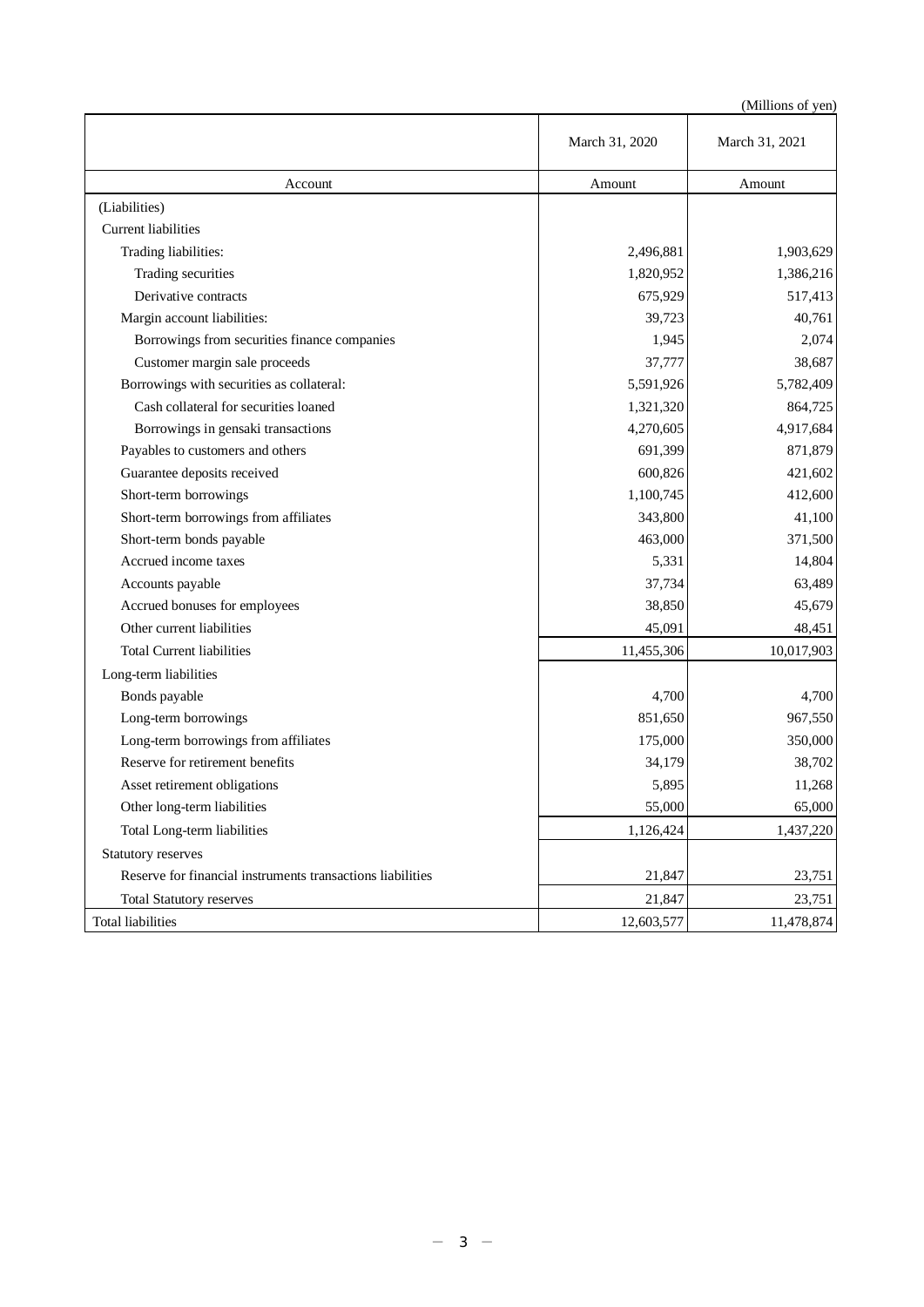|                                             | March 31, 2020 | March 31, 2021 |
|---------------------------------------------|----------------|----------------|
| Account                                     | Amount         | Amount         |
| (Net Assets)                                |                |                |
| Shareholder's equity                        |                |                |
| Common stock                                | 10,000         | 10,000         |
| Capital reserves                            |                |                |
| Additional paid-in capital                  | 529,579        | 529,579        |
| Other capital reserves                      | 55,951         | 8,528          |
| <b>Total Capital reserves</b>               | 585,530        | 538,107        |
| Retained earnings                           |                |                |
| Other retained earnings                     |                |                |
| Retained earnings carried forward           | 52,577         | 85,617         |
| <b>Total Retained earnings</b>              | 52,577         | 85,617         |
| Total Shareholder's equity                  | 648,107        | 633,724        |
| Valuation and translation adjustments       |                |                |
| Net unrealized gain on investments          | 4,795          | 9,164          |
| Total Valuation and translation adjustments | 4,795          | 9,164          |
| Total net assets                            | 652,902        | 642,888        |
| Total liabilities and net assets            | 13,256,479     | 12, 121, 762   |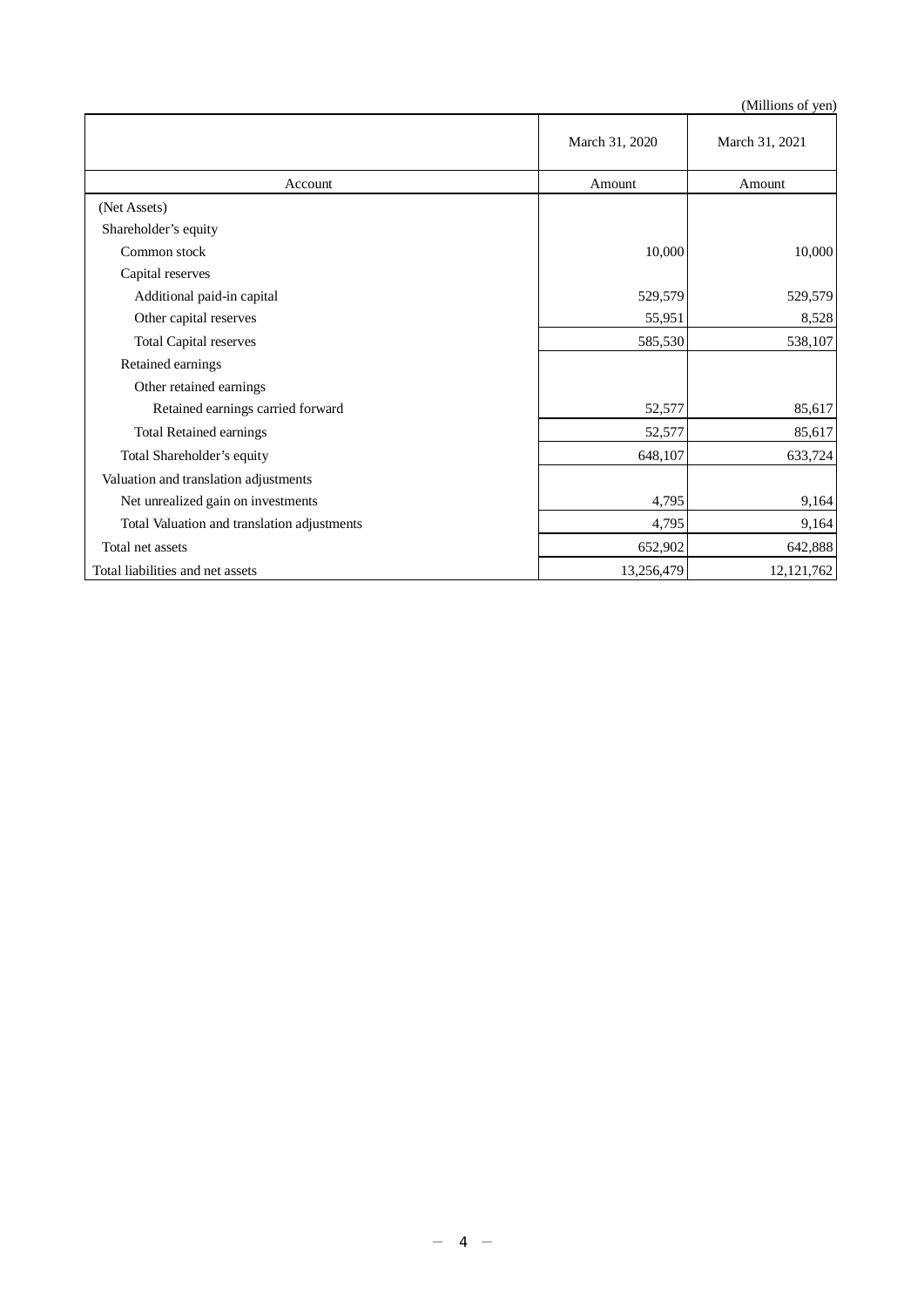#### Non-Consolidated Statements of Income

|                                                     | For the year ended<br>March 31,2020 | For the year ended<br>March 31,2021 |
|-----------------------------------------------------|-------------------------------------|-------------------------------------|
| Account                                             | Amount                              | Amount                              |
| Operating revenue                                   |                                     |                                     |
| Commissions                                         | 349,831                             | 407,788                             |
| Net gains on trading                                | 165,217                             | 165,788                             |
| Interest and dividend income                        | 74,655                              | 74,279                              |
| Total Operating revenue                             | 589,704                             | 647,856                             |
| Interest expenses                                   | 69,174                              | 70,227                              |
| Net operating revenue                               | 520,530                             | 577,629                             |
| Selling, general and administrative expenses        |                                     |                                     |
| Transaction-related expenses                        | 92,820                              | 95,730                              |
| Compensation and benefits                           | 181,670                             | 185,835                             |
| Rental and maintenance                              | 38,706                              | 38,173                              |
| Data processing and office supplies                 | 123,360                             | 121,887                             |
| Depreciation and amortization                       | 2,955                               | 1,613                               |
| Taxes, other than income taxes                      | 5,993                               | 8,036                               |
| Other                                               | 6,435                               | 4,033                               |
| Total Selling, general and administrative expenses  | 451,939                             | 455,307                             |
| Operating income                                    | 68,592                              | 122,322                             |
| Non-operating income                                | 2,507                               | 204                                 |
| Non-operating expenses                              | 733                                 | 439                                 |
| Ordinary income                                     | 70,366                              | 122,087                             |
| Special profits                                     |                                     |                                     |
| Gains due to exemption from payments of share-based | 1,023                               |                                     |
| compensation                                        |                                     | 2,056                               |
| <b>Total Special profits</b>                        | 1,023                               | 2,056                               |
| Special losses                                      |                                     |                                     |
| Provision of reserve for financial instruments      | 3                                   | 1,904                               |
| transactions liabilities                            |                                     |                                     |
| <b>Total Special losses</b>                         | 3                                   | 1,904                               |
| Income before income taxes                          | 71,387                              | 122,239                             |
| Income taxes-current                                | 21,753                              | 64,143                              |
| Income taxes-deferred                               | (1, 426)                            | (27, 522)                           |
| Net income                                          | 51,060                              | 85,617                              |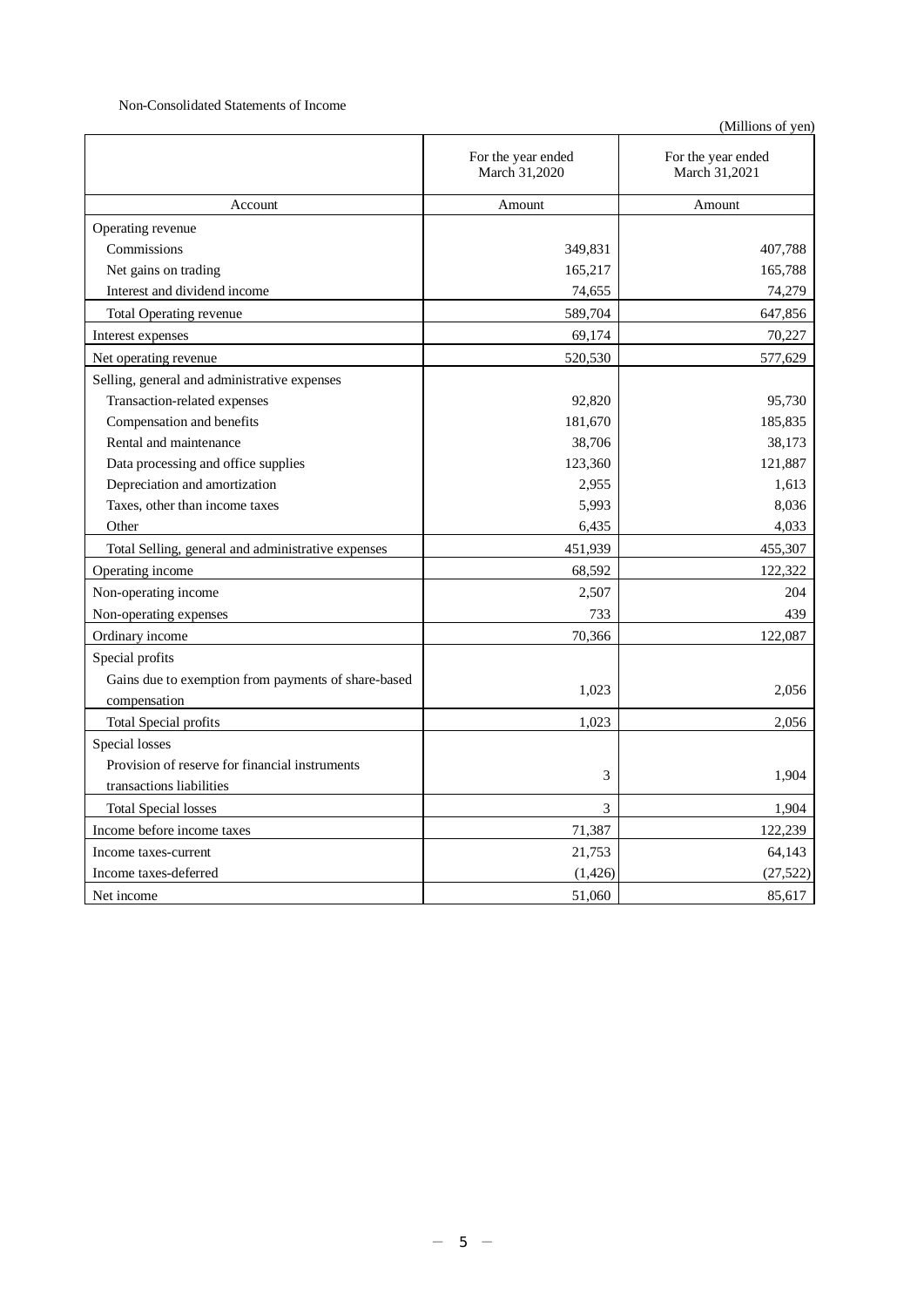# Non-Consolidated Statements of Changes in Net Assets For the year ended March 31, 2020

Shareholder's equity Common stock Capital reserves Retained earnings Additional paid-in capital Other capital reserve Total capital reserve Other retained earnings Total Retained Retained earnings sharehold Total shareholder' earnings carried forward Balance at beginning of year 10,000 529,579 45,067 574,646 66,302 66,302 650,948 Change of items during the year Dividend (40,000) (40,000) (40,000) (40,000) Net income 51,060 51,060 51,060 Increase due to merger 10,884 10,884 (24,785) (24,785) (13,901) Net changes in items other than shareholder's equity Total changes in the year  $10,884$   $10,884$   $(13,725)$   $(13,725)$   $(2,841)$ Balance at end of year 10,000 529,579 55,951 585,530 52,577 52,577 648,107

|                                                            | Valuation and translation<br>adjustments |                                                      |                     |
|------------------------------------------------------------|------------------------------------------|------------------------------------------------------|---------------------|
|                                                            | Net unrealized<br>gain on<br>investments | Total<br>valuation and<br>translation<br>adjustments | Total net<br>assets |
| Balance at beginning of<br>year                            |                                          |                                                      | 650,948             |
| Change of items during the<br>year                         |                                          |                                                      |                     |
| Dividend                                                   |                                          |                                                      | (40,000)            |
| Net income                                                 |                                          |                                                      | 51,060              |
| Increase due to merger                                     |                                          |                                                      | (13,901)            |
| Net changes in items<br>other than shareholder's<br>equity | 4,795                                    | 4,795                                                | 4,795               |
| Total changes in the year                                  | 4,795                                    | 4,795                                                | 1,954               |
| Balance at end of year                                     | 4,795                                    | 4,795                                                | 652,902             |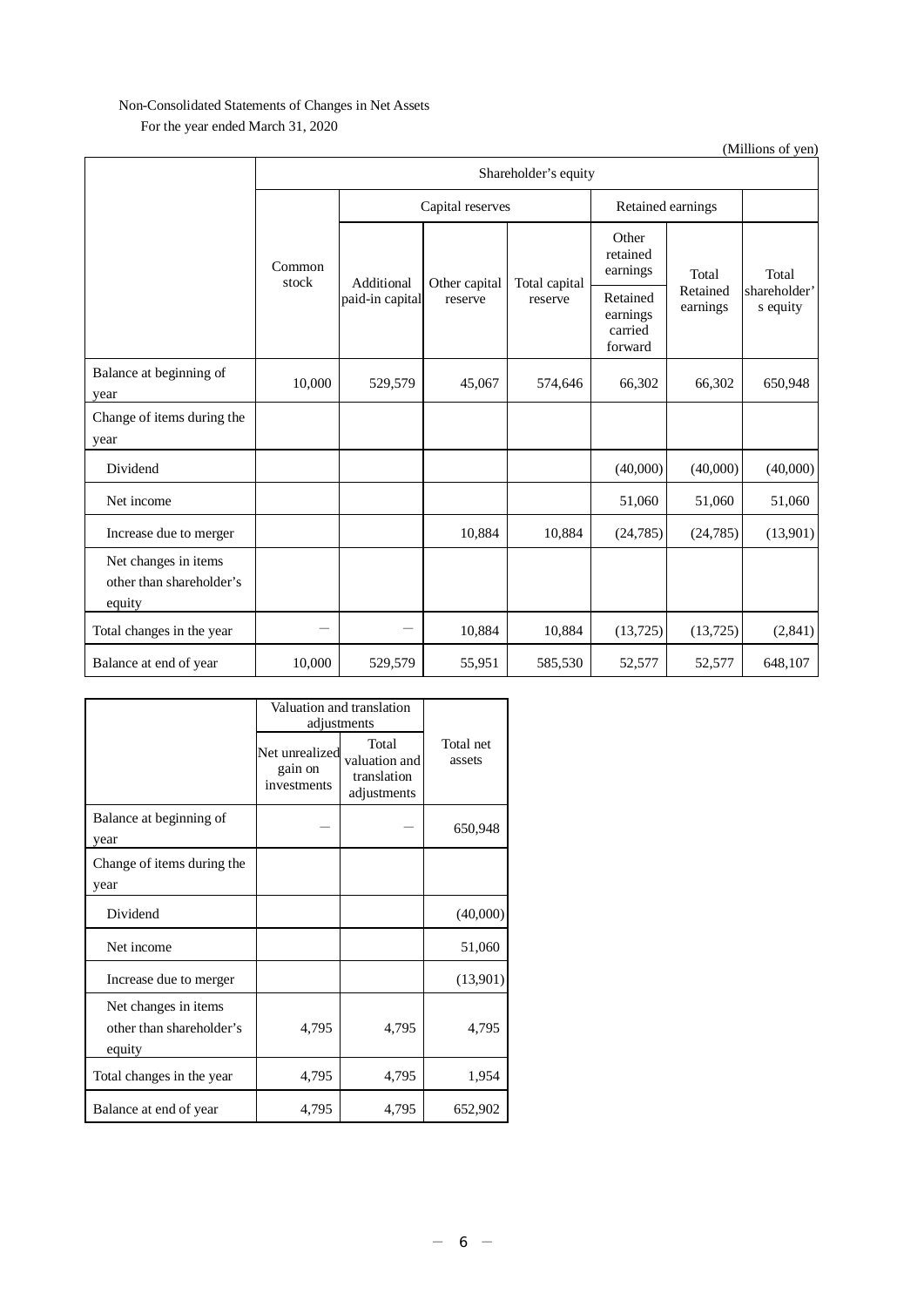# For the year ended March 31, 2021

|                                                            | Shareholder's equity |                  |               |                               |                                            |                      |                          |
|------------------------------------------------------------|----------------------|------------------|---------------|-------------------------------|--------------------------------------------|----------------------|--------------------------|
|                                                            |                      | Capital reserves |               | Retained earnings             |                                            |                      |                          |
| Common<br>stock                                            | Additional           | Other capital    | Total capital | Other<br>retained<br>earnings | Total                                      | Total                |                          |
|                                                            |                      | paid-in capital  | reserve       | reserve                       | Retained<br>earnings<br>carried<br>forward | Retained<br>earnings | shareholder'<br>s equity |
| Balance at beginning of<br>year                            | 10,000               | 529,579          | 55,951        | 585,530                       | 52,577                                     | 52,577               | 648,107                  |
| Change of items during the<br>year                         |                      |                  |               |                               |                                            |                      |                          |
| Dividend                                                   |                      |                  | (47, 423)     | (47, 423)                     | (52, 577)                                  | (52, 577)            | (100,000)                |
| Net income                                                 |                      |                  |               |                               | 85,617                                     | 85,617               | 85,617                   |
| Net changes in items<br>other than shareholder's<br>equity |                      |                  |               |                               |                                            |                      |                          |
| Total changes in the year                                  |                      |                  | (47, 423)     | (47, 423)                     | 33,040                                     | 33,040               | (14, 383)                |
| Balance at end of year                                     | 10,000               | 529,579          | 8,528         | 538,107                       | 85,617                                     | 85,617               | 633,724                  |

|                                                            | Valuation and translation<br>adjustments |                                                      |                     |
|------------------------------------------------------------|------------------------------------------|------------------------------------------------------|---------------------|
|                                                            | Net unrealized<br>gain on<br>investments | Total<br>valuation and<br>translation<br>adjustments | Total net<br>assets |
| Balance at beginning of<br>year                            | 4,795                                    | 4,795                                                | 652,902             |
| Change of items during the<br>year                         |                                          |                                                      |                     |
| Dividend                                                   |                                          |                                                      | (100,000)           |
| Net income                                                 |                                          |                                                      | 85,617              |
| Net changes in items<br>other than shareholder's<br>equity | 4,369                                    | 4,369                                                | 4,369               |
| Total changes in the year                                  | 4,369                                    | 4,369                                                | (10,014)            |
| Balance at end of year                                     | 9,164                                    | 9,164                                                | 642,888             |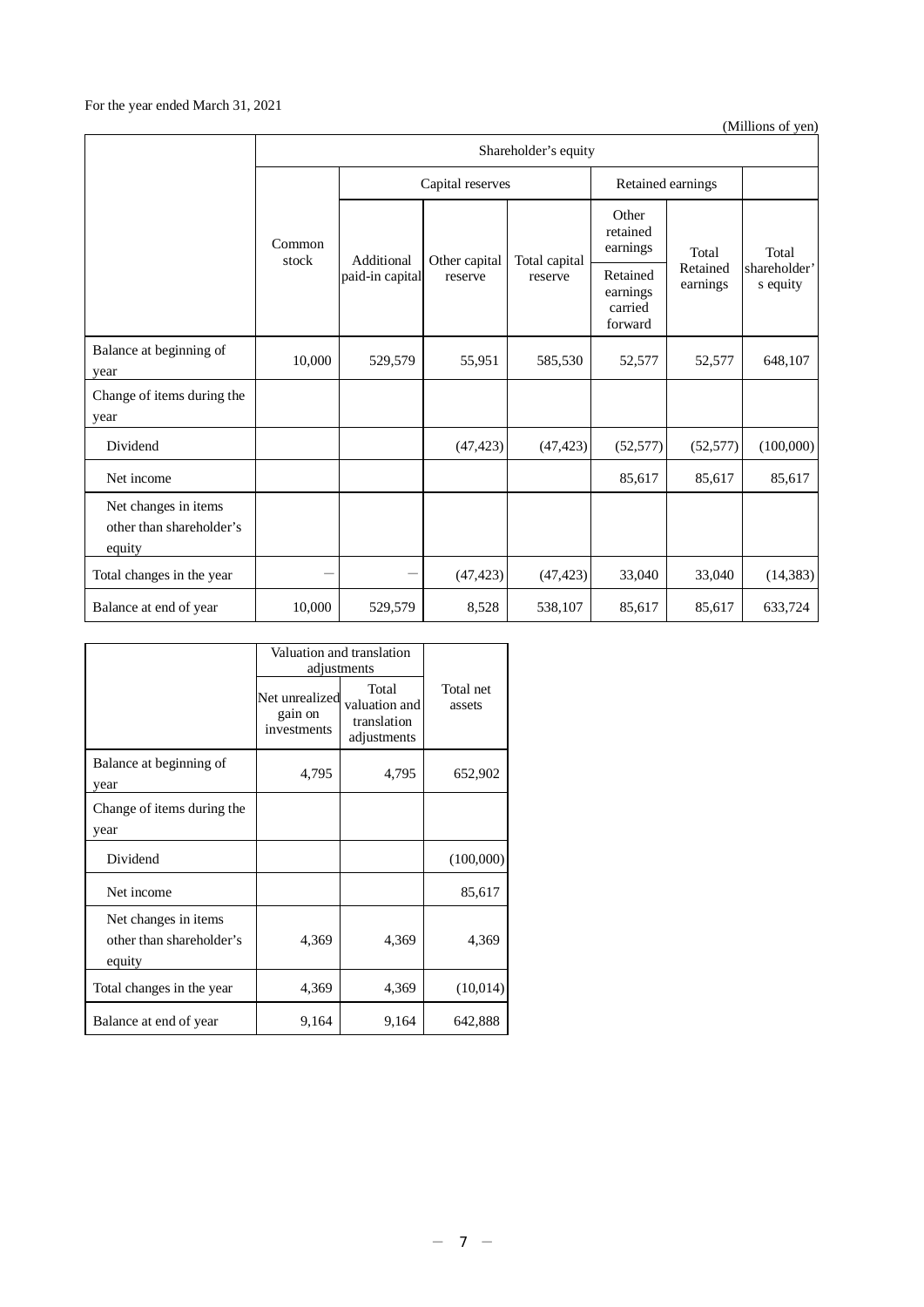### Non-Consolidated Statements of Cash Flows

|                                                                 | For the year ended<br>March 31, 2020 | For the year ended<br>March 31, 2021 |
|-----------------------------------------------------------------|--------------------------------------|--------------------------------------|
| Account                                                         | Amount                               | Amount                               |
| Cash flows from operating activities                            |                                      |                                      |
| Income before income taxes                                      | 71,387                               | 122,239                              |
| Depreciation expenses                                           | 2,955                                | 1,613                                |
| Interest and dividend income                                    | (52, 771)                            | (49, 830)                            |
| Interest expenses                                               | 22,758                               | 18,971                               |
| (Increases)/decreases in assets                                 |                                      |                                      |
| Loans and other receivables, net of allowance for doubtful      |                                      |                                      |
| accounts                                                        | (1,055,933)                          | 929,174                              |
| Margin account assets                                           | 22,539                               | (91, 963)                            |
| Loans with securities as collateral                             | (497, 857)                           | (31, 491)                            |
| Trading assets                                                  | (500, 300)                           | (11,048)                             |
| Other assets                                                    | 19,651                               | (9,893)                              |
| Increases/(decreases) in liabilities                            |                                      |                                      |
| Advances received and other payables                            | 343,665                              | 1,256                                |
| Margin account liabilities                                      | (21, 582)                            | 1,038                                |
| Borrowings with securities as collateral                        | 585,589                              | 190,483                              |
| Trading liabilities                                             | 652,144                              | (593, 252)                           |
| Other liabilities                                               | (27, 458)                            | 38,622                               |
| Sub-total                                                       | (435,213)                            | 515,918                              |
| Interest and dividends received                                 | 47,983                               | 61,517                               |
| Interest paid                                                   | (19,503)                             | (29, 223)                            |
| Net (payment)/refund of income taxes                            | (16, 628)                            | (19,988)                             |
| Net cash provided by operating activities                       | (423, 361)                           | 528,225                              |
| Cash flows from investing activities                            |                                      |                                      |
| Payments for purchases of fixed assets                          | (122)                                | (85)                                 |
| Proceeds from sales of property                                 | 1                                    |                                      |
| Other                                                           | 223                                  | 110                                  |
| Net cash provided by investing activities                       | 102                                  | 25                                   |
| Cash flows from financing activities                            |                                      |                                      |
| Increase/(decrease) in short-term borrowings and others, net    | 781,745                              | (1,227,745)                          |
| Increase in long-term borrowings                                | 322,578                              | 685,000                              |
| Decrease in long-term borrowings                                | (338, 328)                           | (248,700)                            |
| Payment of dividend                                             | (40,000)                             | (100,000)                            |
| Net cash (used in)/provided by financing activities             | 725,995                              | (891, 445)                           |
| Effect of changes in exchange rate on cash and cash equivalents | (1,013)                              | 390                                  |
| Net (decrease)/increase in cash and cash equivalents            | 301,723                              | (362, 805)                           |
| Cash and cash equivalents at beginning of year                  | 1,091,875                            | 1,393,598                            |
| Cash and cash equivalents at end of year                        | 1,393,598                            | 1,030,792                            |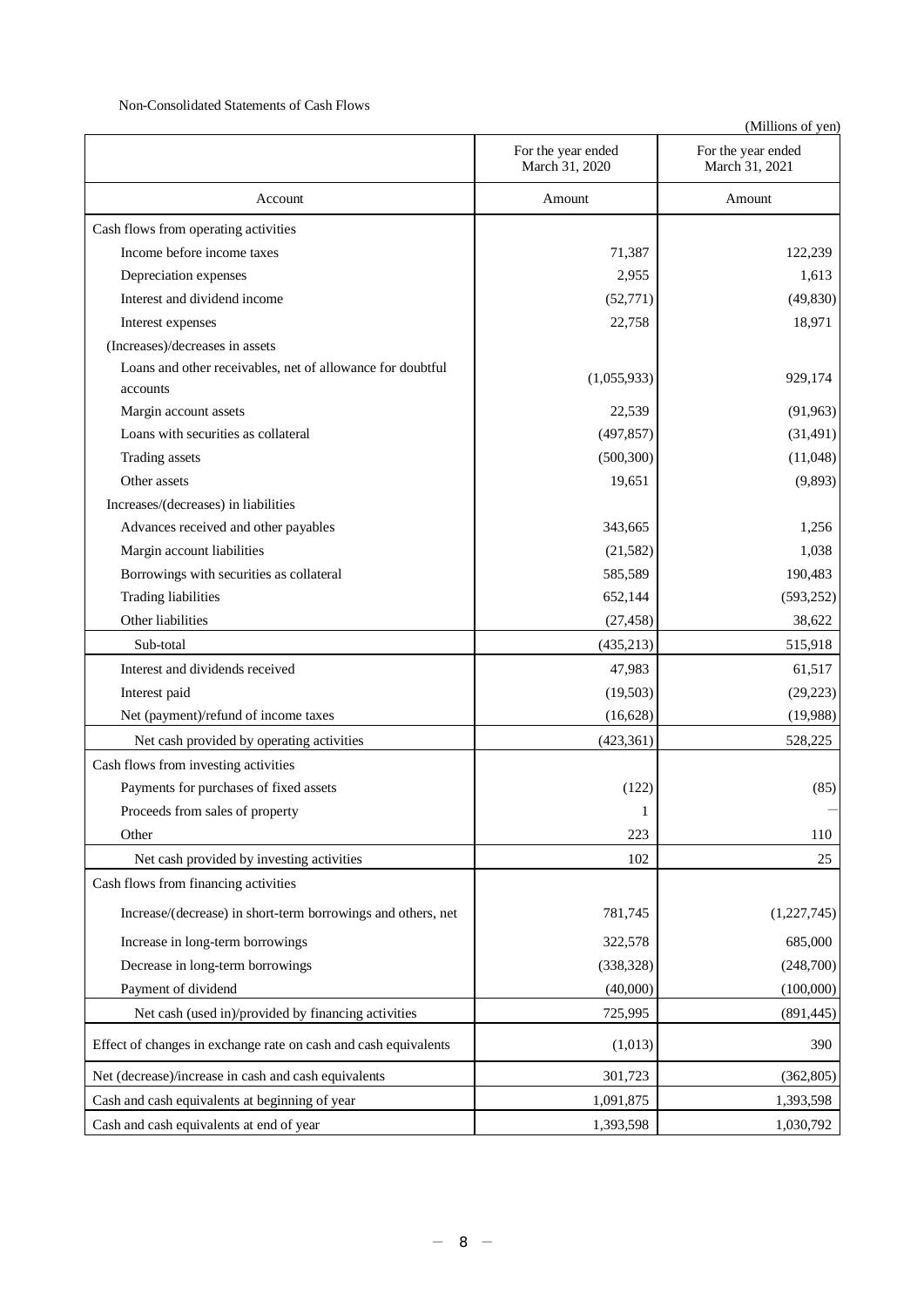(Methods for preparation of non-consolidated financial statements)

The accompanying non-consolidated financial statements have been prepared by Nomura Securities Co., Ltd.

(the "Company") for the purpose of providing information to bondholders and potential purchasers of guaranteed notes issued by overseas subsidiaries of Nomura Holdings, Inc. and guaranteed by Nomura Holdings ,Inc. and the Company.

The accompanying non-consolidated financial statements have been prepared by the Company in accordance with accounting principles generally accepted in Japan. In terms of the presentation and disclosure, the non-consolidated balance sheets, the nonconsolidated statements of income, the non-consolidated statements of changes in net assets, the notes to the non-consolidated financial statements and the related supplementary schedules have been prepared based on "Regulation on Accounting of Companies" (Ministry of Justice Order No. 13, 2006), "Cabinet Office Ordinance on Financial Instruments Business, etc." (Cabinet Office Ordinance No. 52, 2007) and the "Uniform Accounting Standards of Securities Related Business Companies" (Self-Regulation of the Japan Securities Dealers Association, 1974), and have been presented for the fiscal years ended March 31,2020 and March 31, 2021 for comparative presentation purpose, and the non-consolidated statements of cash flows (including the significant accounting policies and the other notes) and changes in accounting policies and presentation have been prepared based on "Ordinance on Terminology, Forms and Preparation Methods of Financial Statements, etc." (Ordinance of the Ministry of Finance No. 59, 1963).

All amounts are rounded to the nearest million.

The significant accounting policies and the other notes selected by the Company for preparation of the non-consolidated financial statements are as follows.

#### (Significant Accounting Policies)

1. Basis and methods of valuation for securities and derivative contracts

(1) Trading securities and derivative contracts

Securities and derivative contracts and other financial instruments are accounted for at fair value based on the mark-to-market method.

In the course of financial instruments business, the Company trades and underwrites securities and derivative contracts and other financial instruments on its own account. As a result, the Company holds securities positions which are recorded as trading assets and liabilities.

#### (2) Non-trading securities and derivative contracts

Securities and derivative contracts and other financial instruments are accounted for at fair value based on the mark-to-market method.

The difference between the cost using the moving average method or amortized cost and market value less deferred taxes is recorded as Net unrealized gain on investments in the net assets on the non-consolidated balance sheet.

#### 2. Depreciation and amortization

#### (1) Depreciation of tangible fixed assets

Tangible fixed assets are depreciated primarily by the declining balance method, except for buildings (excluding equipment of the buildings) acquired after March 31, 1998 and equipment of the buildings and structures acquired after March 31, 2016 which are depreciated on the straight-line method.

(2) Amortization of intangible fixed assets and investments and others

Intangible fixed assets and investments and others are amortized primarily over their estimated useful lives by the straight-line method.

#### 3. Accounting standards for provisions and reserves

#### (1) Allowance for doubtful accounts

To provide for loan losses, provisions are recorded for doubtful accounts based on an estimate of the uncollectible amount calculated using the historical default rate for performing loans or a reasonable estimate based on the financial condition of individual borrowers for specific loans classified as doubtful receivables.

#### (2) Accrued bonuses for employees

To provide for employee bonus payments, an estimated accrual is recorded in accordance with the prescribed calculation method.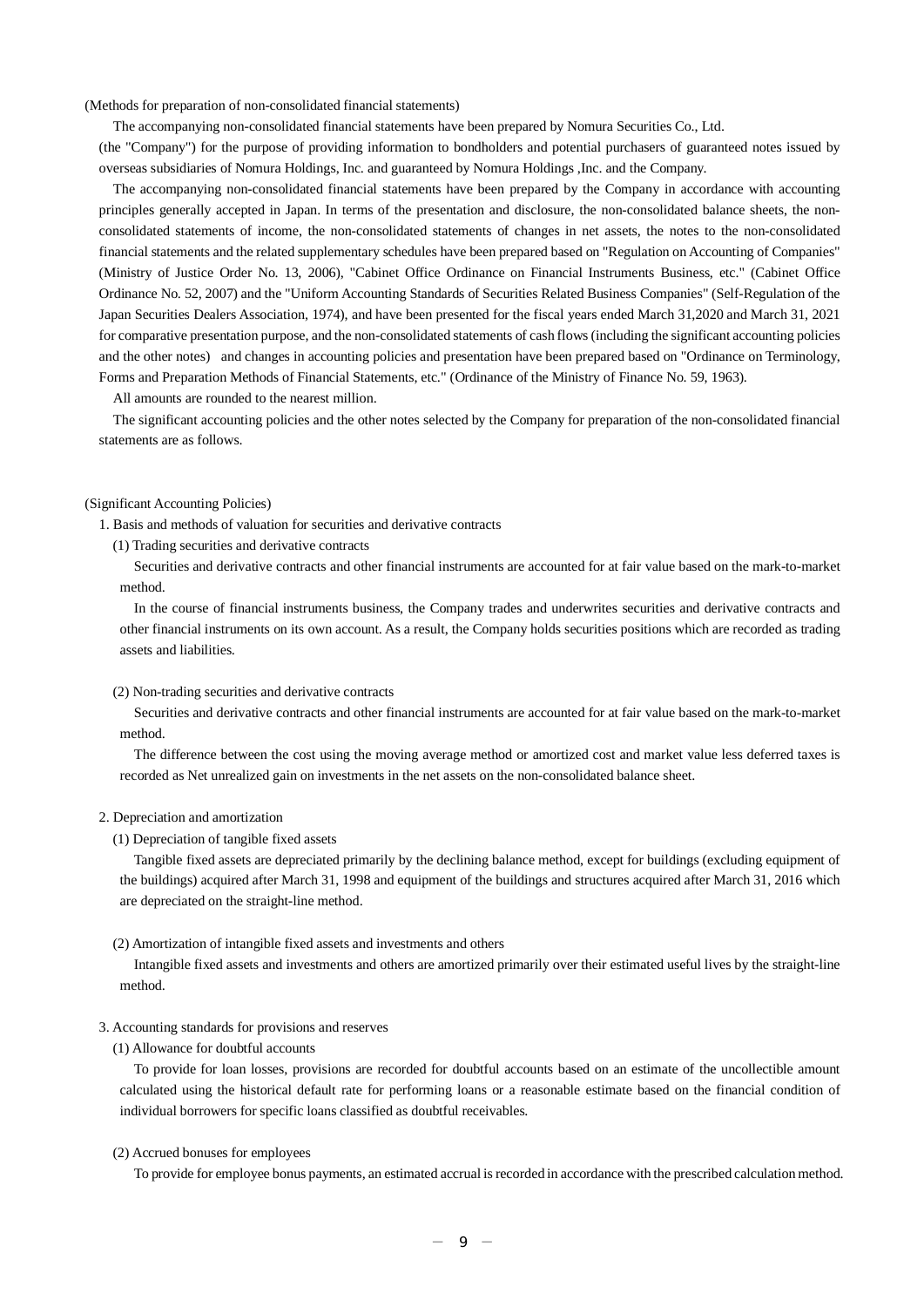#### (3) Reserve for retirement benefits

To provide for retirement benefits for employees, reserve for retirement benefits is recorded based on the expected retirement benefit obligations and pension assets at the end of the current fiscal year, and the cost incurred for the current fiscal year is charged to income.

In computing retirement benefit obligations and service cost, the Company has adopted the benefit formula basis as the method of attributing expected retirement benefits to accounting periods up to the end of the current fiscal year.

The actuarial difference and prior service cost arising on the defined benefit pension plan are amortized from the fiscal year in which they arise by the straight-line method over the average remaining service period (11 to 16 years) of employees at the point of their occurrence.

The actuarial difference and prior service cost arising on lump-sum retirement benefits are expensed in the fiscal year in which they arise.

If the balance of pension assets at the end of the current fiscal year exceeds the balance of retirement benefit obligations after deducting the actuarial difference and prior service cost, net pension assets are reported within Investments and others-Prepaid pension cost.

#### (4) Reserve for financial instruments transaction liabilities

To provide for the potential losses arising from operational failures in securities transactions, a reserve is calculated and recorded in accordance with the provisions of Article 46-5 of the Financial Instruments and Exchange Act and Article 175 of the Cabinet Office Ordinance on Financial Instruments Business, etc.

#### 4. Translation of assets and liabilities denominated in foreign currencies

Financial assets and liabilities denominated in foreign currencies are translated into Japanese yen using spot exchange rates as of the balance sheet date. Gains and losses resulting from translation are reflected in the statement of income.

#### 5. Statements of cash flows

Cash and cash equivalents in the statements of cash flows consist of cash on hand and demand deposits.

#### 6. Accounting for consumption taxes and local consumption taxes

Transactions subject to national and local consumption taxes are recorded at amounts exclusive of consumption tax.

#### 7. Application of Consolidated Tax Return System

The Company applies the consolidated tax return system.

With regard the company to the items for which the individual tax return filing method was reviewed in accordance with the transition to the Group Tax Sharing System established under the "Act to partially revise the Income Tax Act and Others" (Act No. 8 of 2020) and the transition to the Group Tax Sharing System, in accordance with the treatment in Paragraph 3 of the "Practical Solution on the Treatment of Tax Effect Accounting for the Transition from the Consolidated Taxation System to the Group Tax Sharing System" (Practical Solution No. 39 March 31, 2020), the provisions in Paragraph 44 of the "Implementation Guidance on Tax Effect Accounting" (ASBJ Guidance No. 28 February 16, 2018) are not applied and the amounts of deferred tax assets and deferred tax liabilities are in accordance with the provisions of the tax law before amendment.

#### 8. Offsetting of financial assets and liabilities

Financial assets and liabilities are presented on a net basis in order to specifically present the effect of credit risk reduction if the criteria are met as defined in the Japanese Institute of Certified Public Accountants (JICPA), Accounting Practice Committee Statement No.14 "Practical Guidelines on Accounting Standards for Financial Instruments".

#### (1) Offsetting of derivative contracts

Derivative contracts such as interest rate swaps with the same counterparties with which the Company has legally enforceable master netting agreements are presented in the financial statements on a net basis.

#### (2) Offsetting of Repo transactions

Repo transactions that meet specific criteria such as the same counterparty and the same settlement date are presented on a net basis.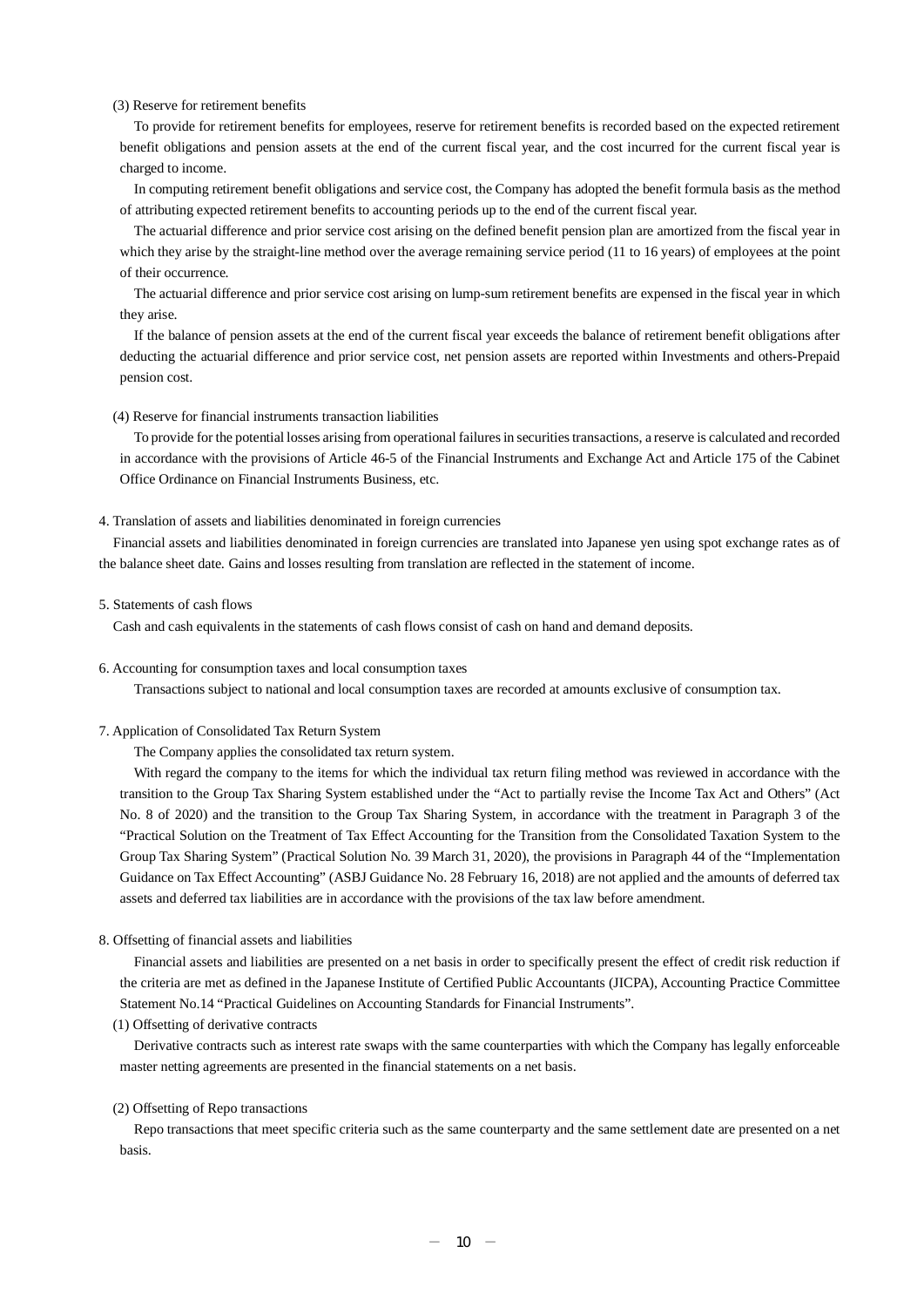#### (Notes to the Changes in Disclosure)

The Company adopted "Accounting Standard for Disclosure of Accounting Estimates" (Accounting Standards Board of Japan Statement No.31 issued on March 31, 2020) from the current fiscal year. The company added "Notes to the Accounting Estimate" in the notes to the financial statements. In accordance with the transitional treatment in the provision of Paragraph 11 of the "Accounting Standard for Disclosure of Accounting Estimates", the Notes refer to the current fiscal year only.

#### (Notes to the Accounting Estimates)

Estimates, by their nature, are based on underlying assumptions which require management judgment and depend on the extent of available information. Actual results in future periods may differ from current estimates, which could have a material impact on the consolidated financial statements. Items which were recorded on the financial statements as accounting estimates for the year ended March 2021 and may have material impact on the financial statements for the next fiscal year are as follows;

・Fair value of financial instruments refers to the value that is reasonably calculated if the market price is not available See Notes to Financial Instruments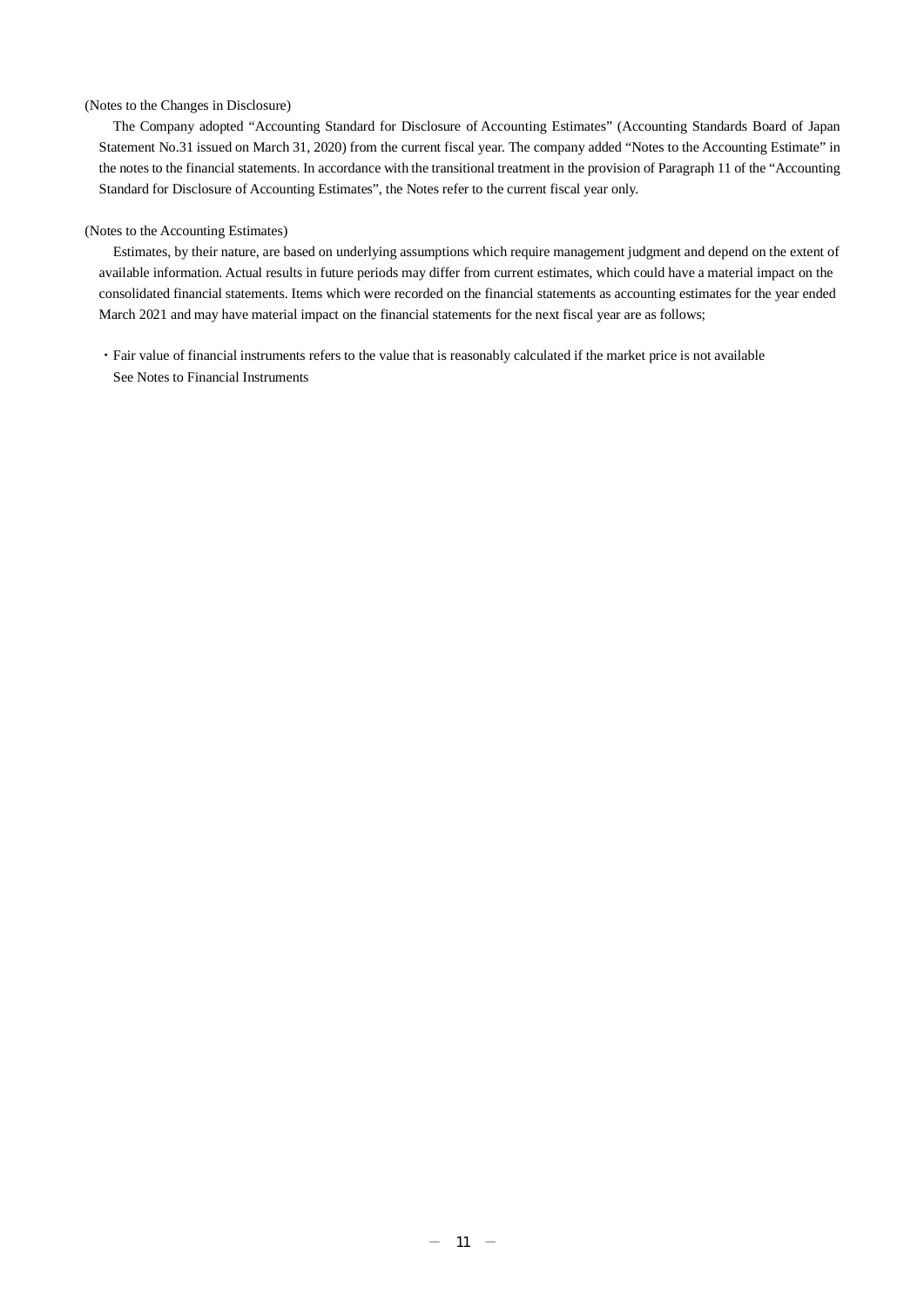### (Notes to Non-Consolidated Balance Sheets)

1. Balances due from and to affiliates

|                                 |                | (Millions of yen) |
|---------------------------------|----------------|-------------------|
|                                 | March 31, 2020 | March 31, 2021    |
| Short-term monetary receivables | 97.264         | 97,732            |
| Short-term monetary payables    | 376,091        | 109,806           |
| Long-term monetary payables     | 175,000        | 350,000           |

2. Accumulated depreciation on tangible fixed assets

|       | ັ |                | (Millions of yen) |
|-------|---|----------------|-------------------|
|       |   | March 31, 2020 | March 31, 2021    |
| Total |   | 1,249          | 2,040             |

3. Assets pledged as collateral

|                                              |                | (Millions of yen) |
|----------------------------------------------|----------------|-------------------|
|                                              | March 31, 2020 | March 31, 2021    |
| (1) Assets pledged as collateral             |                |                   |
| Trading assets                               | 431,083        | 465,778           |
| (2) Liabilities secured by the collateral    |                |                   |
| Short-term borrowings                        | 693,245        | 356,700           |
| Long-term borrowings                         | 63,500         | 75,500            |
| Borrowings from securities finance companies | 1,945          | 2,074             |
| Total                                        | 758,690        | 434,274           |

In addition to the above, the Company pledged securities borrowed and securities received as collateral in the amounts of 453,661 million yen for the fiscal year ended March 31, 2020 and 35,873 million yen for the fiscal year ended March 31, 2021.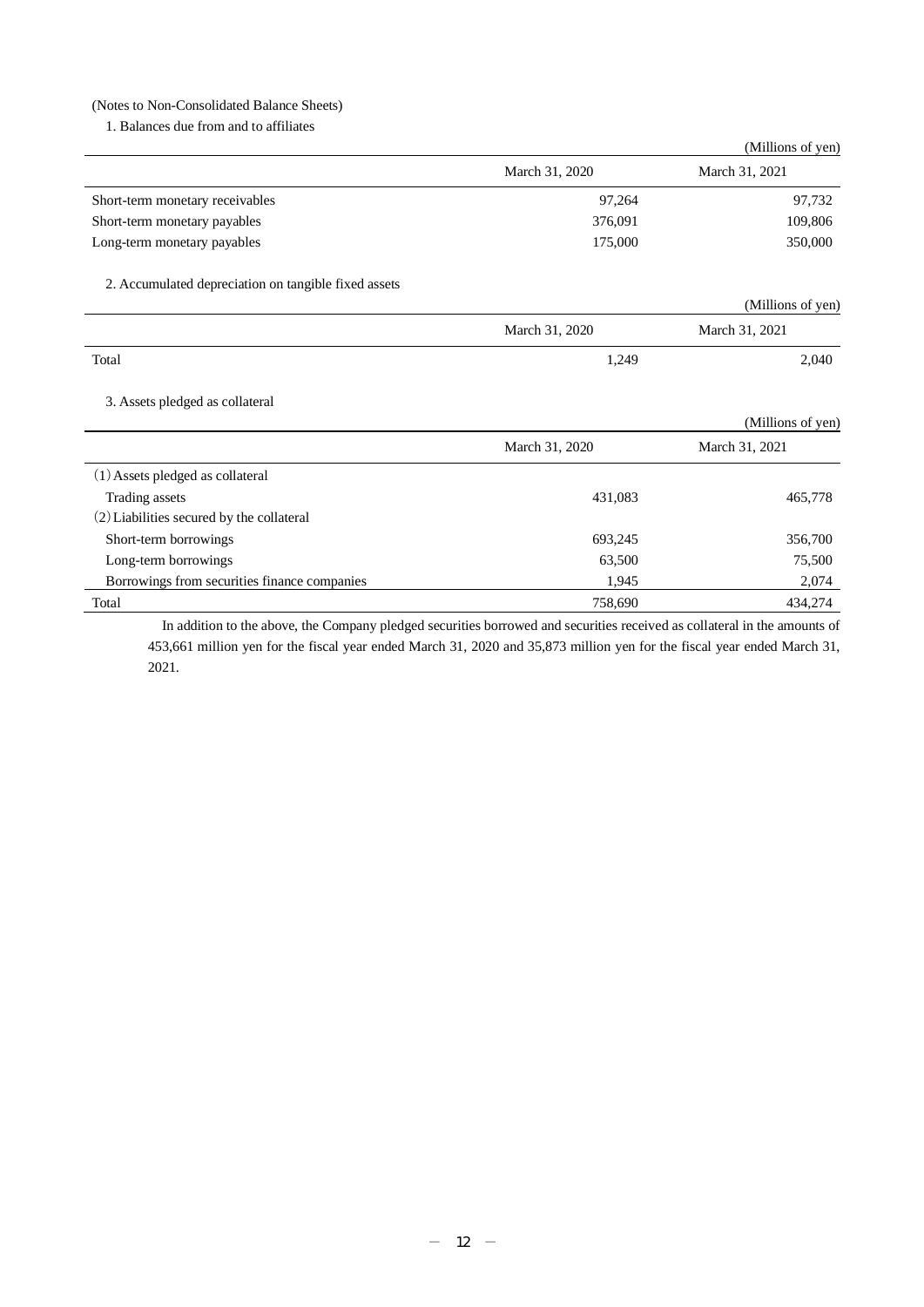#### 4. Securities deposited or received

(1) Fair value of the securities deposited / received in securities financing transactions, securities lending / borrowing transactions, margin transactions or as substitutes for guarantee deposits (except as mentioned in 3. above)

|                                              |                | (Millions of yen) |
|----------------------------------------------|----------------|-------------------|
|                                              | March 31, 2020 | March 31, 2021    |
| Total fair value of securities deposited     | 6,335,050      | 7,036,639         |
| Which mainly include:                        |                |                   |
| Securities sold in gensaki transactions      | 4,289,213      | 4,949,267         |
| Securities loaned in lending transactions    | 1,633,781      | 1,678,256         |
| Total fair value of securities received      | 7,248,953      | 7,963,698         |
| Which mainly include:                        |                |                   |
| Securities purchased in gensaki transactions | 3,038,282      | 3,158,219         |
| Securities borrowed in lending transactions  | 3,748,556      | 4,204,034         |
| Collateral for derivative transactions       | 236,955        | 214,306           |

(2) In addition, the Company entrusts securities in the amount of 842,769 million yen for the fiscal year ended March 31, 2020 and 935,734 million yen for the fiscal year ended March 31, 2021 as segregated trust money of customers.

5. Subordinated bonds and borrowings

|                                       |                | (Millions of yen) |
|---------------------------------------|----------------|-------------------|
|                                       | March 31, 2020 | March 31, 2021    |
| Short-term borrowings from affiliates | 175,000        |                   |
| Long-term borrowings from affiliates  | 175,000        | 350,000           |

6. Financial guarantees (Note1)

|                                               |                              |                | (Millions of yen) |
|-----------------------------------------------|------------------------------|----------------|-------------------|
| Guaranteed parties                            | Guaranteed items             | March 31, 2020 | March 31, 2021    |
| Nomura International Funding Pte. Ltd.        | Medium term notes            | 189,039        | 145,022           |
| Nomura International plc (Note2)              | Stock Lending                | 35,665         | 54,457            |
| Nomura International plc (Note2)              | Derivative transactions etc. | 23,735         | 18,010            |
| Nomura Global Financial Products Inc. (Note2) | Derivative transactions etc. | 12,620         | 17,079            |
| Nomura Europe Finance N.V. (Note2)            | Medium term notes            | 29,600         | 10,600            |
| Other (Note2)                                 |                              | 16,295         | 12,286            |

Notes

- 1. In accordance with Practical Guideline No. 61 of the Audit and Assurance Practice Committee of the JICPA, contracts which are financial guarantees in substance are included above.
- 2. Includes joint and several guarantee together with Nomura Holdings, Inc.

### (Notes to Non-Consolidated Statements of Income)

Transactions with affiliates

|                                                                       |                                      | (Millions of yen)                    |
|-----------------------------------------------------------------------|--------------------------------------|--------------------------------------|
|                                                                       | For the year ended<br>March 31, 2020 | For the year ended<br>March 31, 2021 |
| Operating revenue                                                     | 7,826                                | 8,476                                |
| Interest expenses and<br>Selling, general and administrative expenses | 170,878                              | 176,591                              |
| Non operating transactions                                            | 1,911                                | 135                                  |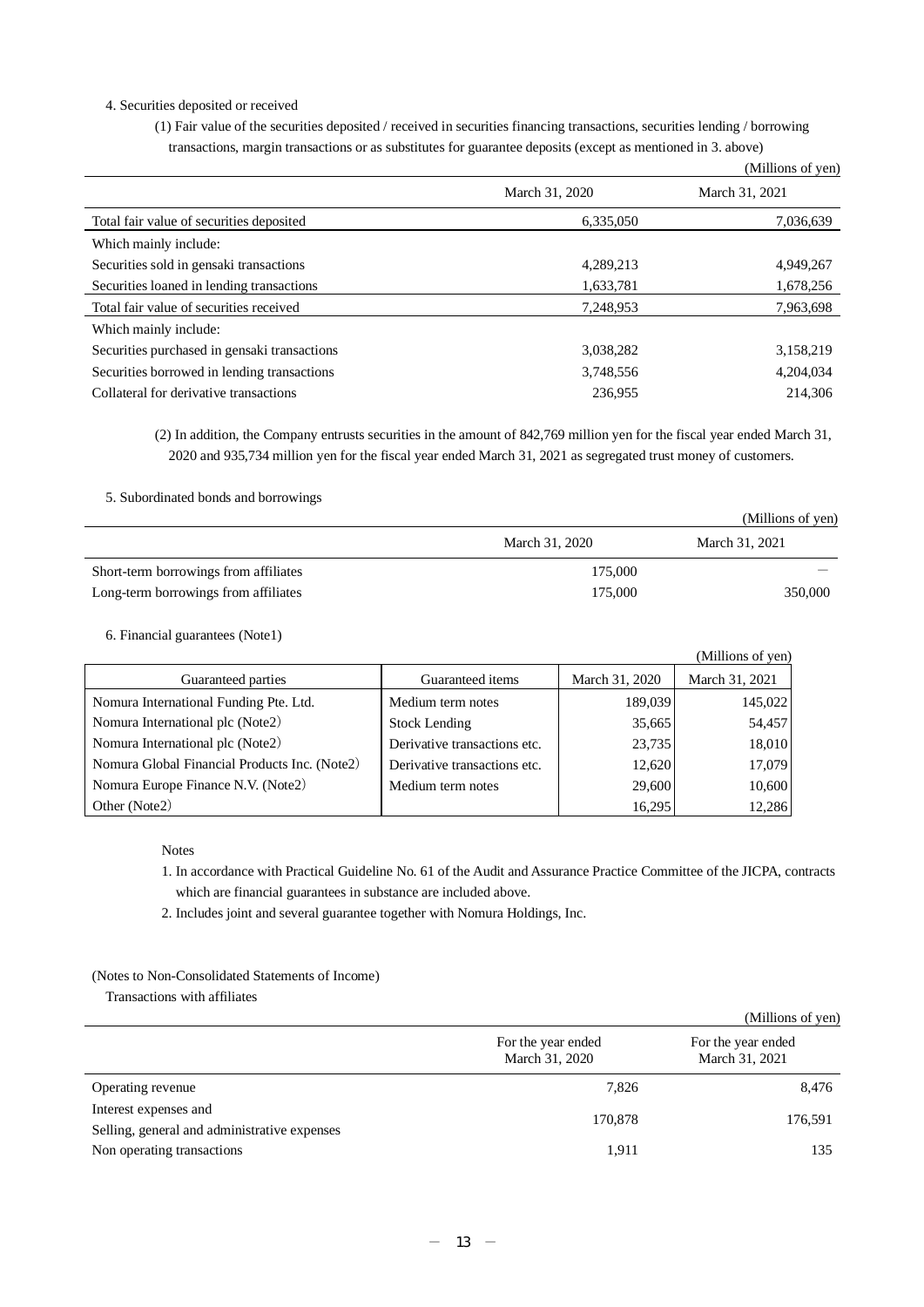### (Notes to Non-Consolidated Statements of Changes in Net Assets)

For the year ended March 31, 2020

1. Shares outstanding

|                       |                              |          |          | (Shares)            |
|-----------------------|------------------------------|----------|----------|---------------------|
| Type of shares        | Beginning of current<br>year | Increase | Decrease | End of current year |
| Common stock (Shares) | 201,410                      |          |          | 201,410             |

2. Treasury stock

Not applicable

3. Stock acquisition rights

Not applicable

# 4. Dividends

(1) Dividends paid

| Resolution                           | Type of shares | Total dividend<br>value<br>(Millions of yen) | Dividend per share<br>(yen) | Record date    | Effective date |
|--------------------------------------|----------------|----------------------------------------------|-----------------------------|----------------|----------------|
| Board of directors<br>April 25, 2019 | Common stock   | 40,000                                       | 198,600                     | March 31, 2019 | June 03, 2019  |

# (2) Dividends with a record date in the year ended March 31, 2020 and with an effective date after March 31, 2020

| Resolution                        | Type of shares | Total dividend<br>value<br>(Millions of yen) | Dividend per share<br>(yen) | Record date    | Effective date |
|-----------------------------------|----------------|----------------------------------------------|-----------------------------|----------------|----------------|
| Board of directors<br>May 8, 2020 | Common stock   | 100,000                                      | 496,500                     | March 31, 2020 | June 08, 2020  |

For the year ended March 31, 2021 1. Shares outstanding

|                       |                              |          |          | (Shares)            |
|-----------------------|------------------------------|----------|----------|---------------------|
| Type of shares        | Beginning of current<br>year | Increase | Decrease | End of current year |
| Common stock (Shares) | 201,410                      |          |          | 201,410             |

2. Treasury stock

Not applicable

3. Stock acquisition rights

Not applicable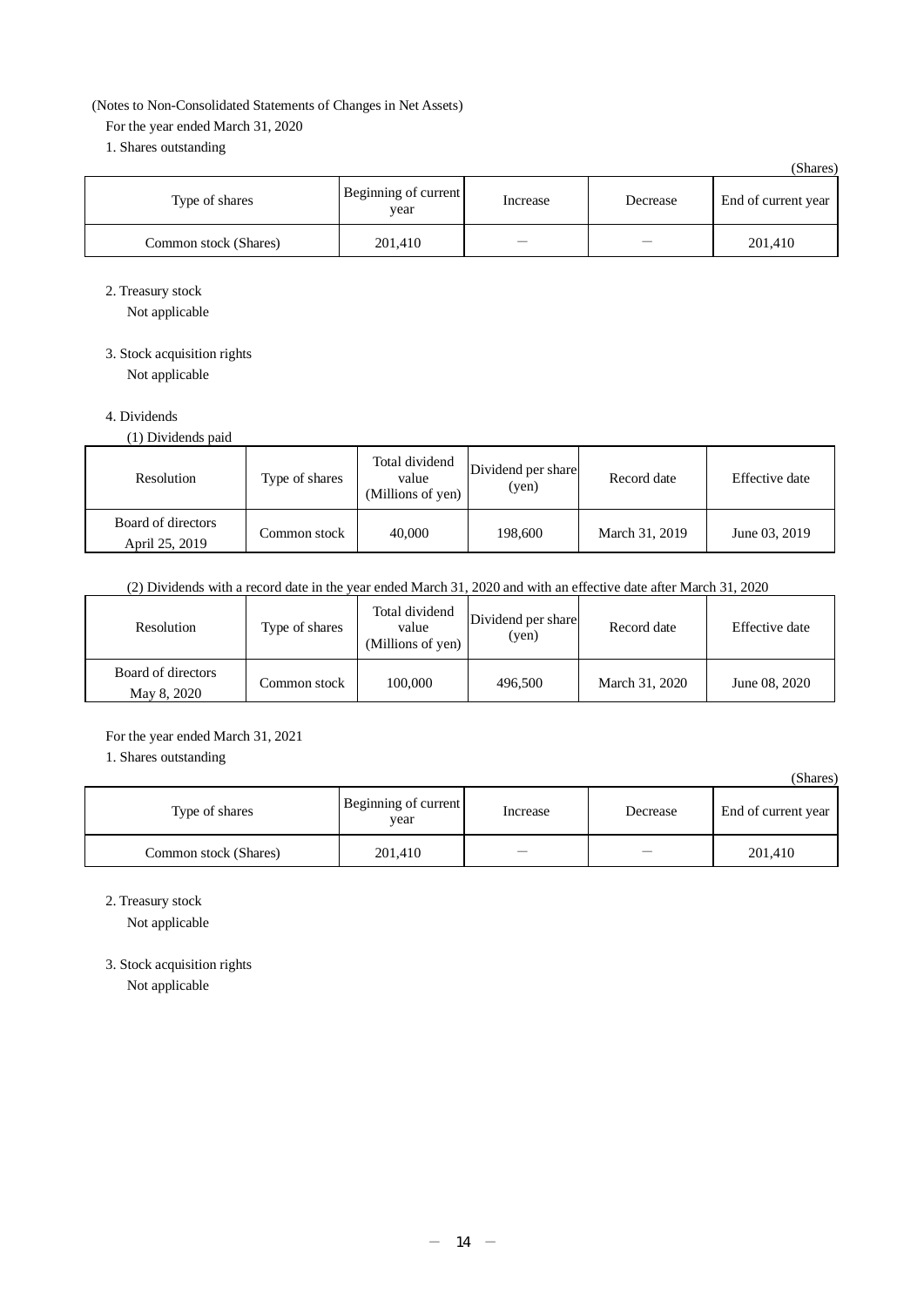# 4. Dividends

(1) Dividends paid

| Resolution                        | Type of shares | Total dividend<br>value<br>(Millions of yen) | Dividend per share<br>(yen) | Record date    | Effective date |
|-----------------------------------|----------------|----------------------------------------------|-----------------------------|----------------|----------------|
| Board of directors<br>May 8, 2020 | Common stock   | 100.000                                      | 496,500                     | March 31, 2020 | June 08, 2020  |

# (2) Dividends with a record date in the year ended March 31, 2021 and with an effective date after March 31, 2021

| Resolution                           | Type of shares | Total dividend<br>value<br>(Millions of yen) | Dividend per share<br>(yen) | Record date    | Effective date |
|--------------------------------------|----------------|----------------------------------------------|-----------------------------|----------------|----------------|
| Board of directors<br>April 27, 2021 | Common stock   | 85,000                                       | 422,025                     | March 31, 2021 | June 04, 2021  |

# (Notes to Non-Consolidated Statements of Cash Flows)

1. Reconciliation of cash and cash equivalents to the amount disclosed on the balance sheets is as follows:

|                                           |                                      | (Millions of yen)                    |
|-------------------------------------------|--------------------------------------|--------------------------------------|
|                                           | For the year ended<br>March 31, 2020 | For the year ended<br>March 31, 2021 |
| Cash and deposits (on the balance sheets) | 1,393,598                            | 1,030,792                            |
| Cash and cash equivalents                 | 1,393,598                            | 1,030,792                            |

2. Material non-cash transactions For the year ended March 31, 2020 Not applicable

For the year ended March 31, 2021 Not applicable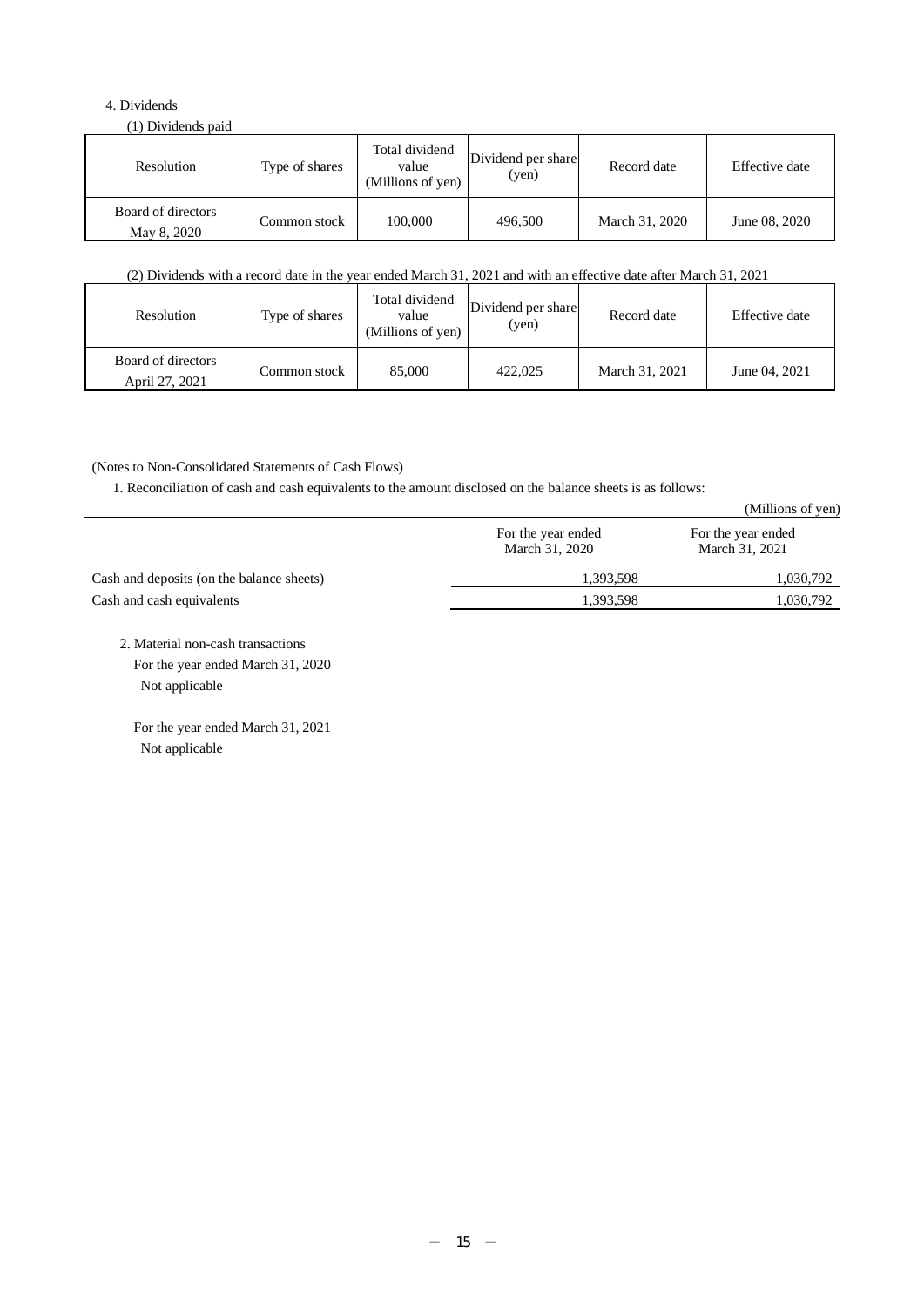(Notes to Deferred Tax Accounting)

1. Breakdown of deferred tax assets and liabilities by major items

|                                                               |                | (Millions of yen) |
|---------------------------------------------------------------|----------------|-------------------|
|                                                               | March 31, 2020 | March 31, 2021    |
| Deferred tax assets:                                          |                |                   |
| Accrued bonuses for employees                                 | 13,110         | 15,274            |
| Securities and derivatives                                    | 25,719         | 45,524            |
| Reserve for retirement benefits                               | 10,595         | 11,998            |
| Reserve for financial instruments<br>transactions liabilities | 6,773          | 7,363             |
| Accrued enterprise tax                                        | 1,224          | 3,169             |
| Losses on devaluation of fixed assets                         | 1,257          | 1,227             |
| Asset retirement obligations                                  | 1,828          | 3,493             |
| Others                                                        | 1,754          | 2,260             |
| Subtotal deferred tax assets                                  | 62,260         | 90,307            |
| Valuation allowance                                           | (19, 630)      | (18,610)          |
| Total deferred tax assets                                     | 42,630         | 71,697            |
| Deferred tax liabilities:                                     |                |                   |
| Asset retirement cost                                         | (489)          | (1,917)           |
| Others                                                        | (1,853)        | (1,970)           |
| Total deferred tax liabilities                                | (2,342)        | (3,887)           |
| Net deferred tax assets                                       | 40,288         | 67,810            |

(Notes to Fixed Assets as lease Transactions)

Some electric machine and cars are operated as finance lease exempt from passage of title in addition to fixed assets on balance sheet.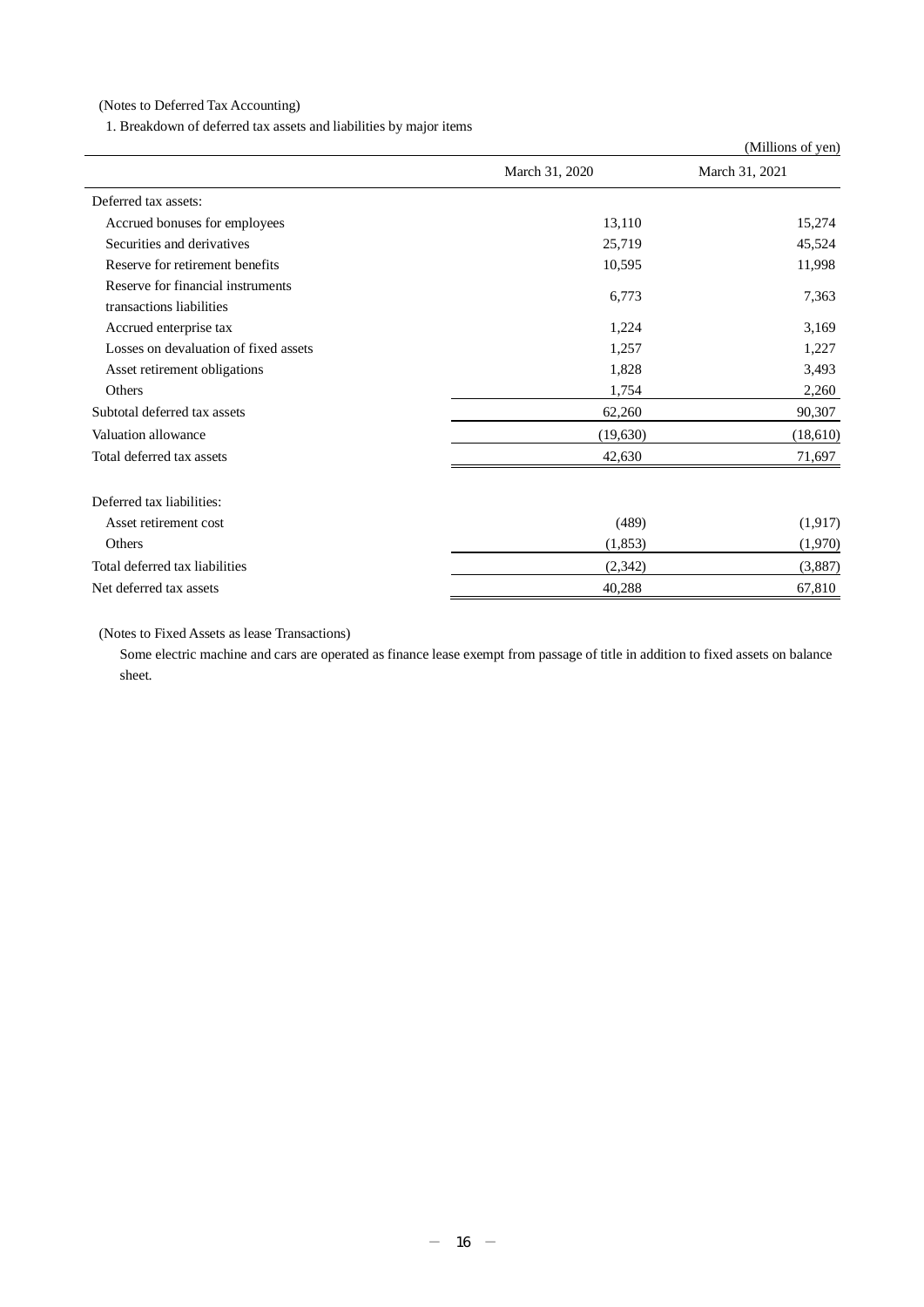#### (Notes to Financial Instruments)

- 1. Detailed information on financial instruments
	- (1) Approach to financial instruments

Principal business of the parent company of the Company (Nomura Holdings, Inc.) and its affiliates are securities businesses including investment and financial services businesses. The Company provides a wide range of services to customers in both financing and fund management through its world-wide operating offices covering major financial and capital markets including Japan. In order to operate these businesses, the Company is engaged in trading activities for securities and derivative transactions in principle to provide various products and transactions to meet customer needs. Risk management for trading positions arising from these business activities is extremely important. In addition to risk management within the trading units, the Company is focusing on risk management conducted on a global basis through the risk management unit which is independent from the trading units. The Company engages in derivative transactions not only to develop products to meet various customer needs, but also to hedge and adjust exposures that arise in the course of trading activities. The Company manages and controls securities trading and derivatives transactions as a whole.

#### (2) Detail and risk of financial instruments

The Company's trading positions arise from transactions to meet customer needs, market-making transactions to enhance the function of the market, and dealing activities for its own account.

In the normal course of conducting transactions on exchanges, the Company holds positions in listed equities, bonds with stock acquisition rights, stock index futures and options, bond futures and other exchange traded instruments. The Company's futures and options traded in exchanges are primarily held as hedges or for arbitrage purposes in relation to other trading securities of the Company.

Over-the-counter traded positions of the Company include bonds, warrants, options on bonds, equity derivatives, lending and borrowing securities as well as gensaki-transactions. In addition, the Company also holds positions in Forex, currency futures and utilizes interest rate and currency swap transactions in conjunction with customer needs to hedge or convert their currency and interest rate risk, or to hedge the position of other trading securities.

The principal risks arising from trading activities include market risk, credit risk (issuer risk and/or counterparty risk) and liquidity risk, which may significantly affect the financial position of the Company.

#### (3) Risk management for financial instruments

#### (ⅰ) Market risk management

The value of the trading position (fair value) would change along with the market volatility of securities, interest rate, and foreign exchange. The Company considers those changes in value as the market risk. The trading position of the Company arises mainly as a result of the customer transactions, and in order to avoid the risk of a decrease in value of the trading position due to market volatility, appropriate hedge transactions are executed. To select the most appropriate hedging instruments at the point, not only cash securities, but derivative transactions are also included for consideration. Accordingly, as for the trading portfolio that includes hedging instruments, position management is performed in accordance with rules, such as calculating the market risk by making assessment of the fair value on a daily basis. The trading portfolio is managed by each unit, by instrument or by purpose of transaction, and the risk management unit, which is independent from the trading units, checks the valuation on a global and daily basis, and then reports the risk exposure to related directors. The rules regarding market risk management are determined by the Group Integrated Risk Management Committee of Nomura Holdings, Inc.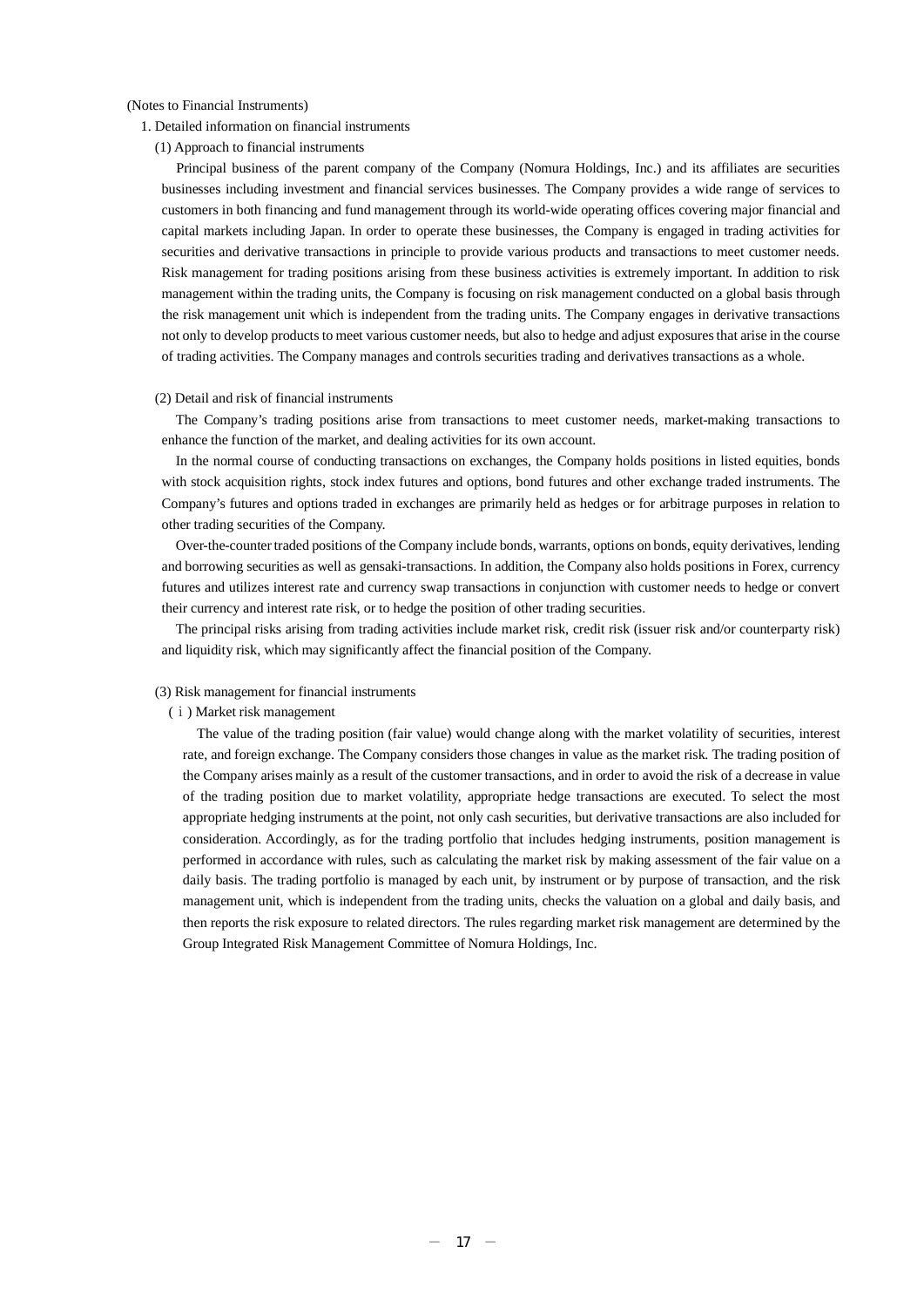#### (ⅱ) Credit risk management (Issuer Risk and Counterparty Risk)

The issuer risk and counterparty risk is defined as the risk of the issuer or counterparty not performing their obligations when the Company holds securities or receivables due from the counterparty. The risk typically arises when the issuer or the counterparty defaults.

Issuer risk of securities is reflected in the fair value, and assessed daily. Although loss arising from a change in value by downgrading of the issuer's credit rating, or the probability of the issuer's default may be remote, a significant loss is expected once it occurs, and the Company recognizes that it is significant in its risk management. Both the trading units and the risk management unit carefully monitor these securities held by determining the probability of downgrading of the issuer's credit rating and default of issuer as well as the possible loss given such events.

The market trading, among the derivative trading is settled in the exchange market daily, and for the trading on behalf of customers, the Company collects sufficient margin so that the Company considers that its counterparty risk is insignificant. On the other hand, the counterparty risk which corresponds to credit risk may arise for derivative transactions outside of the exchange market. The risk management unit of the Company monitors this risk by establishing the credit line based on the counterparty creditworthiness. The counterparty risk is managed based on the sum of the credit exposure equivalent to the amount obtained by the mark-to-market valuation of the derivative transactions and the potential credit exposure through the end of the contract term, and the effort to reduce the credit risk exposure is made by obtaining collateral as needed. In addition, the Company puts on its effort to establish a master agreement for derivative transactions.

#### (ⅲ) Funding and liquidity risk management

The Company defines liquidity risk as the risk of loss arising from difficulty in securing the necessary funding or from a significantly higher cost of funding than normal levels due to deterioration of the Nomura Group's creditworthiness or deterioration in market conditions. This risk could arise from Nomura-specific or market-wide events such as inability to access the secured or unsecured debt markets, a deterioration in credit ratings of Nomura Group, a failure to manage unplanned changes in funding requirements, a failure to liquidate assets quickly and with minimum loss in value, or changes in regulatory capital restrictions which may prevent the free flow of funds between different group entities. Liquidity risk management policy is based on liquidity risk appetite formulated by the Executive Management Board of Nomura Holdings, Inc., which integrally conducts risk management for Nomura Group. Nomura Group's liquidity risk management, under market-wide stress and in addition, under Nomura-specific stress, seeks to ensure enough continuous liquidity to meet all funding requirements and unsecured debt obligations across one year and 30-day periods, respectively, without raising funds through unsecured funding or through the liquidation of assets. In addition, the Company is required to comply with the liquidity coverage ratio regulated by the Financial Services Agency (criteria that indicate soundness of liquidity in the management of the highest designated parent company and its subsidiaries, etc. established as criteria by which the highest designated parent company is to judge the soundness of management of the highest designated parent company and its subsidiaries, etc. in accordance with the provision of Article 57-17 (1) of the Financial Instruments and Exchange Act.)

The Company has in place a number of liquidity risk management frameworks that enable the Company to achieve its primary liquidity objective. These frameworks include (1) Securing Residual Cash, (2) Appropriate Funding and Diversification of Funding Sources and Maturities Commensurate with the Composition of Assets, (3) Management of Credit Lines to the Company by Financial Institutions, and (4) Contingency Funding Plan.

#### (4) Supplementary description of fair value of financial instruments

Fair value of financial instruments refers to the value based on market price and the value that is reasonably calculated if the market price is not available. In the calculation of the value, as assumptions that require management judgment or available information are applied, if different assumptions or information are adopted, the value might be different. In addition, contract amount relating to derivative transactions discussed in "2. Fair value of financial instruments" does not represent the market risk related to derivative transactions.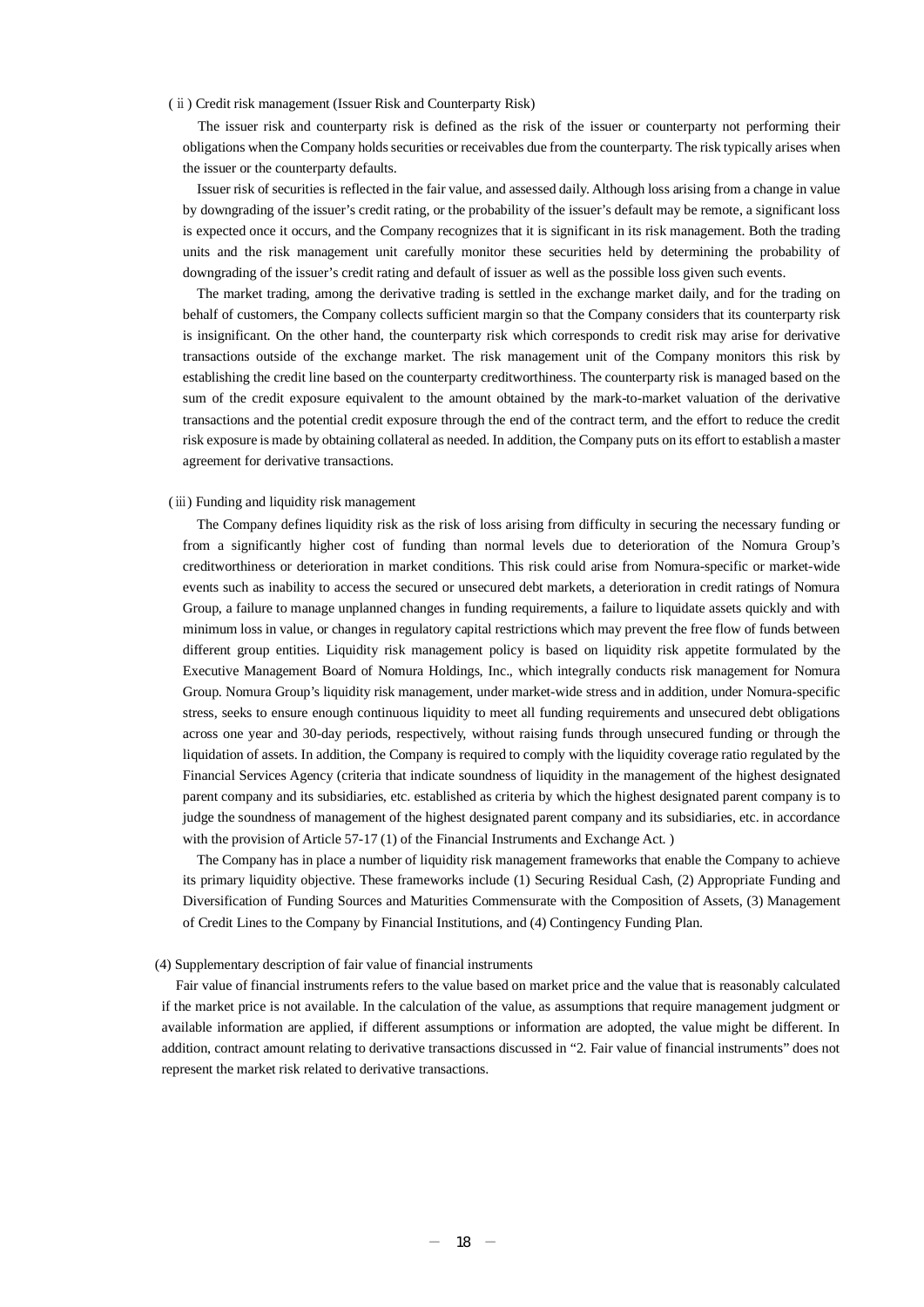### (5) Quantitative information on market risks

Financial Instruments held for trading purposes

The Company applies Value at Risk (VaR) to measure market risks of "Trading assets and Trading liabilities", "Loans with securities as collateral" and "Borrowings with securities as collateral".

VaR is a statistical measure of the potential loss due to market movements over a given time horizon within a certain confidence level. The Company calculates VaR of trading positions using a 99% confidence level and a holding period of one day. The Company's model is designed to take into account the following market risks: stock prices, interest rates, foreign exchange rates, as well as their volatilities and correlations. The historical market data for the calculation of volatilities and correlations are heavily weighted in most recent data.

The Company uses a number of assumptions and approximations to calculate the VaR for measuring the market risks of its trading position. The Company believes the assumptions, the approximations, and the combination of both are reasonable. However, materially different VaR would be produced if assumptions and approximations are different.

For the year ended March 31, 2020

(ⅰ) Assumptions of VaR

- ●Confidence level: one-tailed 99%
- ●Holding period: one day
- ●Consideration of correlations among different financial instruments' volatilities

(ⅱ) Actual VaR

(Hundred millions of yen)

|                       | March 31, 2020 |
|-----------------------|----------------|
| <b>Stock Price</b>    | 15             |
| <b>Interest Rate</b>  | 6              |
| Foreign Exchange Rate | 16             |
| Subtotal              | 37             |
| Dispersion effects    | (14)           |
| Value at Risk (VaR)   | 24             |

(Hundred millions of yen)

|                     | From April 1, 2019<br>to March 31, 2020 |         |         |
|---------------------|-----------------------------------------|---------|---------|
|                     | Maximum                                 | Minimum | Average |
| Value at Risk (VaR) | 41                                      |         | 10      |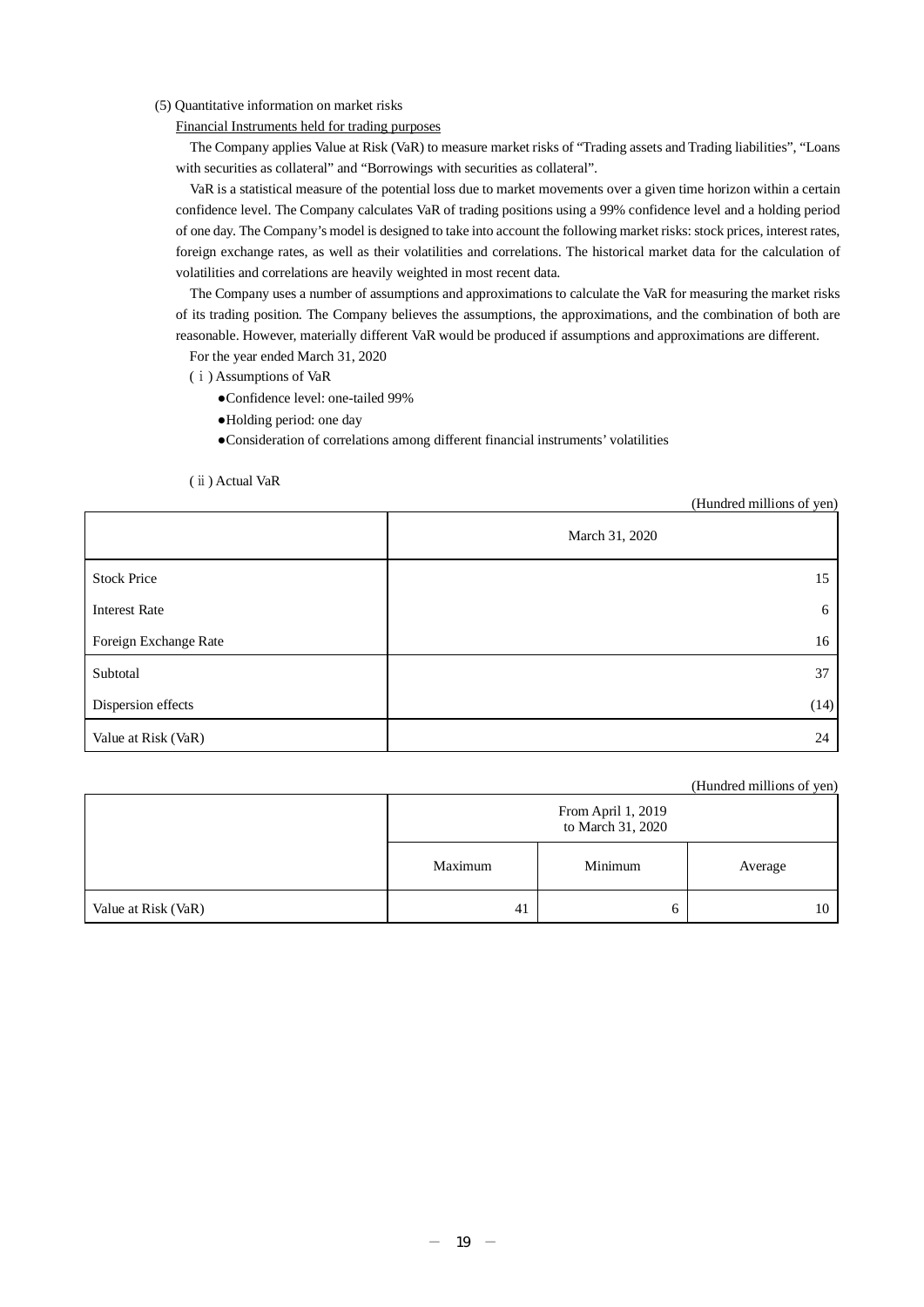For the year ended March 31, 2021

- (ⅰ) Assumptions of VaR
	- ●Confidence level: one-tailed 99%
	- ●Holding period: one day

●Consideration of correlations among different financial instruments' volatilities

(ⅱ) Actual VaR

#### (Hundred millions of yen)

|                       | March 31, 2021 |
|-----------------------|----------------|
| <b>Stock Price</b>    | 17             |
| <b>Interest Rate</b>  | 6              |
| Foreign Exchange Rate | $\overline{4}$ |
| Subtotal              | 27             |
| Dispersion effects    | (9)            |
| Value at Risk (VaR)   | 18             |

### (Hundred millions of yen)

|                     | From April 1, 2020<br>to March 31, 2021 |         |         |
|---------------------|-----------------------------------------|---------|---------|
|                     | Maximum                                 | Minimum | Average |
| Value at Risk (VaR) | 34                                      | 16      | 24      |

The Company performs back-testing to assess the accuracy of its VaR model by comparing the trading portfolio's VaR with the actual profits and losses. The Company counts the number of times when the portfolio experiences a loss greater than the VaR to monitor whether the number is less than a prescribed threshold. In the case that the number exceeds the threshold, the Company refines its VaR methodology.

### Financial Instruments held for non-trading purposes

The disclosure is omitted since the risk factors of the major market risks have no material impacts on the fair values recorded on the balance sheets.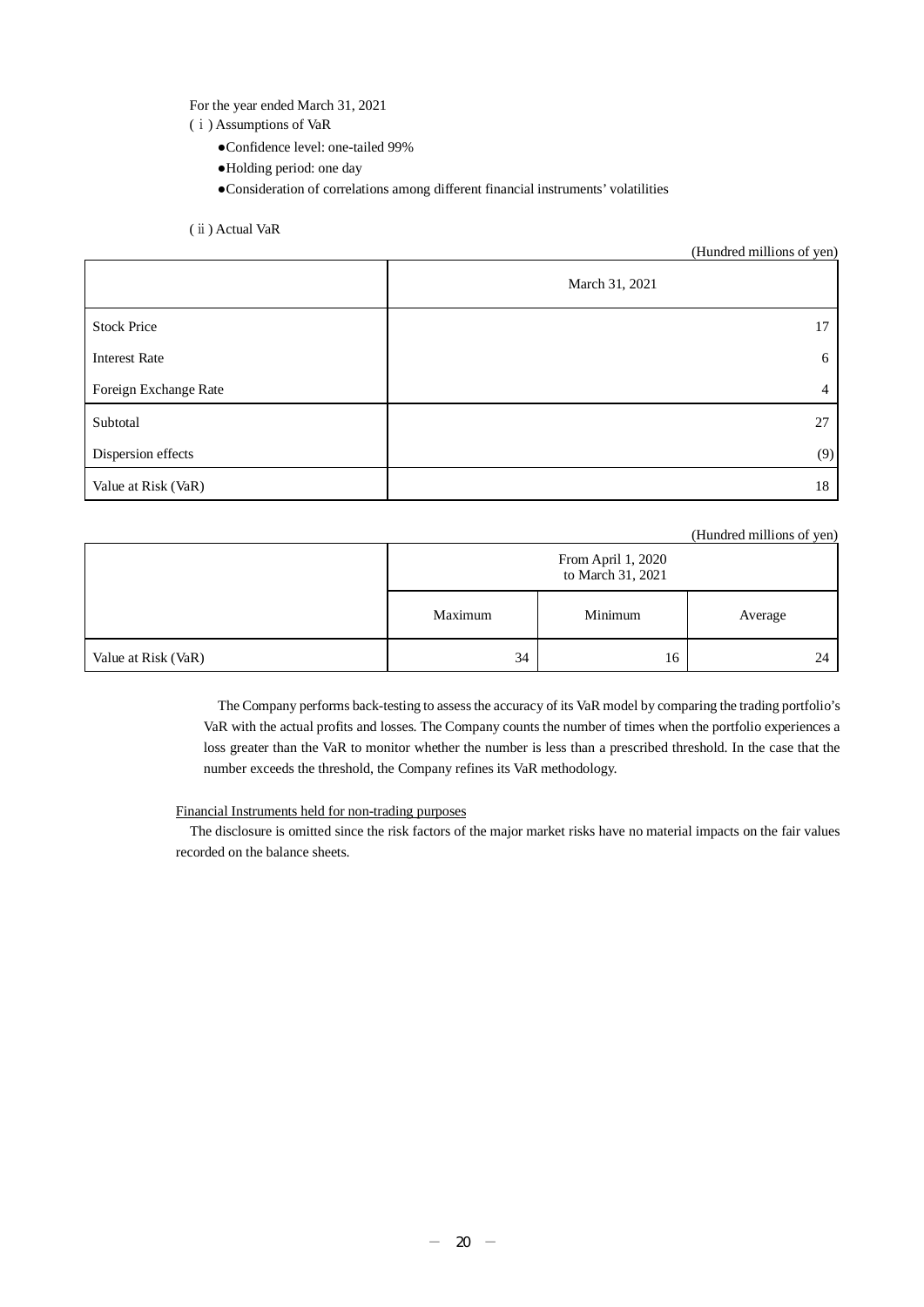2. Fair value of financial instruments

Carrying value, fair value and these differences are as follows: As of the year ended March 31, 2020

|                                               |                |            | (Millions of yen) |
|-----------------------------------------------|----------------|------------|-------------------|
|                                               | Carrying value | Fair value | Difference        |
| (1) Cash and deposits                         | 1,393,598      | 1,393,598  |                   |
| (2) Deposits with exchanges and other         |                |            |                   |
| segregated cash                               | 16,546         | 16,546     |                   |
| (3) Trading assets:                           | 3,300,142      | 3,300,142  |                   |
| Trading securities                            | 2,483,720      | 2,483,720  |                   |
| Derivative contracts                          | 816,421        | 816,421    |                   |
| (4) Net receivables arising from unsettled    | 703,001        | 703,001    |                   |
| securities transactions                       |                |            |                   |
| (5) Margin account assets:                    | 168,942        | 168,942    |                   |
| Loans to customers in margin transactions     | 147,385        | 147,385    |                   |
| Cash collateral to securities finance         | 21,557         | 21,557     |                   |
| companies                                     |                |            |                   |
| (6) Loans with securities as collateral:      | 5,658,363      | 5,658,363  |                   |
| Cash collateral for securities borrowed       | 2,610,411      | 2,610,411  |                   |
| Loans in gensaki transactions                 | 3,047,952      | 3,047,952  |                   |
| (7) Receivables from customers and others     | 5,910          | 5,910      |                   |
| (8) Short-term guarantee deposits             | 1,332,476      | 1,332,476  |                   |
| (9) Short-term loans receivable               | 552,085        | 552,085    |                   |
| (10) Investment securities                    | 23,443         | 23,443     |                   |
| Total assets                                  | 13,154,504     | 13,154,504 |                   |
| (1) Trading liabilities:                      | 2,496,881      | 2,496,881  |                   |
| Trading securities                            | 1,820,952      | 1,820,952  |                   |
| Derivative contracts                          | 675,929        | 675,929    |                   |
| (2) Margin account liabilities:               | 39,723         | 39,723     |                   |
| Borrowings from securities finance            | 1,945          |            |                   |
| companies                                     |                | 1,945      |                   |
| Customer margin sale proceeds                 | 37,777         | 37,777     |                   |
| (3) Borrowings with securities as collateral: | 5,591,926      | 5,591,926  |                   |
| Cash collateral for securities loaned         | 1,321,320      | 1,321,320  |                   |
| Borrowings in gensaki transactions            | 4,270,605      | 4,270,605  |                   |
| (4) Payables to customers and others          | 691,399        | 691,399    |                   |
| (5) Guarantee deposits received               | 600,826        | 600,826    |                   |
| (6) Short-term borrowings                     | 1,100,745      | 1,100,745  |                   |
| (7) Short-term borrowings from affiliates     | 343,800        | 343,800    |                   |
| (8) Short-term bonds payable                  | 463,000        | 463,000    |                   |
| (9) Accounts payable                          | 37,734         | 37,734     |                   |
| (10) Bonds payable                            | 4,700          | 4,700      |                   |
| (11) Long-term borrowings                     | 851,650        | 851,650    |                   |
| (12) Long-term borrowings from affiliates     | 175,000        | 178,147    | 3,147             |
| <b>Total liabilities</b>                      | 12,397,384     | 12,400,530 | 3,147             |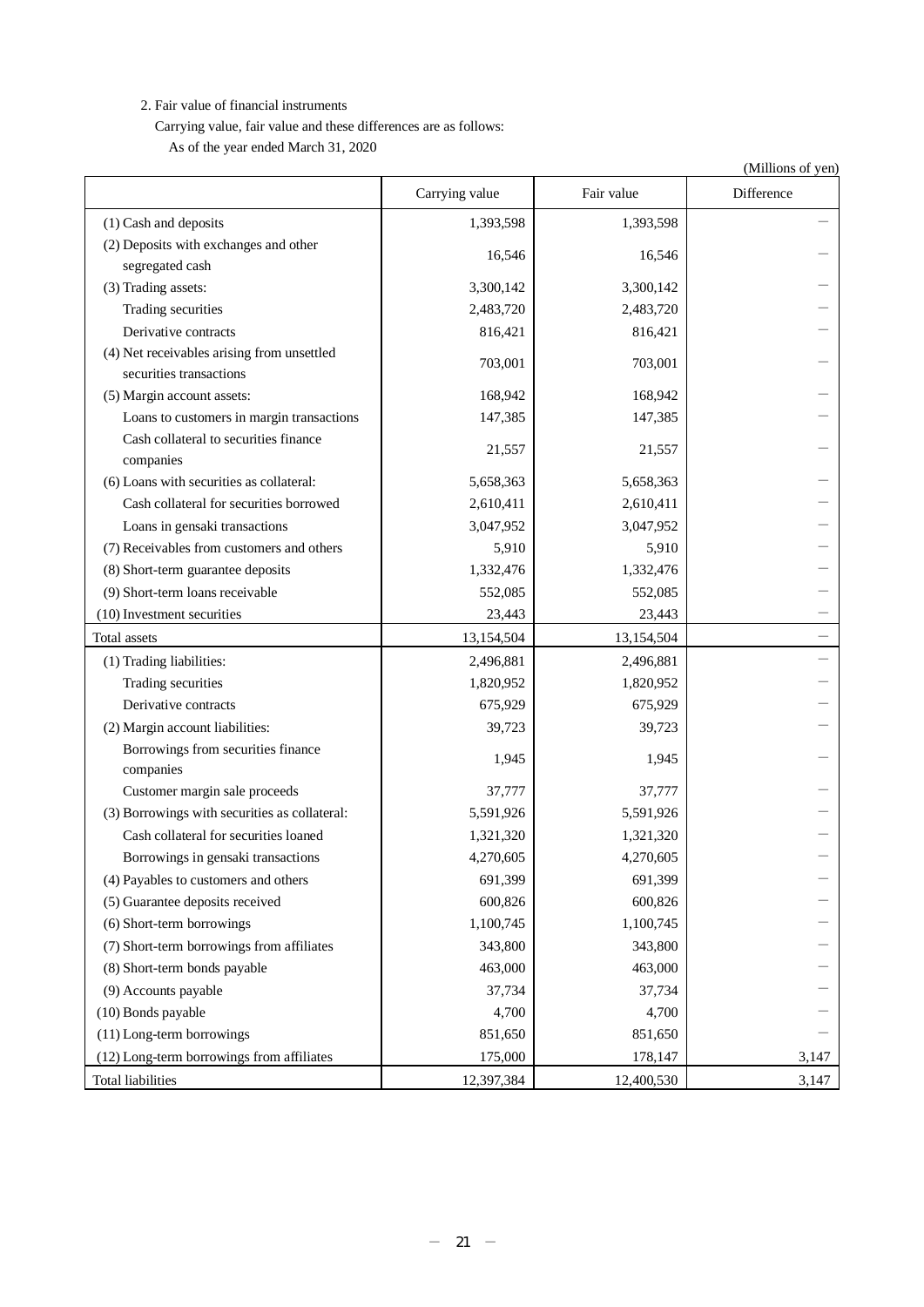### Assets

(1) Cash and deposits

The fair value of deposits without maturity is based on the carrying value, as the fair value approximates the carrying value. Deposit with maturity is not applicable as of March 31, 2020.

(2) Deposits with exchanges and other segregated cash

The fair value of deposits with exchanges and other segregated cash is based on the carrying value, as they are settled in a short period and the fair value approximates the carrying value.

(3) Trading assets

Fair value of securities held for trading purposes is generally based on market price, transaction price among brokers with a reasonable level of objectivity or the price determined by referring to similar financial instruments for which variables are directly observable. Prices for illiquid securities held for trading purposes are determined by using best estimate of fair value made by the management.

Derivative transactions are comprised of both listed derivatives and over-the-counter derivatives. Fair values of the listed derivatives are determined by market prices in general. Over-the-counter derivatives are measured by using the valuation model.

#### (ⅰ) Carrying Amounts of Securities Held for Trading Purposes

|                                                         |           | (Millions of yen) |
|---------------------------------------------------------|-----------|-------------------|
| Type                                                    | Assets    | Liabilities       |
| Stocks and warrants                                     | 153,164   | 292,298           |
| <b>Bonds</b>                                            | 2,119,790 | 1,151,596         |
| Beneficiary certificates and others                     | 210,766   | 377,058           |
| Valuation gains(losses) included in net gain on trading | (26,229)  |                   |

### (ⅱ) Contract Amounts and the Fair Values of Derivative Transactions

|                                    |                 |             |                 | (Millions of yen) |  |
|------------------------------------|-----------------|-------------|-----------------|-------------------|--|
|                                    | Assets          |             | Liabilities     |                   |  |
| <b>Type</b>                        | Contract amount | Fair value  | Contract amount | Fair value        |  |
| Option transactions                | 5,977,101       | 273,301     | 6,137,686       | 323,943           |  |
| Forward foreign exchange contracts | 13,029,139      | 244,451     | 12,261,850      | 213,544           |  |
| Swap transactions                  | 235,027,458     | 6,091,170   | 236,290,716     | 5,889,133         |  |
| Futures and forward agreements     | 1,856,993       | 28,049      | 2,051,726       | 69,859            |  |
| Derivative netting                 |                 | (5,820,550) |                 | (5,820,550)       |  |
| Total                              |                 | 816,421     |                 | 675,929           |  |

Note: 1. Fair value and the unrealized gains or losses are recorded in the balance sheets, so that valuation gains or losses are not indicated.

2. Derivative contracts such as interest rate swaps with the same counterparties with which the Company has legally enforceable master netting agreements are presented on the balance sheets on a net basis.

3. Methods of calculation of fair value are based on base price, liquidation price of exchanges, or discounted present value of estimated future cash flows.

(4) Net receivables arising from unsettled securities transaction and (5) Margin account assets

The fair value of these assets is based on the carrying value, as they are settled in a short period and the fair value approximates the carrying value.

(6) Loans with securities as collateral

Amounts of loans to counterparties related to securities lending and borrowing transactions as well as gensaki transactions are recorded. In addition, these amounts of loans are adjusted due to changes of fair value of securities received. The fair value of those loans is based on the carrying value, as they are settled in a short period and the fair value approximates the carrying value.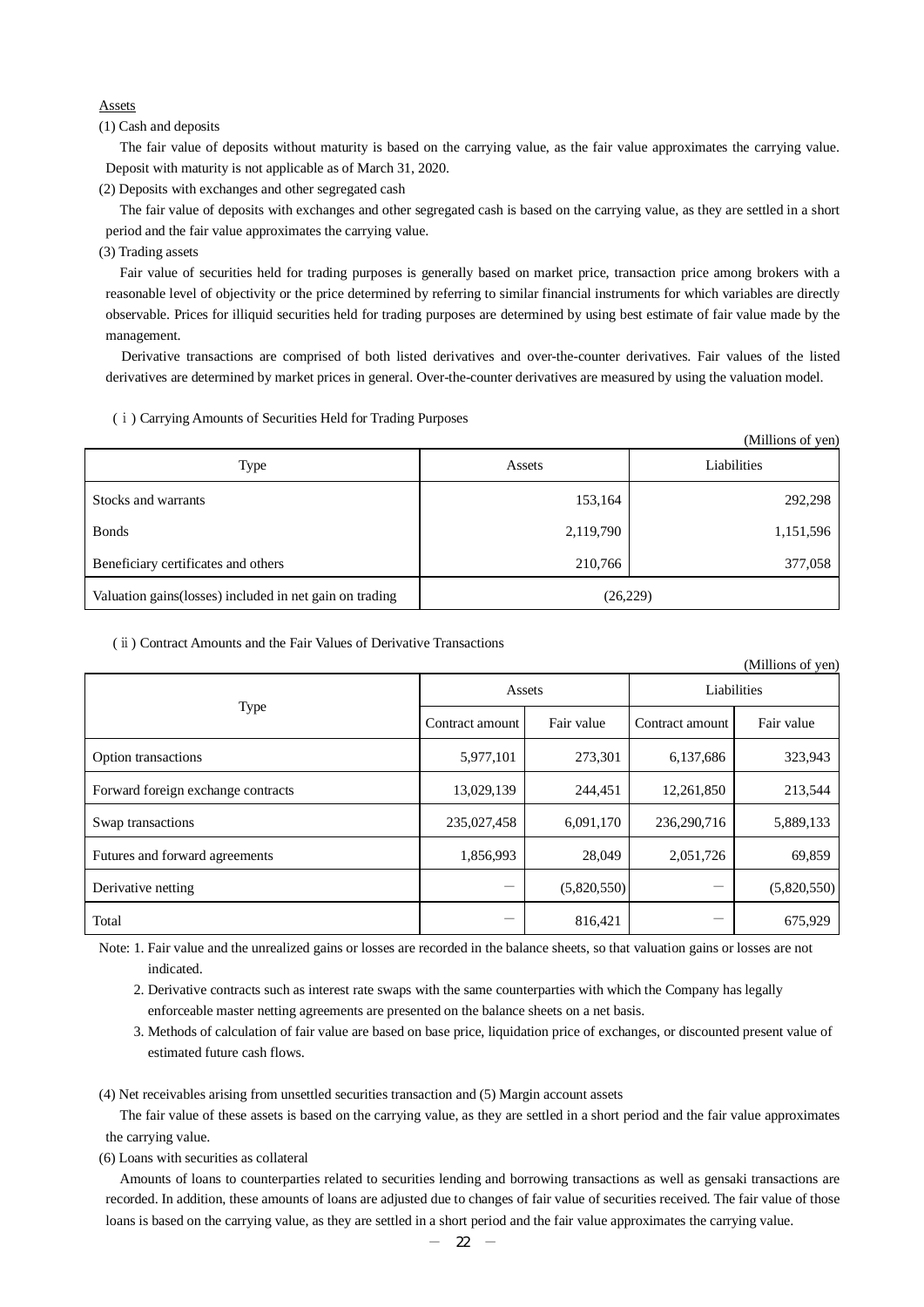(7) Receivables from customers and others, (8) Short-term guarantee deposits and (9) Short-term loans receivable

The fair value of these assets is based on the carrying value, as they are settled in a short period and the fair value approximates the carrying value.

(10)Investment securities

The fair value of investment securities is based on market price.

Note: Expected amount of redemption for financial receivables after balance sheet date

|                                                       | (Millions of yen) |
|-------------------------------------------------------|-------------------|
|                                                       | Within one year   |
| $(1)$ Cash and deposits                               | 1,393,598         |
| (2) Deposits with exchanges and other segregated cash | 16,546            |
| (5) Margin account assets                             | 168,942           |
| (6) Loans with securities as collateral               | 5,658,363         |
| (7) Receivables from customers and others             | 5,910             |
| (8) Short-term guarantee deposits                     | 1,332,476         |
| (9) Short-term loans receivable                       | 552,085           |
| Total                                                 | 9,127,918         |

Liabilities

(1) Trading liabilities

See Assets (3) Trading assets

(2) Margin account liabilities

The fair value of these liabilities is based on the carrying value, as they are settled in a short period and the fair value approximates the carrying value.

(3) Borrowings with securities as collateral

Amounts of borrowings from counterparties related to securities lending and borrowing transactions as well as gensaki transactions are recorded. Since these amounts of borrowings are adjusted for changes of fair value of securities deposited, and these securities are settled in a short period, the fair value approximates the carrying value. Accordingly, the carrying value is considered to be the fair value.

(4) Payables to customers and others, (5) Guarantee deposits received, (6) Short-term borrowings, (7) Short-term borrowings from affiliates, (8) Short-term bonds payable and (9) Accounts payable

The fair value of these liabilities is based on the carrying value, as they are settled in a short period and the fair value approximates the carrying value.

(10) Bonds payable, (11) Long-term borrowings and (12) Long-term borrowings from affiliates

Present value of the bonds payable, long-term borrowings and long-term borrowings from affiliates is calculated by grouping by certain periods to maturity and applying the discount rate to be assumed in the similar debts to the total amount of principal and interests of the debts. However, the variable interests debts that reflect the market interest rates in a short period is based on the carrying value, as the fair value approximates the carrying value.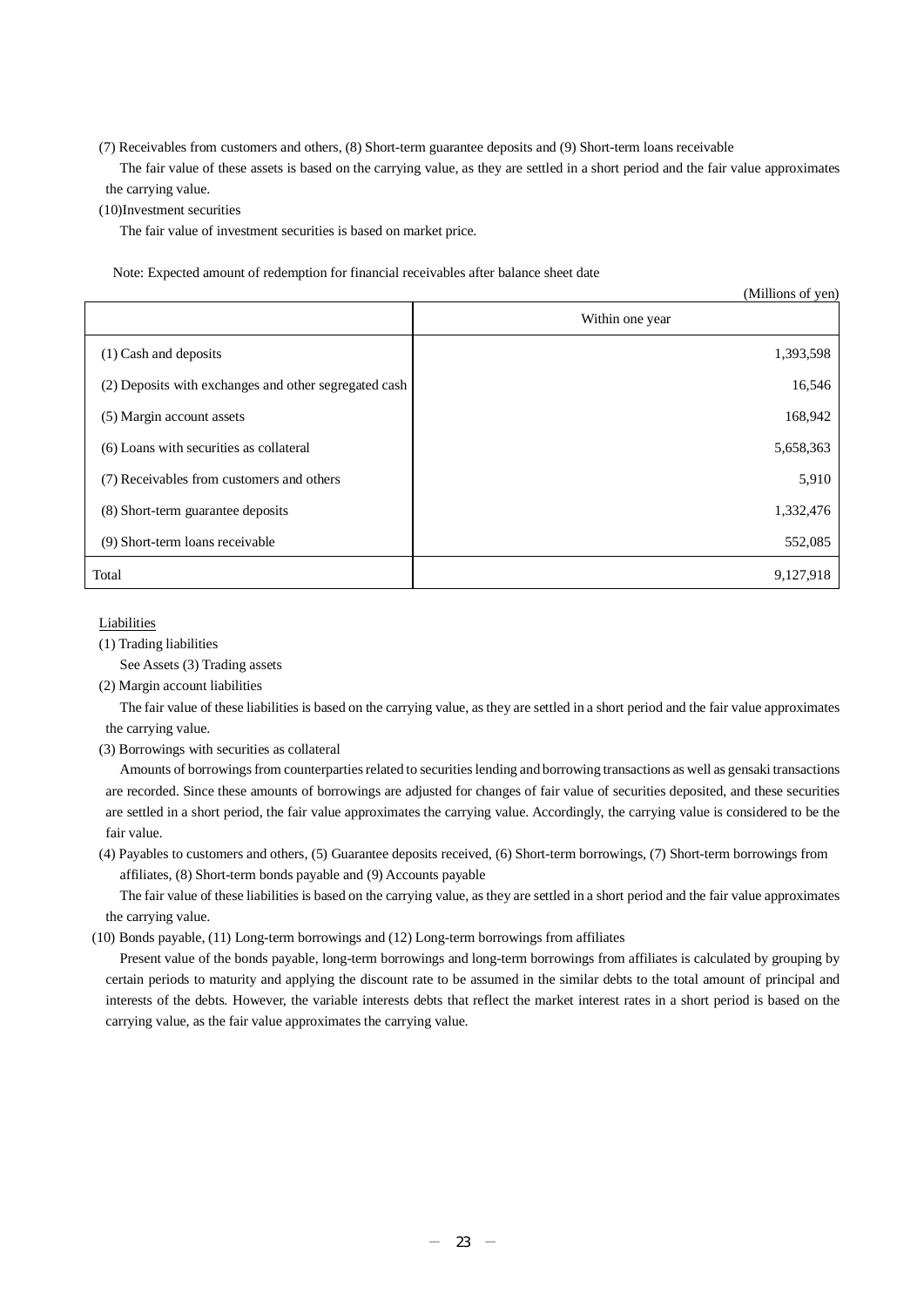Note: Expected amount of repayment of bonds and borrowings and interest-bearing liabilities

|                                              | Within one<br>year | Over one<br>year and<br>within two<br>years | Over two<br>years and<br>within three within four<br>years | Over three<br>years and<br>years | Over four<br>years and<br>within five<br>years | Over five<br>years |
|----------------------------------------------|--------------------|---------------------------------------------|------------------------------------------------------------|----------------------------------|------------------------------------------------|--------------------|
| (2) Margin account liabilities               | 39,723             |                                             |                                                            |                                  |                                                |                    |
| (3) Borrowings with securities as collateral | 5,591,926          |                                             |                                                            |                                  |                                                |                    |
| (4) Payables to customers and others         | 691,399            |                                             |                                                            |                                  |                                                |                    |
| (5) Guarantee deposits received              | 600,826            |                                             |                                                            |                                  |                                                |                    |
| (6) Short-term borrowings                    | 1,100,745          |                                             |                                                            |                                  |                                                |                    |
| (7) Short-term borrowings from affiliates    | 343,800            |                                             |                                                            |                                  |                                                |                    |
| (8) Short-term bonds payable                 | 463,000            |                                             |                                                            |                                  |                                                |                    |
| (9) Accounts payable                         | 37,734             |                                             |                                                            |                                  |                                                |                    |
| (10) Bonds payable                           |                    |                                             |                                                            |                                  |                                                | 4,700              |
| (11) Long-term borrowings                    |                    | 22,400                                      | 25,500                                                     | 53,050                           | 148,000                                        | 602,700            |
| (12) Long-term borrowings from affiliates    |                    | 175,000                                     |                                                            |                                  |                                                |                    |
| Total                                        | 8,869,153          | 197,400                                     | 25,500                                                     | 53,050                           | 148,000                                        | 607,400            |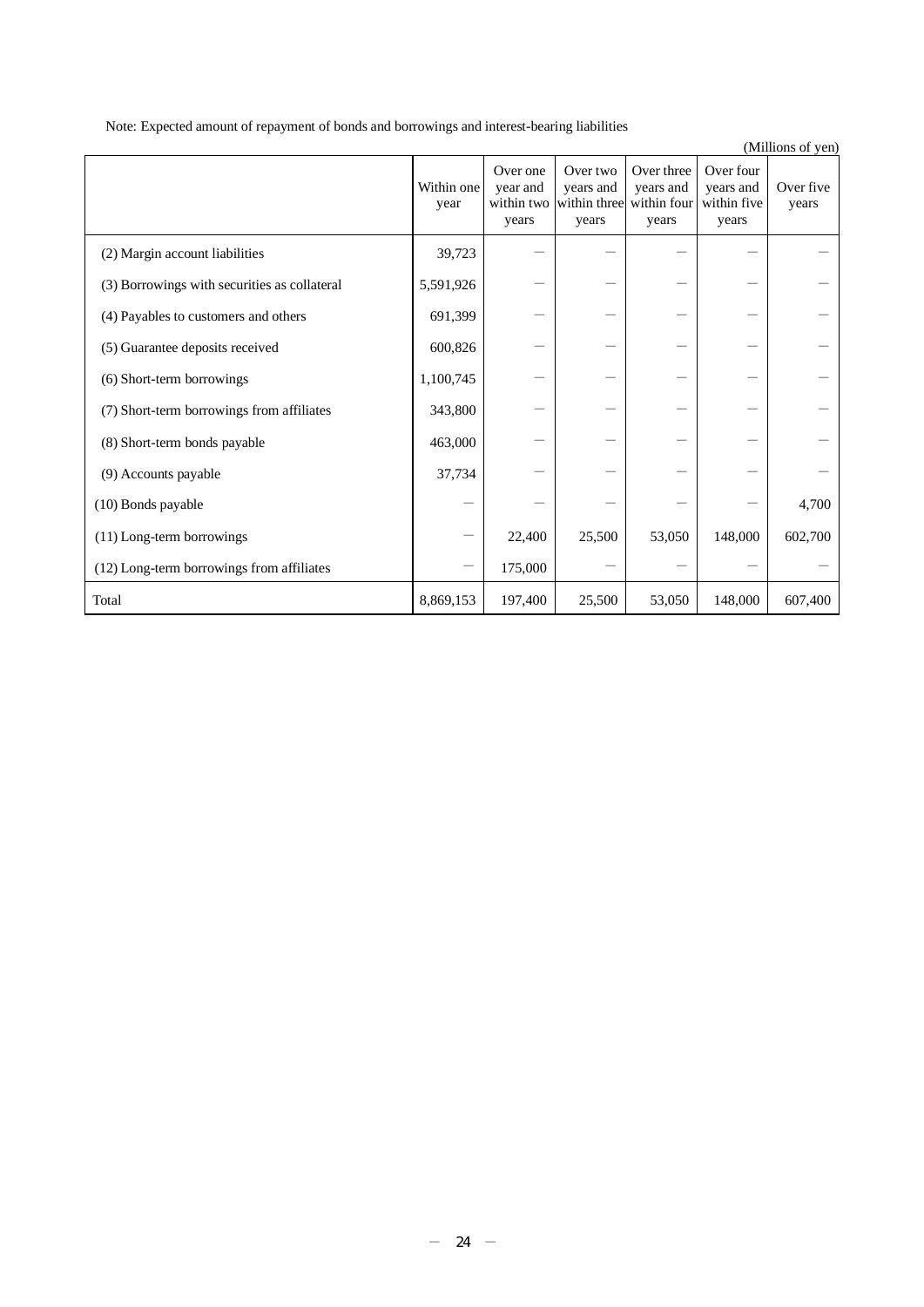As of March 31, 2021

|                                                    | Carrying value | Fair value | $\cdots$<br>Difference |
|----------------------------------------------------|----------------|------------|------------------------|
| (1) Cash and deposits                              | 1,030,792      | 1,030,792  |                        |
| (2) Deposits with exchanges and other              |                |            |                        |
| segregated cash                                    | 16,946         | 16,946     |                        |
| (3) Trading assets:                                | 3,311,190      | 3,311,190  |                        |
| Trading securities                                 | 2,607,790      | 2,607,790  |                        |
| Derivative contracts                               | 703,399        | 703,399    |                        |
| (4) Net receivables arising from unsettled         | 52,082         | 52,082     |                        |
| securities transactions                            |                |            |                        |
| (5) Margin account assets:                         | 260,905        | 260,905    |                        |
| Loans to customers in margin transactions          | 237,777        | 237,777    |                        |
| Cash collateral to securities finance<br>companies | 23,127         | 23,127     |                        |
| (6) Loans with securities as collateral:           | 5,689,854      | 5,689,854  |                        |
| Cash collateral for securities borrowed            | 2,516,802      | 2,516,802  |                        |
| Loans in gensaki transactions                      | 3,173,053      | 3,173,053  |                        |
| (7) Receivables from customers and others          | 4,674          | 4,674      |                        |
| (8) Short-term guarantee deposits                  | 1,199,506      | 1,199,506  |                        |
| (9) Short-term loans receivable                    | 403,448        | 403,448    |                        |
| (10) Investment securities                         | 27,812         | 27,812     |                        |
| Total assets                                       | 11,997,209     | 11,997,209 |                        |
| (1) Trading liabilities:                           | 1,903,629      | 1,903,629  |                        |
| Trading securities                                 | 1,386,216      | 1,386,216  |                        |
| Derivative contracts                               | 517,413        | 517,413    |                        |
| (2) Margin account liabilities:                    | 40,761         | 40,761     |                        |
| Borrowings from securities finance<br>companies    | 2,074          | 2,074      |                        |
| Customer margin sale proceeds                      | 38,687         | 38,687     |                        |
| (3) Borrowings with securities as collateral:      | 5,782,409      | 5,782,409  |                        |
| Cash collateral for securities loaned              | 864,725        | 864,725    |                        |
| Borrowings in gensaki transactions                 | 4,917,684      | 4,917,684  |                        |
| (4) Payables to customers and others               | 871,879        | 871,879    |                        |
| (5) Guarantee deposits received                    | 421,602        | 421,602    |                        |
| (6) Short-term borrowings                          | 412,600        | 412,600    |                        |
| (7) Short-term borrowings from affiliates          | 41,100         | 41,100     |                        |
| (8) Short-term bonds payable                       | 371,500        | 371,500    |                        |
| (9) Accounts payable                               | 63,489         | 63,489     |                        |
| (10) Bonds payable                                 | 4,700          | 4,700      |                        |
| (11) Long-term borrowings                          | 967,550        | 967,550    |                        |
| (12) Long-term borrowings from affiliates          | 350,000        | 341,998    | (8,002)                |
| <b>Total liabilities</b>                           | 11,231,218     | 11,223,216 | (8,002)                |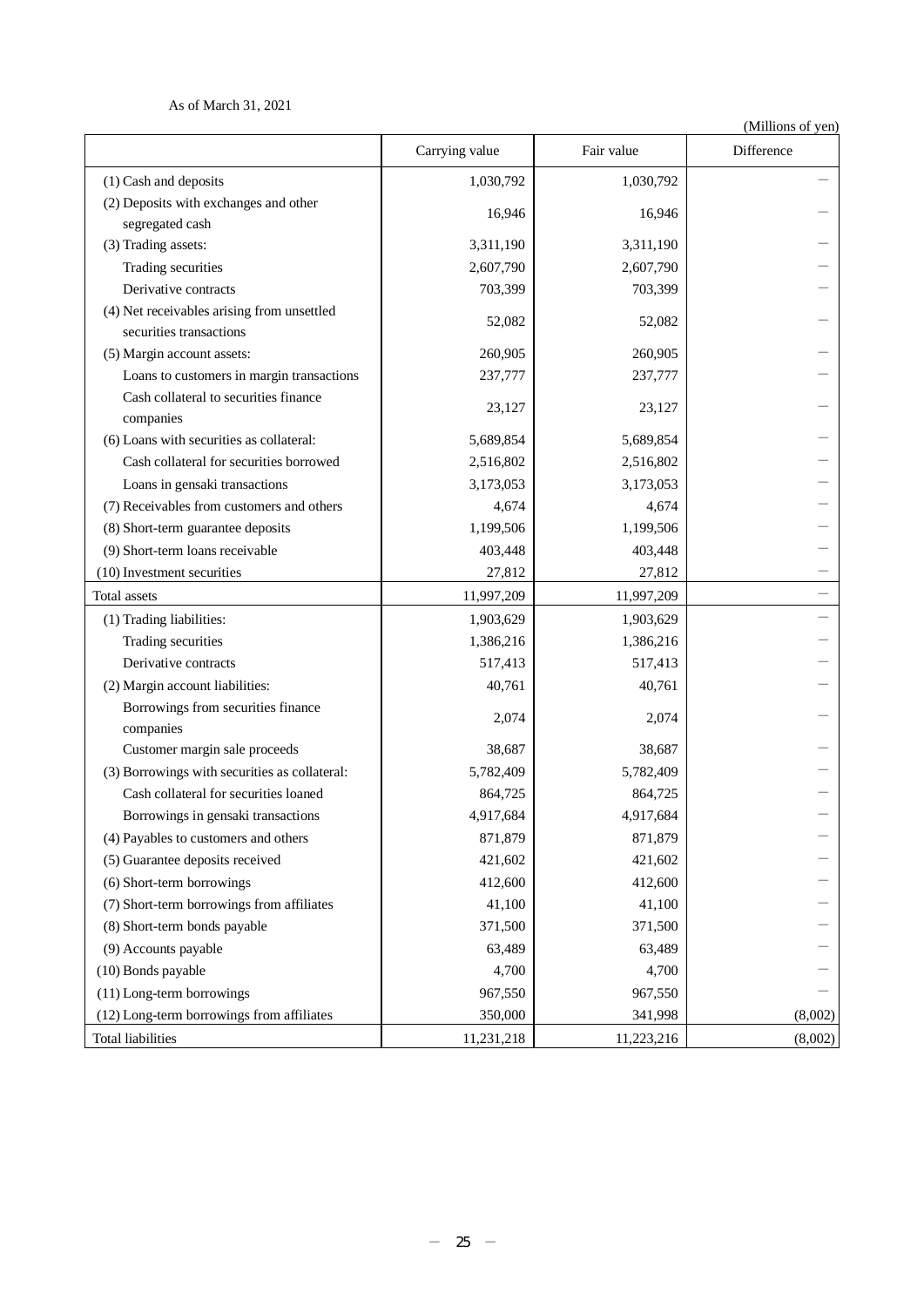### Assets

(1) Cash and deposits

The fair value of deposits without maturity is based on the carrying value, as the fair value approximates the carrying value. Deposit with maturity is not applicable as of March 31, 2021.

(2) Deposits with exchanges and other segregated cash

The fair value of deposits with exchanges and other segregated cash is based on the carrying value, as they are settled in a short period and the fair value approximates the carrying value.

(3) Trading assets

Fair value of securities held for trading purposes is generally based on market price, transaction price among brokers with a reasonable level of objectivity or the price determined by referring to similar financial instruments for which variables are directly observable. Prices for illiquid securities held for trading purposes are determined by using best estimate of fair value made by the management.

Derivative transactions are comprised of both listed derivatives and over-the-counter derivatives. Fair values of the listed derivatives are determined by market prices in general. Over-the-counter derivatives are measured by using the valuation model.

#### (ⅰ) Carrying Amounts of Securities Held for Trading Purposes

|                                                          |           | (Millions of yen) |
|----------------------------------------------------------|-----------|-------------------|
| Type                                                     | Assets    | Liabilities       |
| Stocks and warrants                                      | 443,079   | 249,901           |
| <b>Bonds</b>                                             | 1,957,314 | 1,106,501         |
| Beneficiary certificates and others                      | 207,397   | 29,814            |
| Valuation gains (losses) included in net gain on trading | 36,262    |                   |

#### (ⅱ) Contract Amounts and the Fair Values of Derivative Transactions

|                                    |                 |             |                 | (Millions of yen) |  |
|------------------------------------|-----------------|-------------|-----------------|-------------------|--|
|                                    | Assets          |             | Liabilities     |                   |  |
| <b>Type</b>                        | Contract amount | Fair value  | Contract amount | Fair value        |  |
| Option transactions                | 4,446,882       | 244,551     | 4,488,026       | 239,839           |  |
| Forward foreign exchange contracts | 11,440,996      | 365,103     | 11,818,647      | 376,727           |  |
| Swap transactions                  | 215,377,124     | 4,679,606   | 221,678,230     | 4,513,934         |  |
| Futures and forward agreements     | 916,119         | 37,058      | 1,068,395       | 9,831             |  |
| Derivative netting                 |                 | (4,622,919) |                 | (4,622,919)       |  |
| Total                              |                 | 703,399     |                 | 517,413           |  |

Note: 1. Fair value and the unrealized gains or losses are recorded in the balance sheets, so that valuation gains or losses are not indicated.

2. Derivative contracts such as interest rate swaps with the same counterparties with which the Company has legally enforceable master netting agreements are presented on the balance sheets on a net basis.

3. Methods of calculation of fair value are based on base price, liquidation price of exchanges, or discounted present value of estimated future cash flows.

(4) Net receivables arising from unsettled securities transaction and (5) Margin account assets

The fair value of these assets is based on the carrying value, as they are settled in a short period and the fair value approximates the carrying value.

(6) Loans with securities as collateral

Amounts of loans to counterparties related to securities lending and borrowing transactions as well as gensaki transactions are recorded. In addition, these amounts of loans are adjusted due to changes of fair value of securities received. The fair value of those loans is based on the carrying value, as they are settled in a short period and the fair value approximates the carrying value.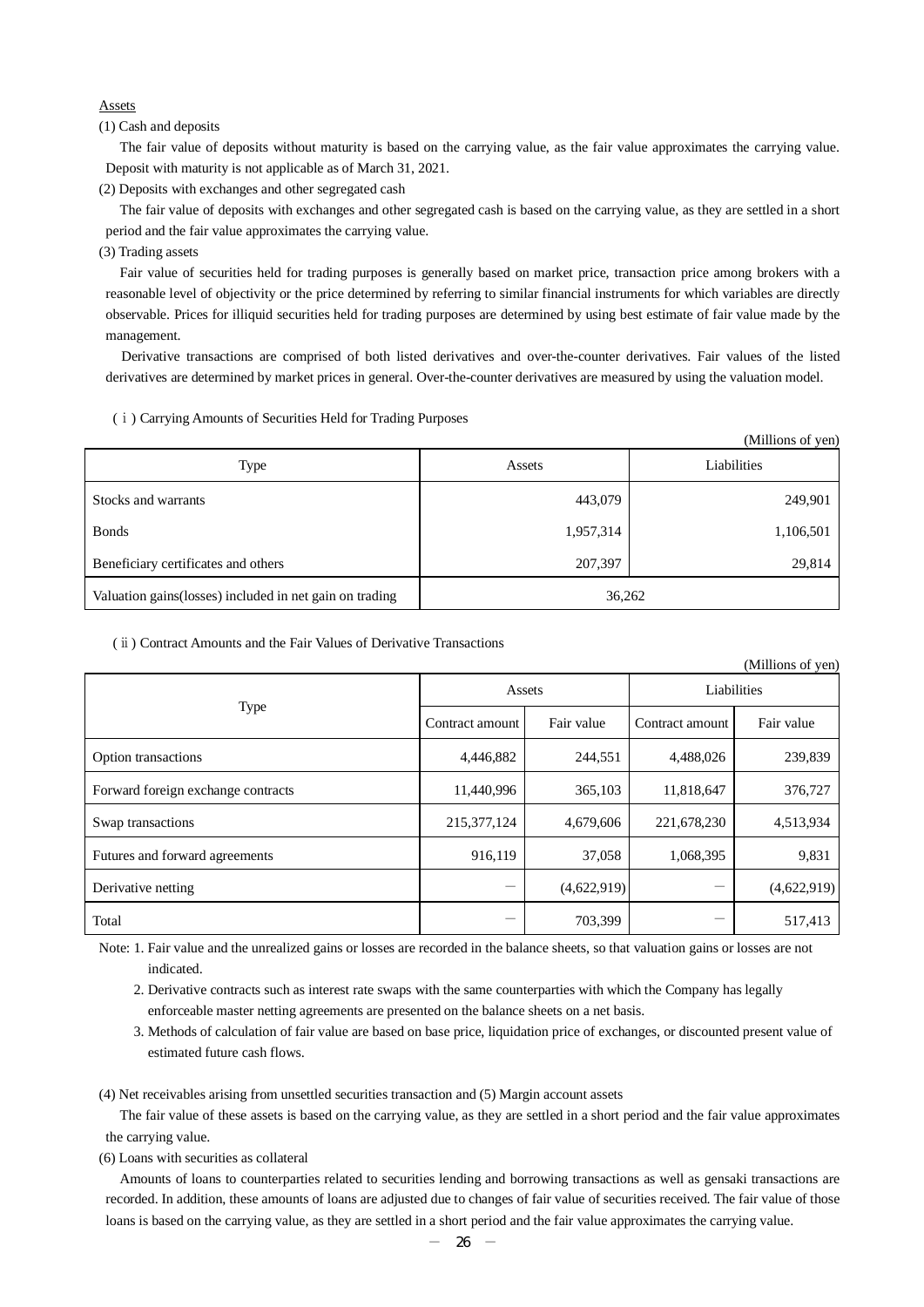(7) Receivables from customers and others, (8) Short-term guarantee deposits and (9) Short-term loans receivable

The fair value of these assets is based on the carrying value, as they are settled in a short period and the fair value approximates the carrying value.

(10)Investment securities

The fair value of investment securities is based on market price.

Note: Expected amount of redemption for financial receivables after balance sheet date

|                                                       | (Millions of yen) |
|-------------------------------------------------------|-------------------|
|                                                       | Within one year   |
| $(1)$ Cash and deposits                               | 1,030,792         |
| (2) Deposits with exchanges and other segregated cash | 16,946            |
| (5) Margin account assets                             | 260,905           |
| (6) Loans with securities as collateral               | 5,689,854         |
| (7) Receivables from customers and others             | 4,674             |
| (8) Short-term guarantee deposits                     | 1,199,506         |
| (9) Short-term loans receivable                       | 403,448           |
| Total                                                 | 8,606,125         |

#### Liabilities

(1) Trading liabilities

See Assets (3) Trading assets

(2) Margin account liabilities

The fair value of these liabilities is based on the carrying value, as they are settled in a short period and the fair value approximates the carrying value.

(3) Borrowings with securities as collateral

Amounts of borrowings from counterparties related to securities lending and borrowing transactions as well as gensaki transactions are recorded. Since these amounts of borrowings are adjusted for changes of fair value of securities deposited, and these securities are settled in a short period, the fair value approximates the carrying value. Accordingly, the carrying value is considered to be the fair value.

(4) Payables to customers and others, (5) Guarantee deposits received, (6) Short-term borrowings, (7) Short-term borrowings from affiliates, (8) Short-term bonds payable and (9) Accounts payable

The fair value of these liabilities is based on the carrying value, as they are settled in a short period and the fair value approximates the carrying value.

(10) Bonds payable, (11) Long-term borrowings and (12) Long-term borrowings from affiliates

Present value of the bonds payable, long-term borrowings and long-term borrowings from affiliates is calculated by grouping by certain periods to maturity and applying the discount rate to be assumed in the similar debts to the total amount of principal and interests of the debts. However, the variable interests debts that reflect the market interest rates in a short period is based on the carrying value, as the fair value approximates the carrying value.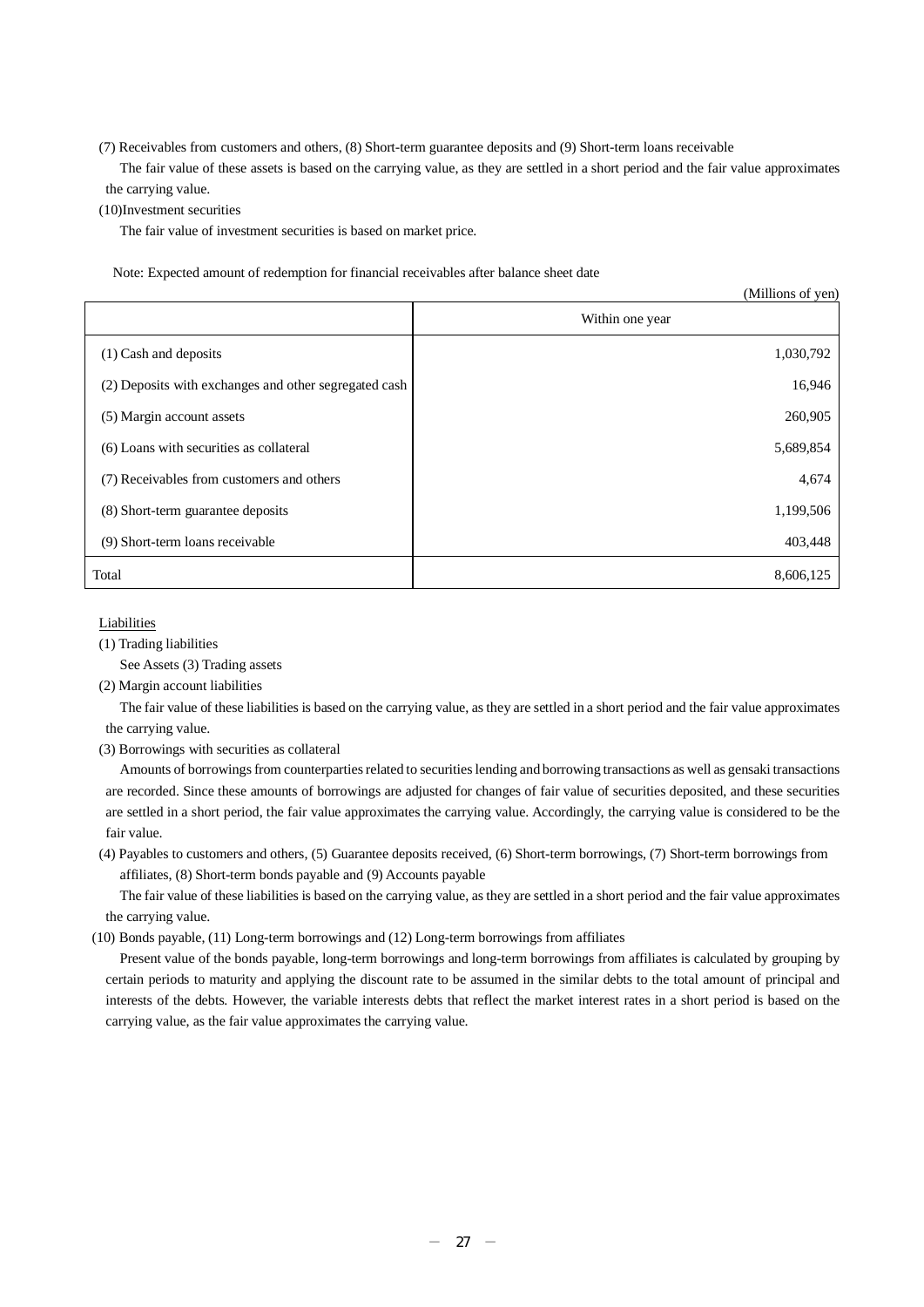Note: Expected amount of repayment of bonds and borrowings and interest-bearing liabilities

|                                              | Within one<br>year | Over one<br>year and<br>within two<br>years | Over two<br>years and<br>within three within four<br>years | Over three<br>years and<br>years | Over four<br>years and<br>within five<br>years | Over five<br>years |
|----------------------------------------------|--------------------|---------------------------------------------|------------------------------------------------------------|----------------------------------|------------------------------------------------|--------------------|
| (2) Margin account liabilities               | 40,761             |                                             |                                                            |                                  |                                                |                    |
| (3) Borrowings with securities as collateral | 5,782,409          |                                             |                                                            |                                  |                                                |                    |
| (4) Payables to customers and others         | 871,879            |                                             |                                                            |                                  |                                                |                    |
| (5) Guarantee deposits received              | 421,602            |                                             |                                                            |                                  |                                                |                    |
| (6) Short-term borrowings                    | 412,600            |                                             |                                                            |                                  |                                                |                    |
| (7) Short-term borrowings from affiliates    | 41,100             |                                             |                                                            |                                  |                                                |                    |
| (8) Short-term bonds payable                 | 371,500            |                                             |                                                            |                                  |                                                |                    |
| (9) Accounts payable                         | 63,489             |                                             |                                                            |                                  |                                                |                    |
| (10) Bonds payable                           |                    |                                             |                                                            |                                  | 2,500                                          | 2,200              |
| (11) Long-term borrowings                    |                    | 30,000                                      | 53,050                                                     | 148,000                          | 93,500                                         | 643,000            |
| (12) Long-term borrowings from affiliates    |                    |                                             | 170,000                                                    |                                  |                                                | 180,000            |
| Total                                        | 8,005,339          | 30,000                                      | 223,050                                                    | 148,000                          | 96,000                                         | 825,200            |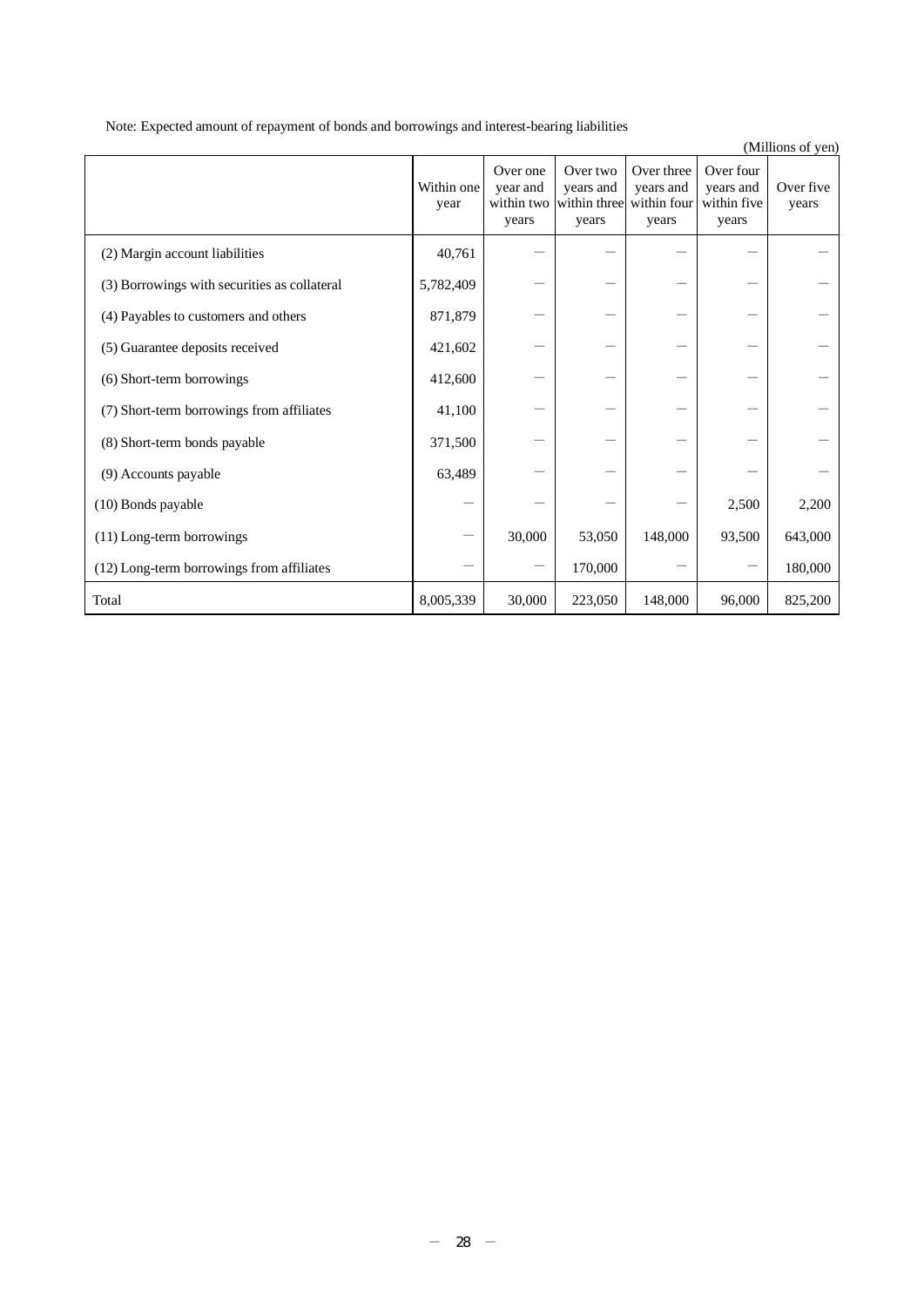### (Notes to related Party Transactions)

#### (ⅰ) Parent company and major corporate shareholders

For the year ended March 31, 2020

|                                     |           |                      |                                                             |                                                                   |                         |                                             | (Millions of yen) |
|-------------------------------------|-----------|----------------------|-------------------------------------------------------------|-------------------------------------------------------------------|-------------------------|---------------------------------------------|-------------------|
| Classification                      | Name      | Voting<br>Rights (%) | Relationship                                                | Detail of the<br>Transaction                                      | Transaction<br>Amounts  | <b>Account Titles</b>                       | Carrying Value    |
|                                     |           |                      | Fee payments for<br>use of<br>data<br>processing<br>systems |                                                                   | 93,147 Accrued expenses | 16,372                                      |                   |
|                                     |           | 100%                 | Use of<br>various<br>facilities,                            | <b>Borrowings</b>                                                 | 594,516                 | Short-term<br>borrowings from<br>affiliates | 343,800           |
| Nomura<br>Parent<br>company<br>Inc. | Holdings, | (Directly<br>owned)  | borrowing<br>and shared<br>directors and<br>executive       | Establishment of<br>loan commitment<br>with subordinated<br>terms | 700,000                 | Long-term<br>borrowings from<br>affiliates  | 175,000           |
|                                     |           |                      | officers.                                                   | Interest payments                                                 |                         | 6,897 Accrued expenses                      | 1,025             |
|                                     |           |                      |                                                             | Payments of<br>fee for<br>establishment of<br>loan commitment     |                         | 705 Accrued expenses                        |                   |

Terms of transactions and policy for determining terms of transactions

Regarding fee payments for use of data processing systems, terms are determined rationally considering the parent company's cost.

Regarding borrowings, the interest rates are determined rationally considering market interest rates, and no collateral is pledged.

The above transaction amounts for the establishment of loan commitment with subordinated terms are the total commitment available to the Company.

Note: Consumption tax is not included in the transaction amounts, but is included in the carrying value.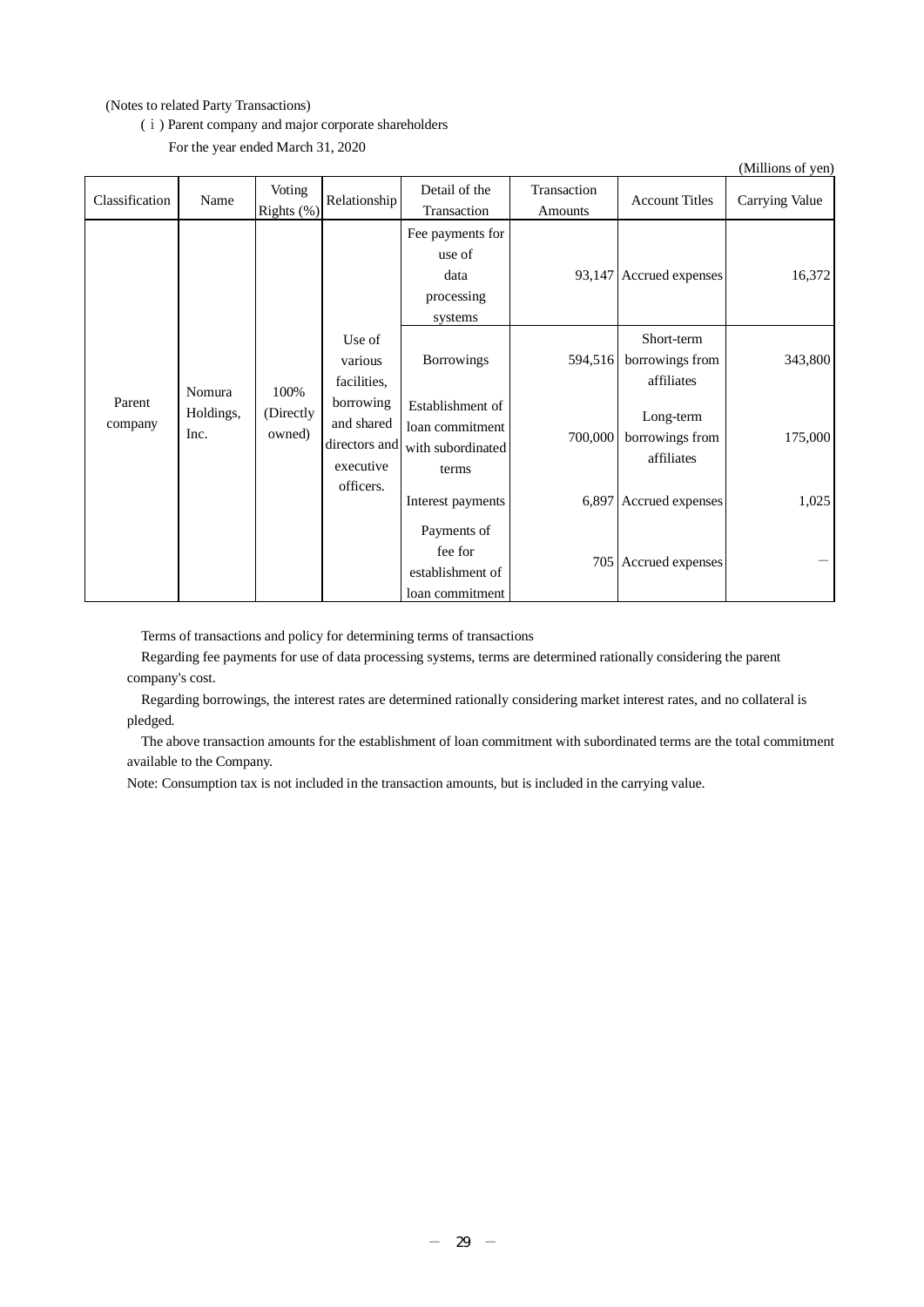#### For the year ended March 31, 2021

(Millions of yen)

| Classification    | Name              | Voting<br>Rights (%)                                                         | Relationship                                                      | Detail of the<br>Transaction                                  | Transaction<br>Amounts                     | <b>Account Titles</b>                       | Carrying Value |
|-------------------|-------------------|------------------------------------------------------------------------------|-------------------------------------------------------------------|---------------------------------------------------------------|--------------------------------------------|---------------------------------------------|----------------|
|                   |                   |                                                                              |                                                                   | Fee payments for<br>use of<br>data<br>processing<br>systems   |                                            | 89,001 Accrued expenses                     | 16,800         |
|                   | Nomura            | 100%                                                                         | Use of<br>various<br>facilities,                                  | <b>Borrowings</b>                                             | 1,023,285                                  | Short-term<br>borrowings from<br>affiliates | 41,100         |
| Parent<br>company | Holdings,<br>Inc. | borrowing<br>(Directly<br>and shared<br>owned)<br>directors and<br>executive | Establishment of<br>loan commitment<br>with subordinated<br>terms | 700,000                                                       | Long-term<br>borrowings from<br>affiliates | 350,000                                     |                |
|                   |                   |                                                                              | officers.                                                         | Interest payments                                             |                                            | 9,322 Accrued expenses                      | 631            |
|                   |                   |                                                                              |                                                                   | Payments of<br>fee for<br>establishment of<br>loan commitment |                                            | 700 Accrued expenses                        |                |

Terms of transactions and policy for determining terms of transactions

Regarding fee payments for use of data processing systems, terms are determined rationally considering the parent company's cost.

Regarding borrowings, the interest rates are determined rationally considering market interest rates, and no collateral is pledged.

The above transaction amounts for the establishment of loan commitment with subordinated terms are the total commitment available to the Company.

Note: Consumption tax is not included in the transaction amounts, but is included in the carrying value.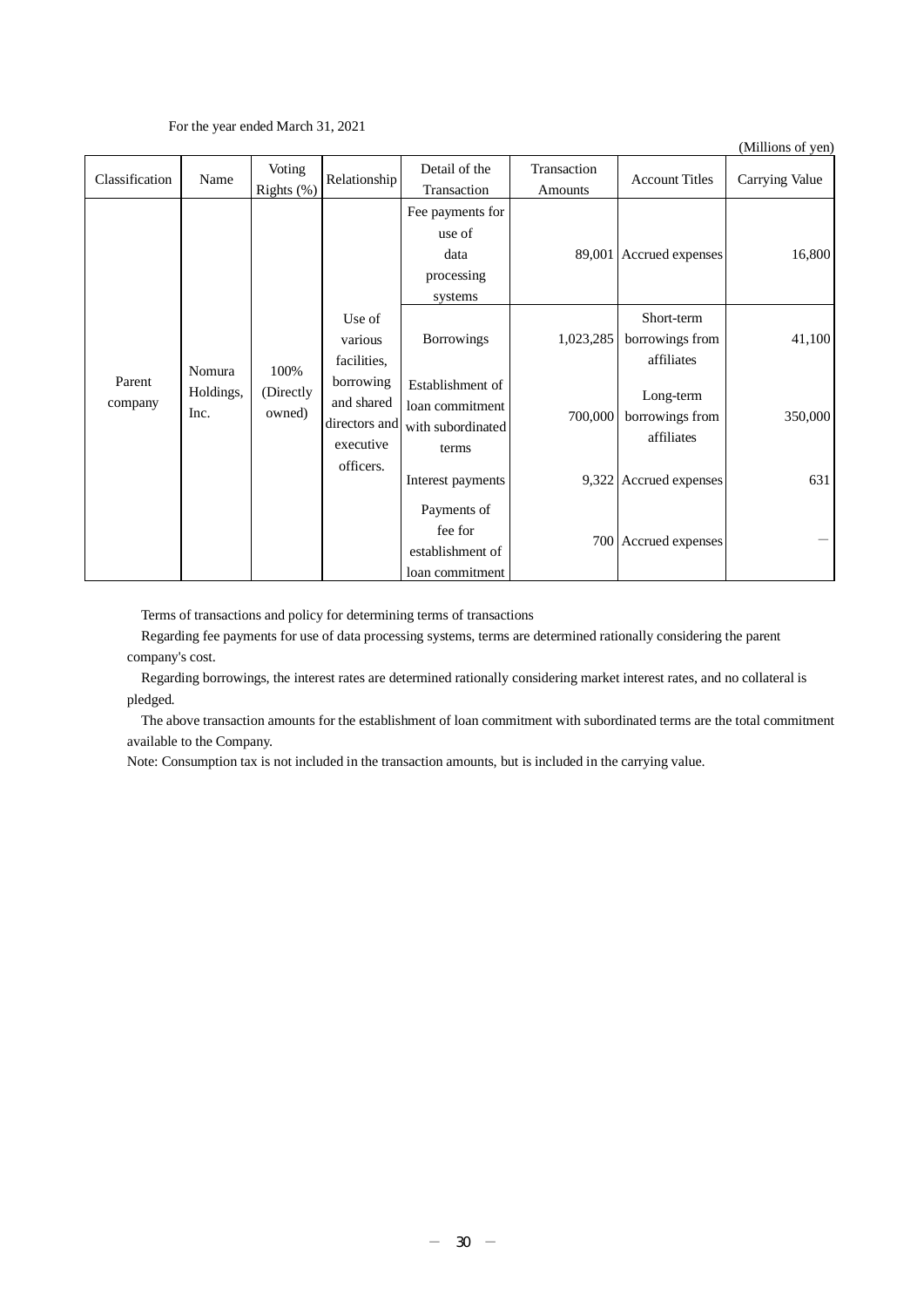# (ⅱ) Subsidiaries and significant affiliates of the parent company For the year ended March 31, 2020

|                                    |                                                                |                   |                              |                         |                   |                                      | (Millions of yen) |
|------------------------------------|----------------------------------------------------------------|-------------------|------------------------------|-------------------------|-------------------|--------------------------------------|-------------------|
| Classification                     | Name                                                           | Voting            | Relationship                 | Detail of the           | Transaction       | <b>Account Titles</b>                | Carrying          |
|                                    |                                                                | Rights (%)        |                              | Transaction             | Amounts           |                                      | Value             |
| Subsidiary of<br>parent            | Nomura                                                         | None              | Financial guarantee          | Financial<br>guarantee  | 59,667            |                                      |                   |
| company                            | International plc                                              |                   |                              | Guarantee<br>fee income | 54                | Accrued<br>income                    | 54                |
| Subsidiary of<br>parent            | Nomura<br>International                                        | None              | Financial guarantee          | Financial<br>guarantee  | 189,039           |                                      |                   |
| company                            | Funding Pte.<br>Ltd.                                           |                   |                              | Guarantee fee<br>income | 69                | Accrued<br>income                    | 69                |
| Subsidiary of                      | Nomura Europe                                                  |                   |                              | Financial<br>guarantee  | 29,600            |                                      |                   |
| parent<br>company                  | Finance N.V.                                                   | None              | Financial guarantee          | Guarantee fee<br>income | $\bf 8$           | Accrued<br>income                    | $\,8\,$           |
| Subsidiary of                      | Nomura<br>Securities                                           |                   |                              | Financial<br>guarantee  | 1,810             |                                      |                   |
| company                            | None<br>Financial guarantee<br>parent<br>International<br>Inc. |                   | Guarantee fee<br>income      | $\mathbf{1}$            | Accrued<br>income | $\mathbf{1}$                         |                   |
| Subsidiary of<br>parent            | Nomura Global<br>Financial                                     | None              | Financial guarantee          | Financial<br>guarantee  | 12,620            |                                      |                   |
| company                            | Products Inc.                                                  |                   |                              | Guarantee fee<br>income | 17                | Accrued<br>income                    | 17                |
| Subsidiary of<br>parent<br>company | Nomura Asset<br>Management<br>Co., Ltd.                        | None              | Borrowings                   | <b>Borrowings</b>       | 20,000            | Short-term<br>bond                   | 20,000            |
|                                    |                                                                |                   |                              | Financial<br>guarantee  | 1,360             |                                      |                   |
| Subsidiary of                      | Nomura                                                         |                   |                              | Guarantee fee<br>income | 3                 | Accrued<br>income                    | 3                 |
| parent<br>company                  | Products &<br>Services, Inc.                                   | Financial<br>None | Financial guarantee<br>Loans | Loans                   | 216,667           | Short-term<br>loans to<br>affiliates | 550,000           |
|                                    |                                                                |                   |                              | Interest<br>income      | 604               | Accrued<br>income                    |                   |

Terms of transactions and policy for determining terms of transactions

Regarding financial guarantees, the details are listed in Notes to Non-Consolidated Balance Sheets 6.Financial guarantees. The rates of guarantee charge are determined rationally considering market rate.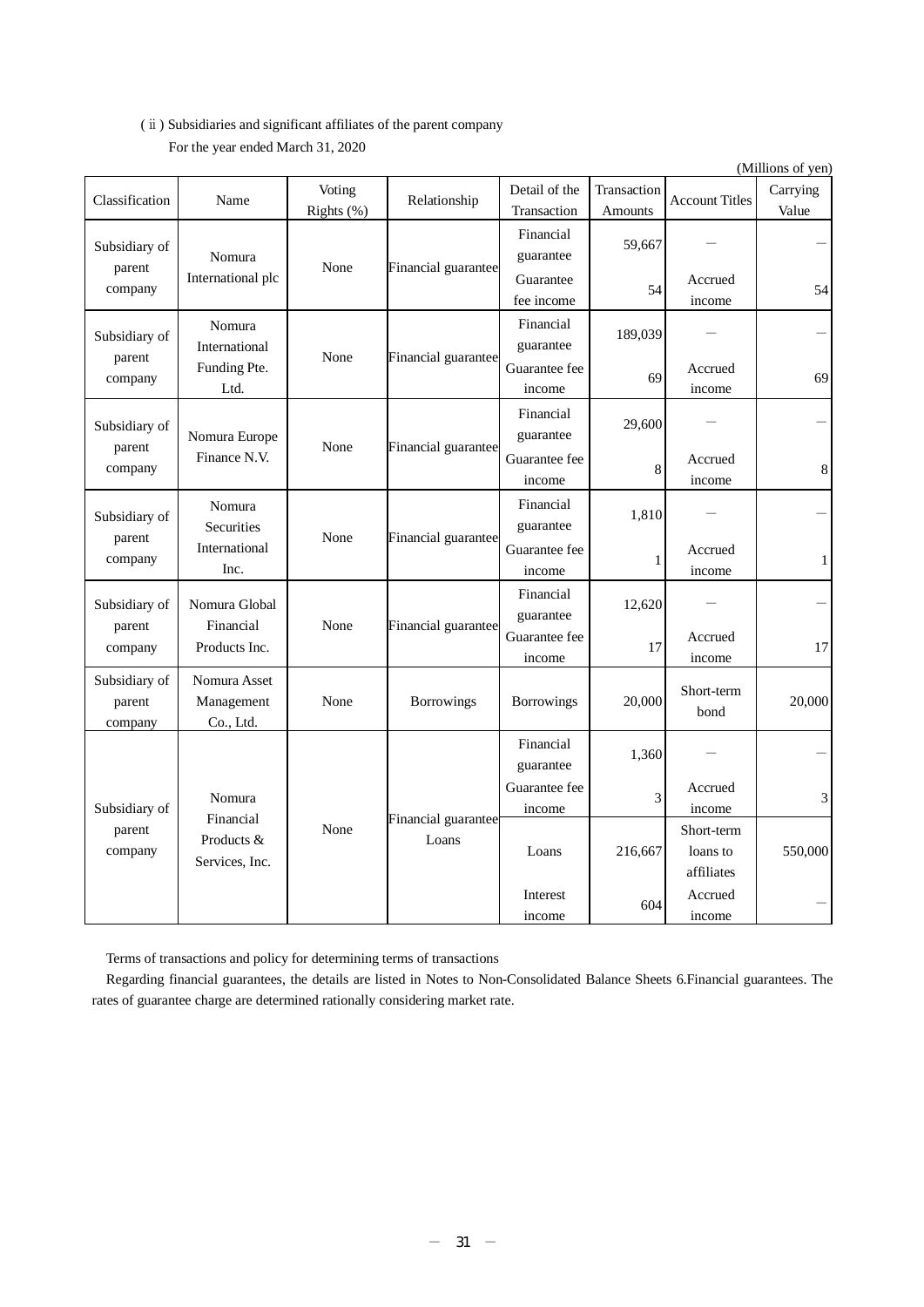For the year ended March 31, 2021

(Millions of yen)

| Classification                            | Name                                              | Voting<br>Rights (%)    | Relationship                 | Detail of the<br>Transaction | Transaction<br>Amounts | <b>Account Titles</b>                | Carrying<br>Value |
|-------------------------------------------|---------------------------------------------------|-------------------------|------------------------------|------------------------------|------------------------|--------------------------------------|-------------------|
| Subsidiary of                             | Nomura                                            | None                    |                              | Financial<br>guarantee       | 72,964                 |                                      |                   |
| parent<br>company                         | International plc                                 |                         | Financial guarantee          | Guarantee<br>fee income      | 22                     | Accrued<br>income                    | 30                |
| Subsidiary of                             | Nomura<br>International                           | None                    | Financial guarantee          | Financial<br>guarantee       | 145,022                |                                      |                   |
| parent<br>company                         | Funding Pte.<br>Ltd.                              |                         |                              | Guarantee fee<br>income      | 87                     | Accrued<br>income                    | 87                |
| Subsidiary of                             | Nomura Europe                                     |                         |                              | Financial<br>guarantee       | 10,600                 |                                      |                   |
| None<br>parent<br>Finance N.V.<br>company | Financial guarantee                               | Guarantee fee<br>income | $\overline{4}$               | Accrued<br>income            | 4                      |                                      |                   |
| Subsidiary of                             | Nomura<br>Securities                              |                         |                              | Financial<br>guarantee       | 348                    |                                      |                   |
| parent<br>company                         | International<br>Inc.                             | None                    | Financial guarantee          | Guarantee fee<br>income      | $\theta$               | Accrued<br>income                    | $\theta$          |
| Subsidiary of                             | Nomura Global<br>Financial                        |                         |                              | Financial<br>guarantee       | 17,079                 |                                      |                   |
| parent<br>company                         | Products Inc.                                     | None                    | Financial guarantee          | Guarantee fee<br>income      | 19                     | Accrued<br>income                    | 19                |
|                                           |                                                   |                         |                              | Financial<br>guarantee       | 300                    |                                      |                   |
| Subsidiary of                             | Nomura                                            |                         |                              | Guarantee fee<br>income      | $\overline{c}$         | Accrued<br>income                    | $\overline{c}$    |
| parent<br>company                         | Financial<br>None<br>Products &<br>Services, Inc. |                         | Financial guarantee<br>Loans | Loans                        | 119,231                | Short-term<br>loans to<br>affiliates | 400,000           |
|                                           |                                                   |                         |                              | Interest income              | 408                    | Accrued<br>income                    | 3                 |

Terms of transactions and policy for determining terms of transactions

Regarding financial guarantees, the details are listed in Notes to Non-Consolidated Balance Sheets 6.Financial guarantees. The rates of guarantee charge are determined rationally considering market rate.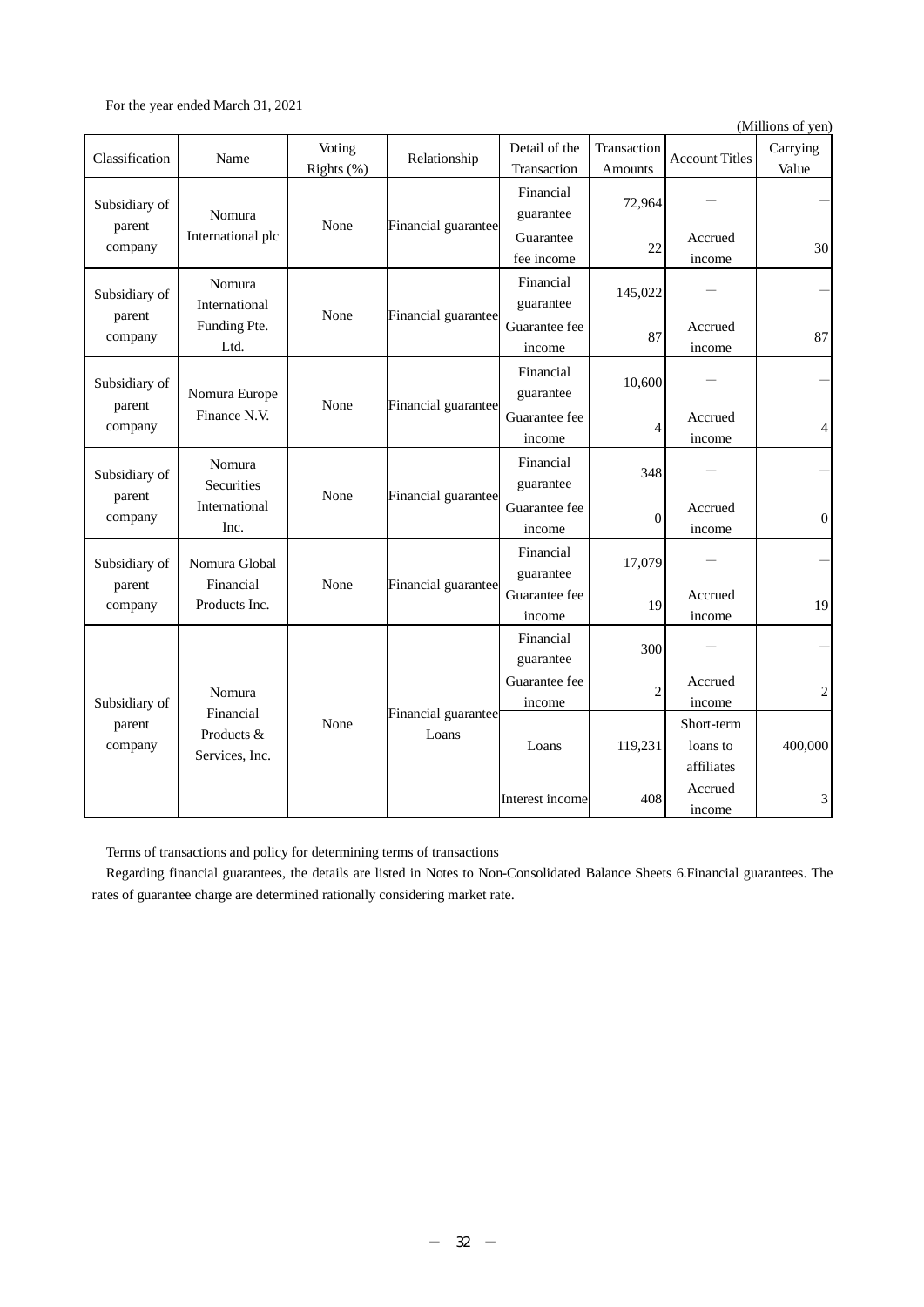#### (Note to information on Per Share Data)

|                            | For the year ended<br>March 31, 2020 | For the year ended<br>March 31, 2021 |
|----------------------------|--------------------------------------|--------------------------------------|
| Net assets per share (yen) | 3,241,657.16                         | 3,191,937.74                         |
| Net income per share (yen) | 253,512.44                           | 425,088.64                           |

#### (Notes to Significant Subsequent Events)

Not applicable

#### (Notes on Revenue Recognition)

The main revenue between the company and the clients are below.

(Brokerage)

The commissions by the execution of trading the securities with the clients' orders are recognized on the trade dates.

#### (Under writing and distribution of securities)

The commissions for underwriting, secondary offering and solicitation for selling are recognized on the determination date of the condition or the day of sales to the clients.

#### (Secondary distribution and solicitation of Investment Trusts)

The commissions for secondary distribution and solicitation of Investment Trusts are recognized at the time of receiving the application.

#### (Other)

Trust fees on the investment trust certificates as agency services are recognized over time.

The success fees in the financial advisory services are recognized upon fulfilling the condition in the contract that are deemed not to result in material reversals, as they are variable.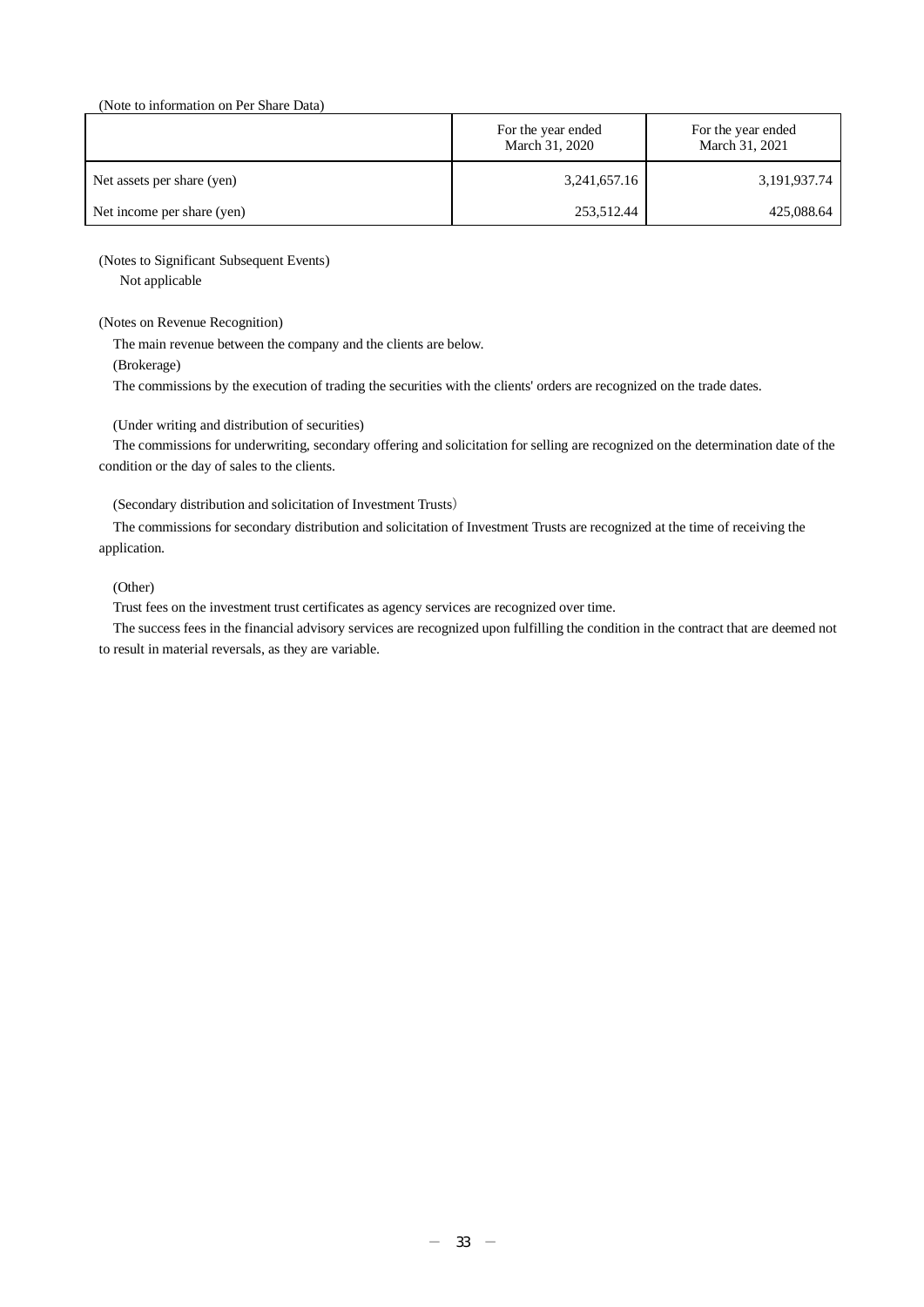# Supplemental Schedules For the year ended March 31, 2020

1. Schedule of Fixed Asset

|                                              |                                     |                                       |                                |                                    |                                                                                             | (Millions of yen)                                                               |
|----------------------------------------------|-------------------------------------|---------------------------------------|--------------------------------|------------------------------------|---------------------------------------------------------------------------------------------|---------------------------------------------------------------------------------|
| <b>Asset Classification</b>                  | Beginning<br>balance of the<br>year | <b>Increase</b><br>during the<br>year | Decrease<br>during the<br>year | amortization<br>during the<br>year | Ending<br>Depreciation/ balance of the<br>year after<br>depreciation<br>and<br>amortization | Accumulated<br>depreciation<br>and<br>amortization<br>at the end of<br>the year |
| Tangible fixed assets:                       |                                     |                                       |                                |                                    |                                                                                             |                                                                                 |
| <b>Buildings</b>                             | 1,220                               | 3,264                                 | 7                              | 2,869                              | 1,608                                                                                       | 1,138                                                                           |
| Furniture and fixtures                       | 33                                  | 5                                     | 1                              | 10                                 | 27                                                                                          | 111                                                                             |
| Total tangible fixed assets                  | 1,253                               | 3,268                                 | 8                              | 2,879                              | 1,634                                                                                       | 1,249                                                                           |
| Intangible fixed assets:                     |                                     |                                       |                                |                                    |                                                                                             |                                                                                 |
| Tenant rights                                | 244                                 | 107                                   | 54                             | 75                                 | 221                                                                                         |                                                                                 |
| Telephone subscriptions<br>rights and others | $\Omega$                            |                                       |                                | $\Omega$                           | $\theta$                                                                                    |                                                                                 |
| Total intangible fixed<br>assets             | 244                                 | 107                                   | 54                             | 75                                 | 221                                                                                         |                                                                                 |

# 2. Schedule of Allowance and Reserve

|                                                                  |                                             |                                            |                                            | (Millions of yen)                        |
|------------------------------------------------------------------|---------------------------------------------|--------------------------------------------|--------------------------------------------|------------------------------------------|
| Classification                                                   | Beginning balance of<br>current fiscal year | Increase during the<br>current fiscal year | Decrease during<br>the current fiscal year | Ending Balance of<br>current fiscal year |
| Allowance for doubtful accounts                                  | 1,298                                       |                                            | 163                                        | 1,135                                    |
| Accrued bonuses for employees                                    | 35,035                                      | 38,850                                     | 35,035                                     | 38,850                                   |
| Retirement benefit obligations                                   | 32,536                                      | 4,961                                      | 3,318                                      | 34,179                                   |
| Reserve for financial<br>instruments transactions<br>liabilities | 21,845                                      | 2,424                                      | 2,421                                      | 21,847                                   |

Note: The amount shown in "Reserve for financial instruments transactions liabilities" is calculated and recorded in accordance with the provisions of Article 46-5 of the Financial Instruments and Exchange Act and Article 175 of the Cabinet Office Ordinance on Financial Instruments Business, etc.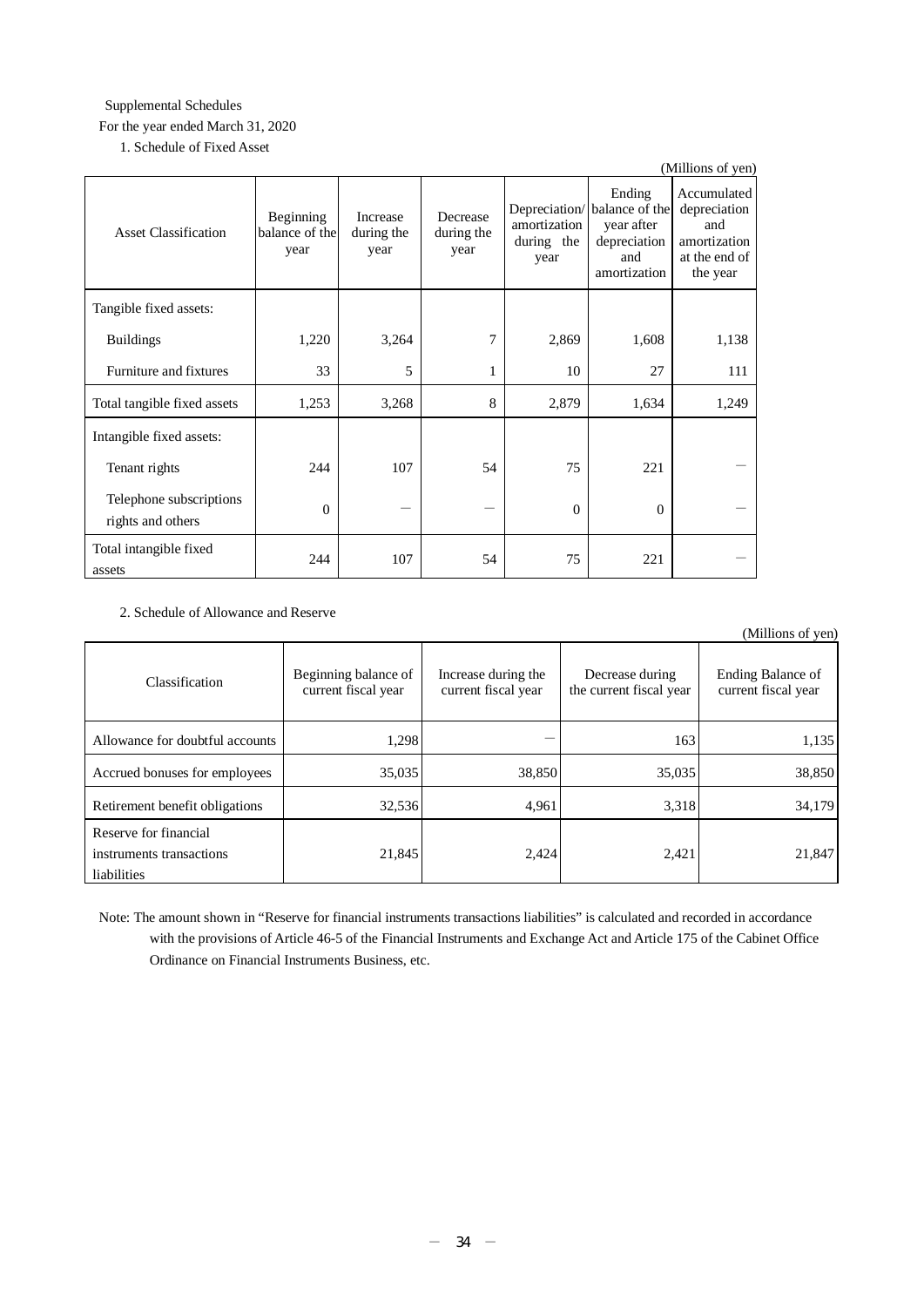# 3. Detail of Selling, General and administrative expenses

|                                        |                                           | (Millions of yen) |
|----------------------------------------|-------------------------------------------|-------------------|
| Classification                         | Account                                   | Amount            |
|                                        | Commission expenses                       | 54,787            |
|                                        | Stock exchange fees                       | 6,744             |
|                                        | Communications and transportation charges | 13,715            |
| Transaction-related<br>expenses        | Travel expenses                           | 4,561             |
|                                        | Advertising expenses                      | 11,221            |
|                                        | Entertainment expenses                    | 1,792             |
|                                        | Total                                     | 92,820            |
|                                        | Compensation for directors                | 123               |
|                                        | Salaries for employees                    | 81,806            |
|                                        | Other compensation and salaries           | 26,901            |
| Compensation and                       | Retirement fees                           | 921               |
| benefit                                | Welfare expenses                          | 20,477            |
|                                        | Provision for bonuses                     | 37,170            |
|                                        | Retirement benefit expenses               | 14,271            |
|                                        | Total                                     | 181,670           |
|                                        | Occupancy charges                         | 34,104            |
| Rental and<br>maintenance              | Equipment costs                           | 4,602             |
|                                        | Total                                     | 38,706            |
|                                        | Data processing                           | 122,672           |
| Data processing and<br>office supplies | Office supplies                           | 688               |
|                                        | Total                                     | 123,360           |
|                                        | Depreciation                              | 2,955             |
|                                        | Taxes, other than income taxes            | 5,993             |
|                                        | Office utilities                          | 1,566             |
|                                        | Training and data                         | 2,561             |
|                                        | Meeting expenses and membership expenses  | 352               |
| Other                                  | Donations                                 | 97                |
|                                        | Supplies expenses                         | 128               |
|                                        | Miscellaneous expenses                    | 1,732             |
|                                        | Total                                     | 6,435             |
| <b>Grand Total</b>                     |                                           | 451,939           |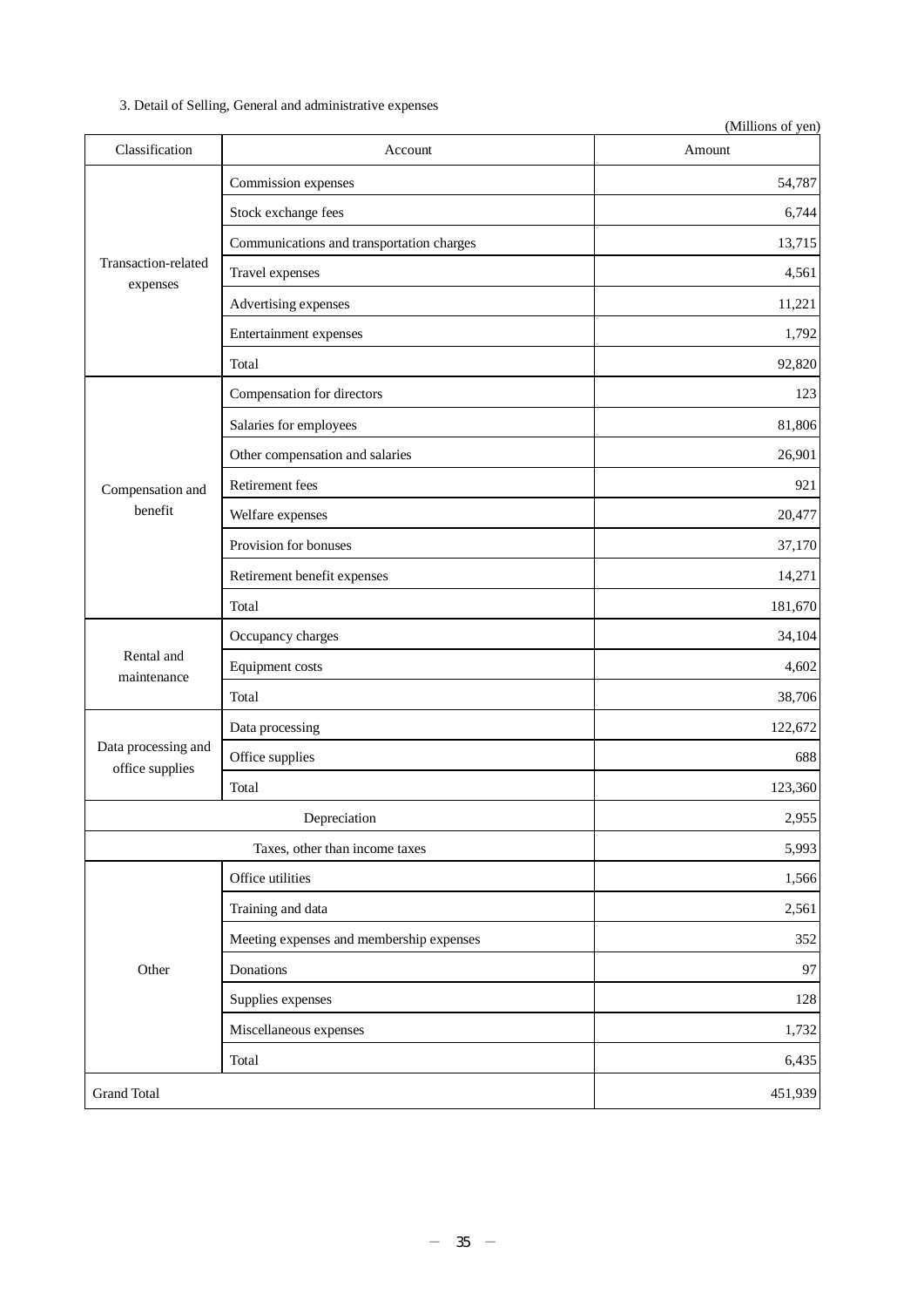# For the year ended March 31, 2021

| 1. Schedule of Fixed Asset |
|----------------------------|
|----------------------------|

|                                              |                                     |                                       |                                |                                    |                                                                                             | (Millions of yen)                                                               |
|----------------------------------------------|-------------------------------------|---------------------------------------|--------------------------------|------------------------------------|---------------------------------------------------------------------------------------------|---------------------------------------------------------------------------------|
| <b>Asset Classification</b>                  | Beginning<br>balance of the<br>year | <b>Increase</b><br>during the<br>year | Decrease<br>during the<br>year | amortization<br>during the<br>year | Ending<br>Depreciation/ balance of the<br>year after<br>depreciation<br>and<br>amortization | Accumulated<br>depreciation<br>and<br>amortization<br>at the end of<br>the year |
| Tangible fixed assets:                       |                                     |                                       |                                |                                    |                                                                                             |                                                                                 |
| <b>Buildings</b>                             | 1,608                               | 6,195                                 | 57                             | 1,535                              | 6,210                                                                                       | 1,922                                                                           |
| Furniture and fixtures                       | 27                                  |                                       |                                | 7                                  | 20                                                                                          | 118                                                                             |
| Total tangible fixed assets                  | 1,634                               | 6,195                                 | 57                             | 1,542                              | 6,230                                                                                       | 2,040                                                                           |
| Intangible fixed assets:                     |                                     |                                       |                                |                                    |                                                                                             |                                                                                 |
| Tenant rights                                | 221                                 | 84                                    | 44                             | 70                                 | 191                                                                                         |                                                                                 |
| Telephone subscriptions<br>rights and others | $\Omega$                            |                                       |                                | $\Omega$                           | $\Omega$                                                                                    |                                                                                 |
| Total intangible fixed<br>assets             | 221                                 | 84                                    | 44                             | 70                                 | 191                                                                                         |                                                                                 |

# 2. Schedule of Allowance and Reserve

|                                                                  |                                             |                                            |                                            | (Millions of yen)                        |
|------------------------------------------------------------------|---------------------------------------------|--------------------------------------------|--------------------------------------------|------------------------------------------|
| Classification                                                   | Beginning balance of<br>current fiscal year | Increase during the<br>current fiscal year | Decrease during<br>the current fiscal year | Ending Balance of<br>current fiscal year |
| Allowance for doubtful accounts                                  | 1,135                                       | 22                                         | 197                                        | 960                                      |
| Accrued bonuses for employees                                    | 38,850                                      | 45,679                                     | 38,850                                     | 45,679                                   |
| Retirement benefit obligations                                   | 34,179                                      | 6,077                                      | 1,553                                      | 38,702                                   |
| Reserve for financial<br>instruments transactions<br>liabilities | 21,847                                      | 2,222                                      | 318                                        | 23,751                                   |

Note: The amount shown in "Reserve for financial instruments transactions liabilities" is calculated and recorded in accordance with the provisions of Article 46-5 of the Financial Instruments and Exchange Act and Article 175 of the Cabinet Office Ordinance on Financial Instruments Business, etc.